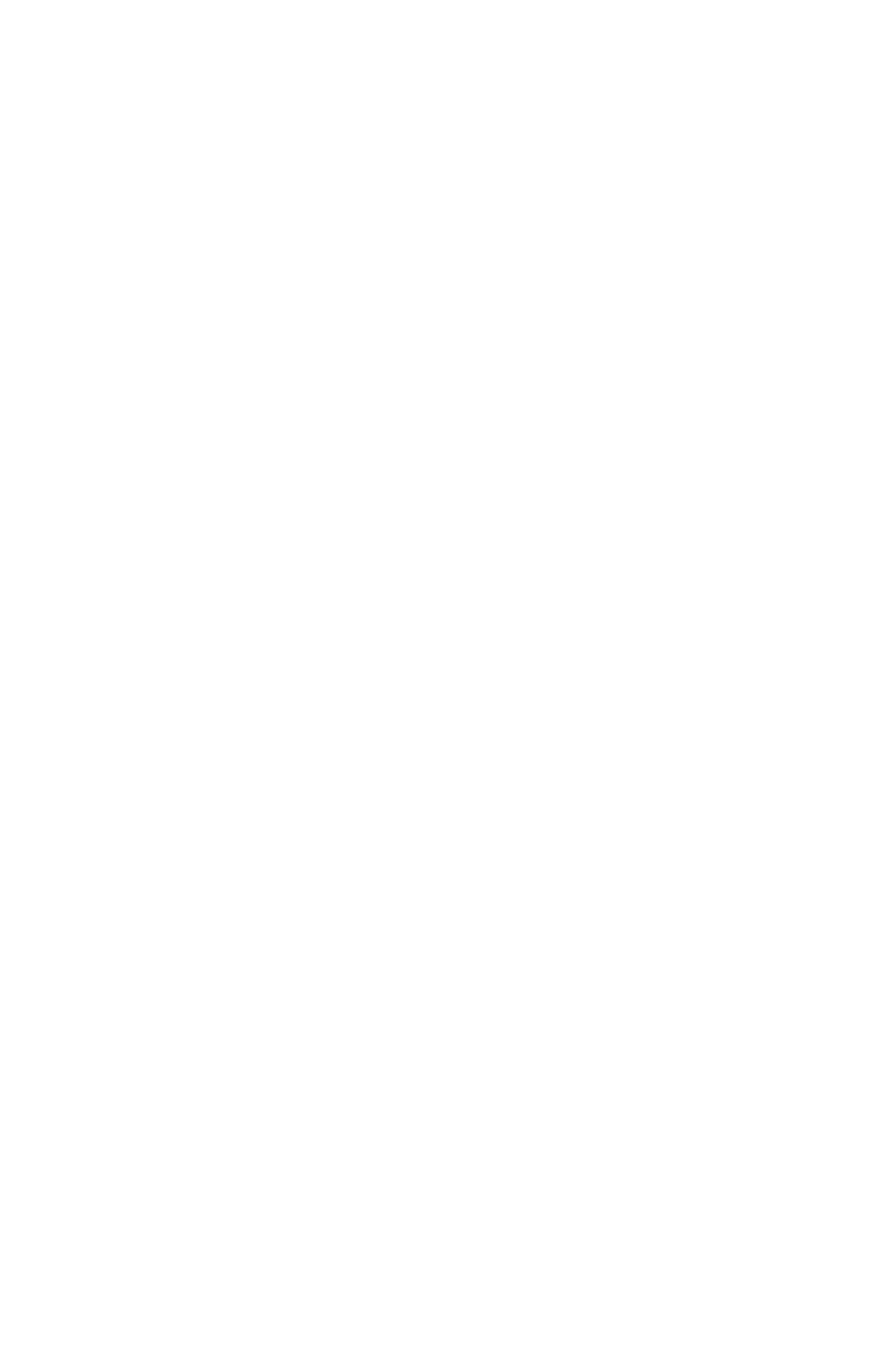**By**

**EFFIE M. WILLIAMS** 

**Author of** 

**"The Revival in Tin Town" "Trials and Triumphs of Eva Grant" "The Man of His Counsel"**

**FAITH PUBLISHING HOUSE**

*Digitally Published by*  **GOSPEL TRUTH PUBLISHING <www.churchofgodeveninglight.com>**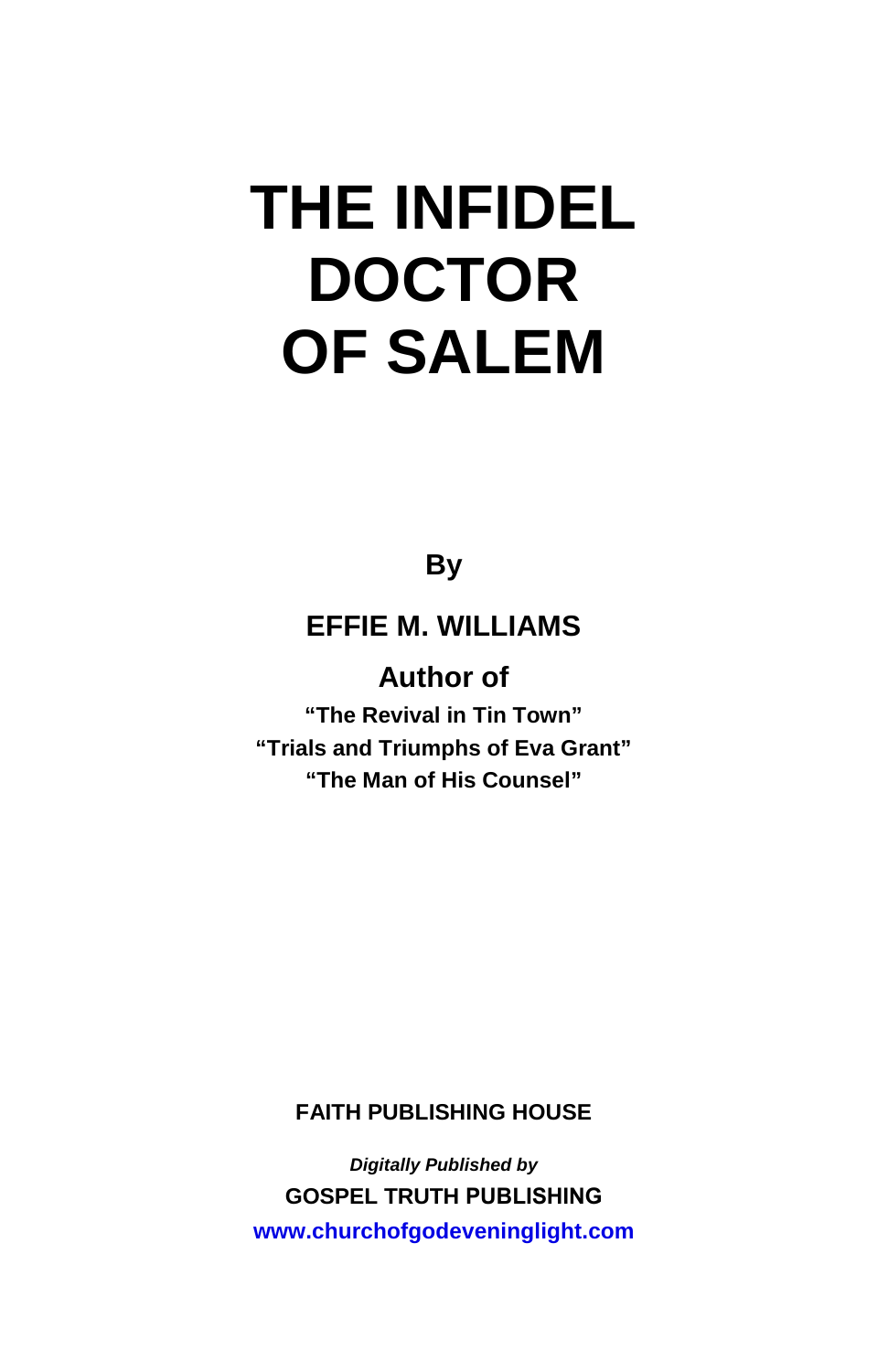Originally Published by Gospel Trumpet Company 1931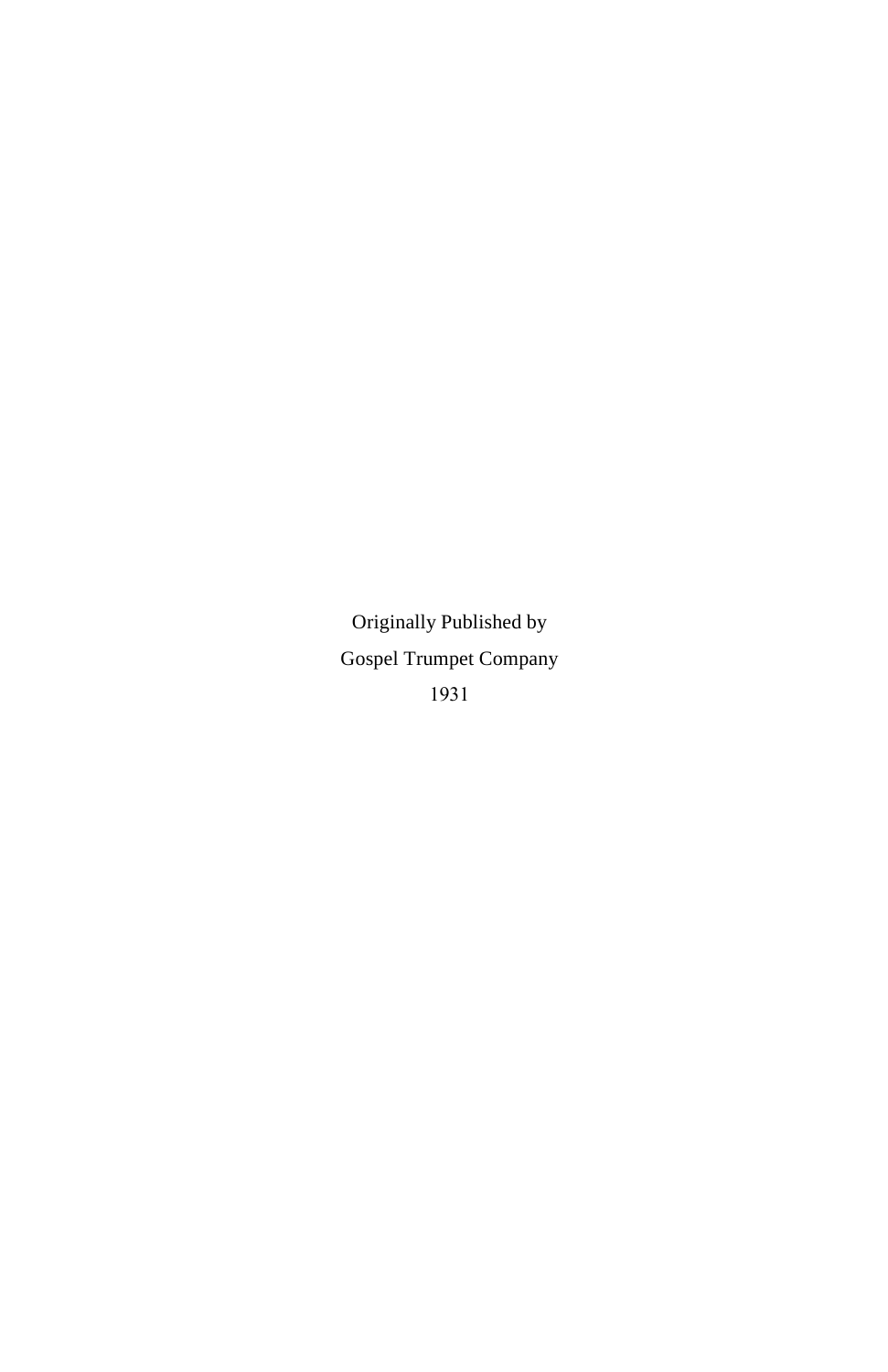### **Chapter I**

### **Salem and Swampville**

Salem and Swampville, towns in southern Missouri at the time of which I am now about to write, had risen to places of prominence. They prided themselves in possessing various good graces. In fact their fame filled all the country round. Salem boasted of having the best ball team in the country. Her steady nine had carried off the banner for several seasons, and their slogan was, "John to catch, and John to pitch, we'll dump them all into the ditch." This slogan came into existence because of the ability of two cousins, who were members of the team—John Odes and John Wells. They were the dread of all the baseball teams in that part of the country, for John Odes knew just how to curve the ball so that none could strike it, and John Wells understood the signs given so that his catcher's mitt was right there in the right place and at just the right time to receive the ball behind the bat. Their skill at the bat equaled their skill as pitcher and catcher. All ball teams felt that they were already losers before entering the game, when they caught sight of the two Johns.

Why should not Salem boast of her nine? They had beaten the Oklahoma Indians four to one and the Boston team twelve to nothing. So, should a stranger stop to inspect Salem and take in the beauties of that place, and inquire of an old settler for a church where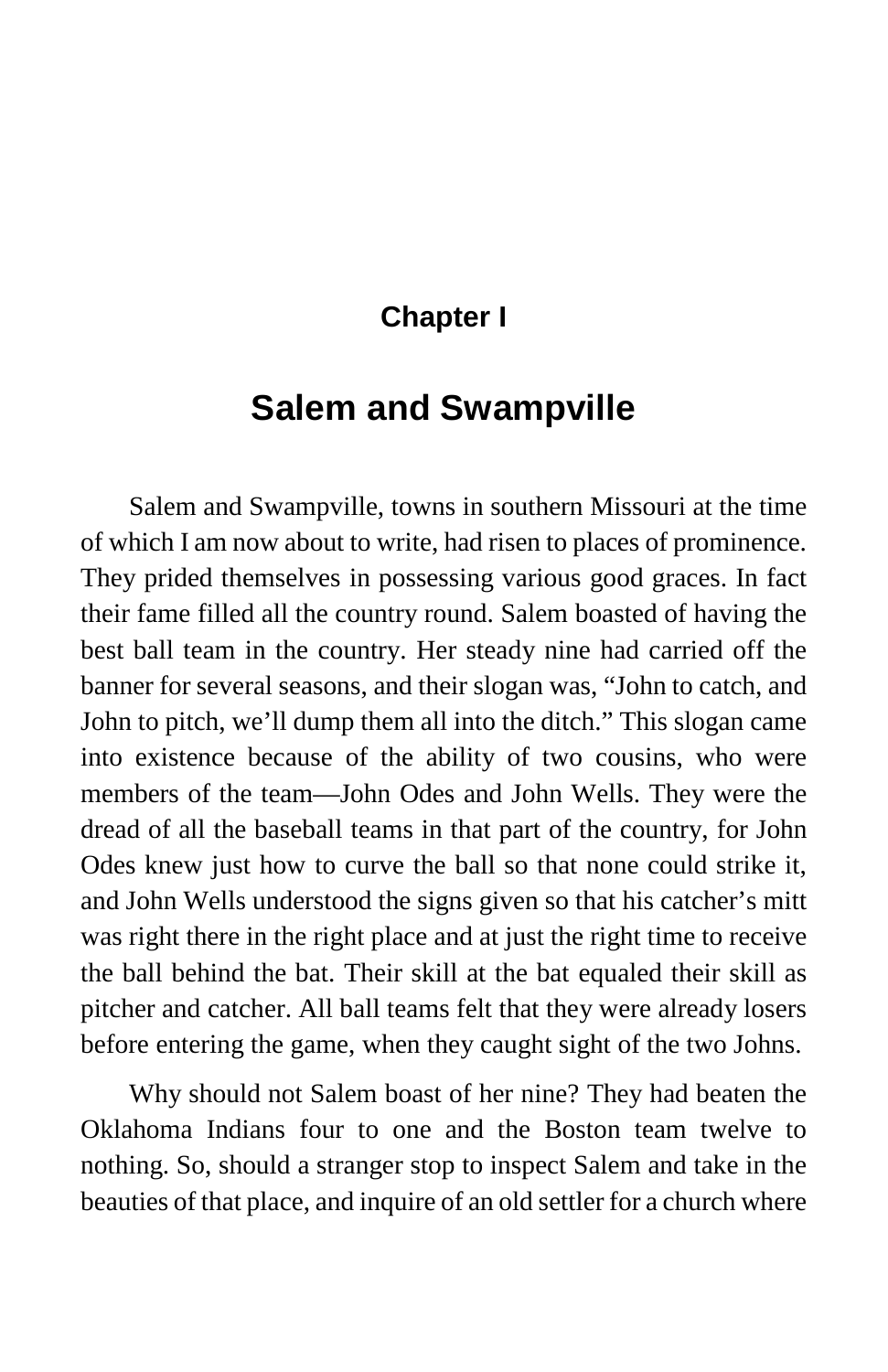he might pass his time on a Sunday morning or evening, he would hear the reply, "No, sir, we hain't got nary church here, but we got the best baseball team in the hull country. If you want to see a real game, the boys will play this evenin' [meaning afternoon], so come to the ball grounds and watch the boys skin 'em alive." This the visitor would usually do, and the boys of Salem would do honor to their reputation, and amid much yelling, stamping of feet, throwing of hats into the air, and occasionally a fist and skull fight between some members of the different ball teams, Salem would again carry off the honors of the day.

Swampville, too, was not without its cause for pride. They boasted of having the largest saloon in the whole county, not excluding the county seat, and one of their girls carried the honor of being the most graceful waltzer at the last barbecue. This honor was awarded her by three men, and a prize of a silk opera shawl was given her. Of course Swampville had reasons to be proud, and after the barbecue a large dance hall was erected so that the belle of the village might have occasion to display her grace to the inhabitants of the village at their own good pleasure. This was often done. Together with the saloon and the dance hall, Swampville was a place known to all for miles around.

As these two towns shall occupy so noticeable a place in my story, I shall take time and space to describe them somewhat to my readers.

Swampville and Salem were two towns in southern Missouri. Their close location at the time of my story made them rival cities, as each was trying to outdo the other and aspire to more glory. A few years prior to this narrative these two little villages were merely sawmill towns, as the swamps around them were covered with timber. As the timber was cut down and the land cleared the towns

2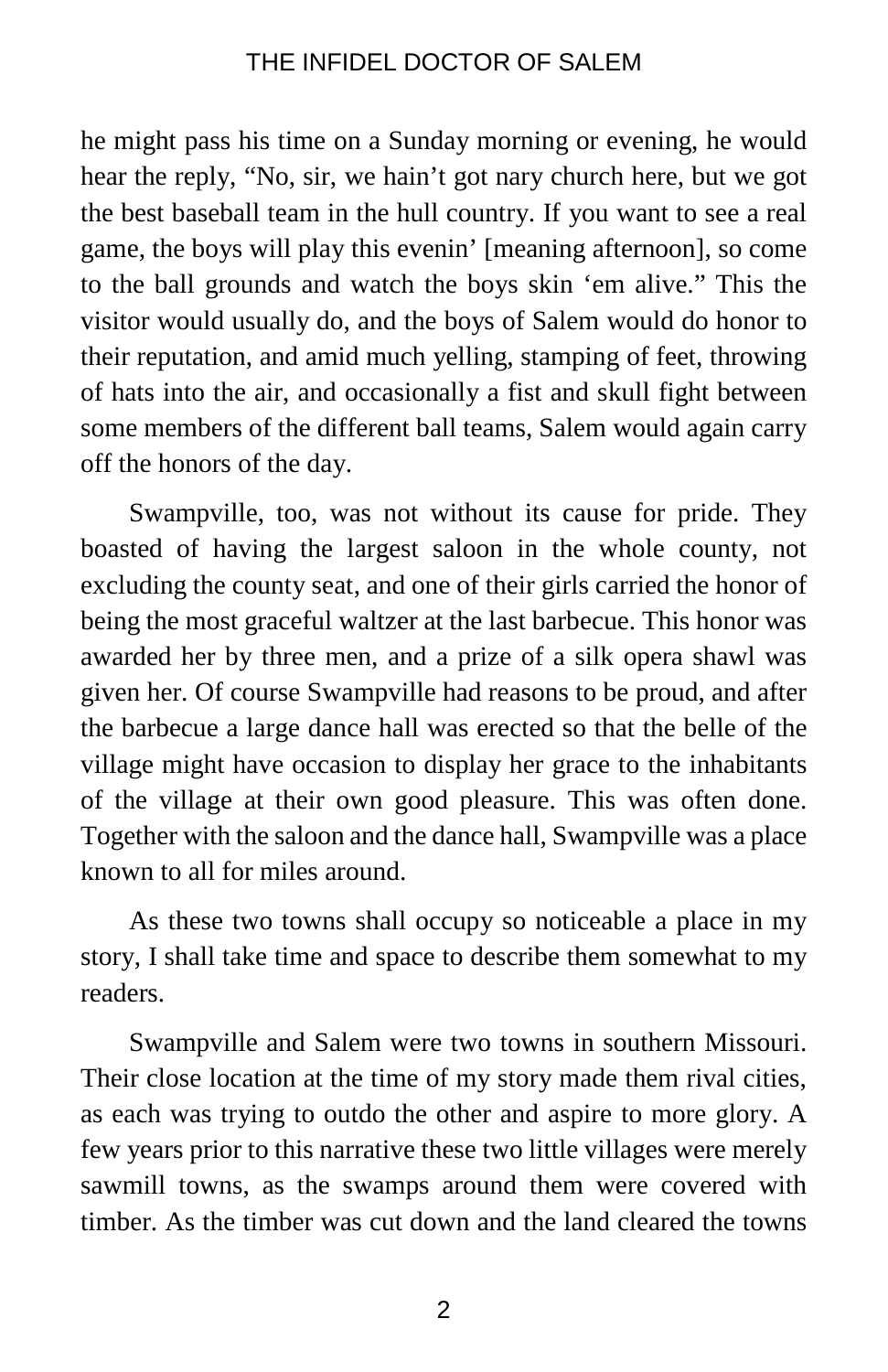discarded the old sawmill shacks and nice dwellings were built in their stead.

As I have already stated, these towns were rivals; if sugar was ten cents a pound at Salem the price would be nine and one half cents at Swampville. Thus in all things they rivaled each other, until the news came that a new railroad would be built to the town of Swampville. True enough the road was built, and this meant the boom of Swampville and the death of Salem.

There was no church building in Salem; neither was there one in Swampville. It is not to be the source of alarm when it is known that the population of both towns would not reach the thousand mark and was made up of the rough men usually found around logging camps. Some of them had families, and the wives of these men did justice to their husbands, with few exceptions. The majority of these women could curse as loudly as their husbands, fight as quickly, drink as much booze, and chew as much tobacco. Is it any wonder that the children of such parents were untrained, only in the way of vice? Having had no training they knew nothing of discipline but, as is the rule in the forest among the wild animals—"Might is Right," the one who could whip the most boys was considered leader of the gang.

It was to this place that Dr. Molt made his appearance one day after he had attached M.D. to his name and carried off high honors in his class in medical college. He was desirous of finding a good location, and for some reason decided that Salem was the very place for him. He did not care that the little village had no church building, for he boasted of his infidelity. There is no God, and why spend money on buildings to worship an imaginary something that is not? Science had proved too much for him to believe the imaginary story of Moses about the creation of man. And anyone who would believe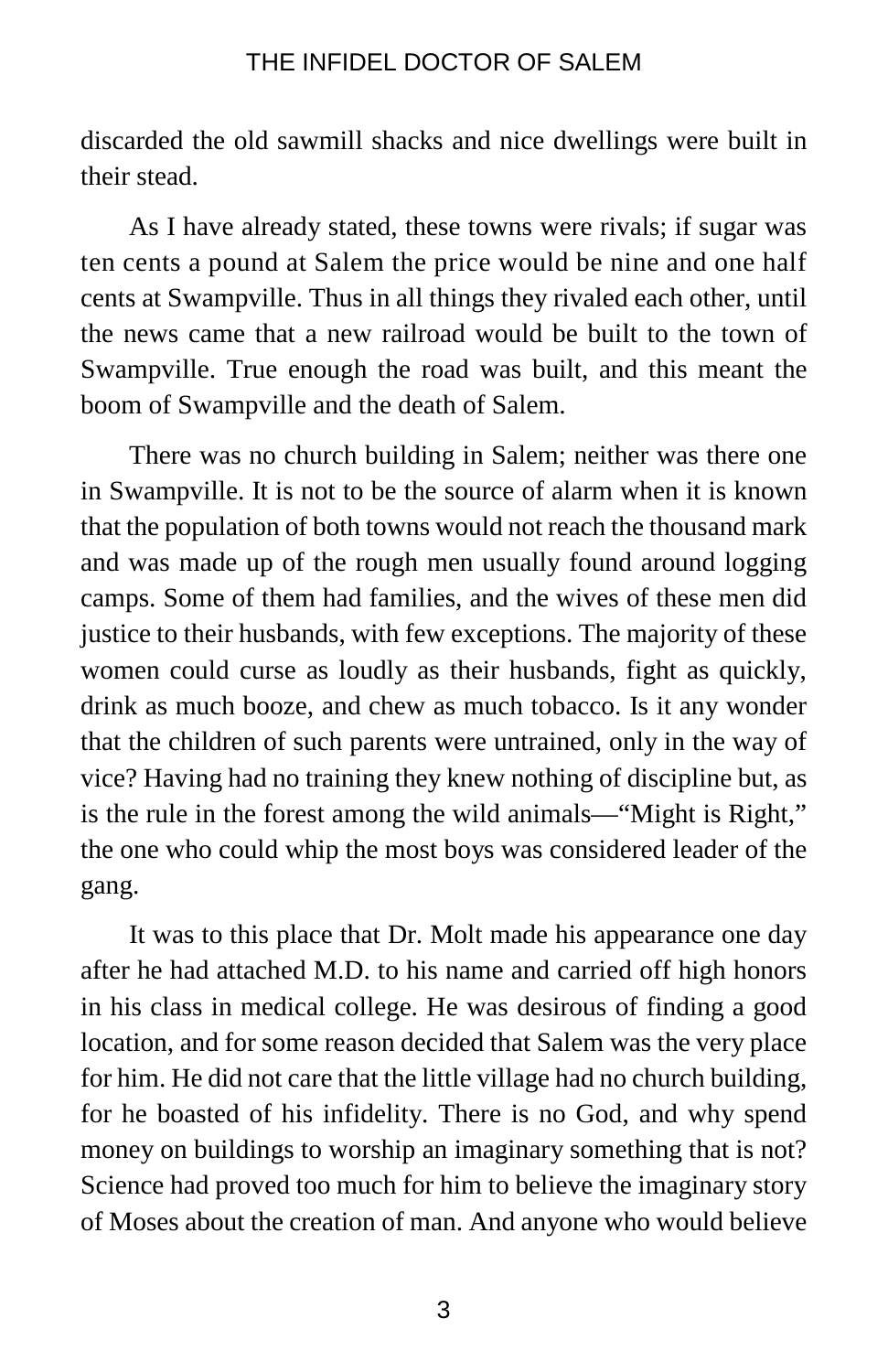the story about Jonah's being swallowed by a whale could be made to believe anything! So the Doctor came to Salem, bringing his infidelity along with him and priding himself in so doing. His good wife, however, could not be convinced that there is no God, for she had been reared in a home where the God of heaven had been reverenced by both father and mother, and his blessings had been asked to rest on the family around the family altar both morning and evening. She was not easily persuaded to abandon that faith. While her husband often tried to ridicule her faith, be it said to his honor that he never denied her the privilege of attending church services when convenient for her to do so.

So immediately upon their arrival in Salem, finding no church building there nor any religious services, Mrs. Molt began to take steps toward having some form of religious worship.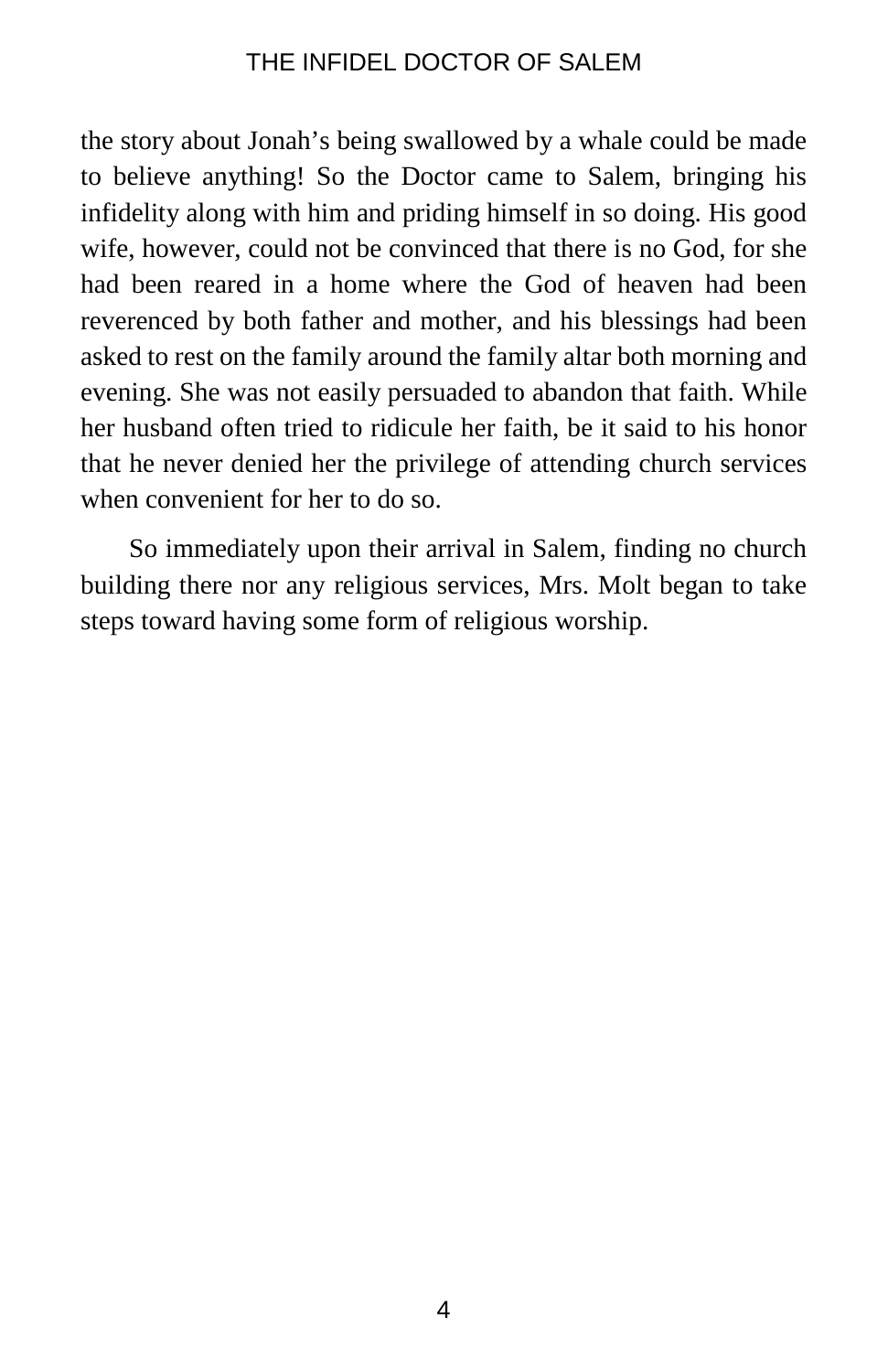### **Chapter II**

### **A Revival in Salem**

Excitement ran high in Salem. A covered wagon was seen standing near the little village, and a strange man was asking where he might find lodging. Of course the whole town wanted to see the newcomers, and in the course of a few hours the wagon had been visited by the major part of the little city's population. The untrained children climbed over the wheels of the wagon and asked the questions, as follows: "Where yer frum?" "What's yer name?" "What yer down here fur?" "Do you all own them there horses?"

These questions were addressed to three young ladies and a young boy who were inmates of the schooner. At first they were met with amusement, but this eventually became contempt as one burly young fellow whose bare feet protruded from a pair of trousers which struck him mid-way between the knee and ankle said in a drawling tone loud enough to be heard by the four in the wagon, "I wonder what meanness they done? I bet you they have done somethin' or they would not come to this place."

After a few weeks these four understood the calling forth of this remark, for they found that this part of the country had often been visited by some secret service men and someone who had been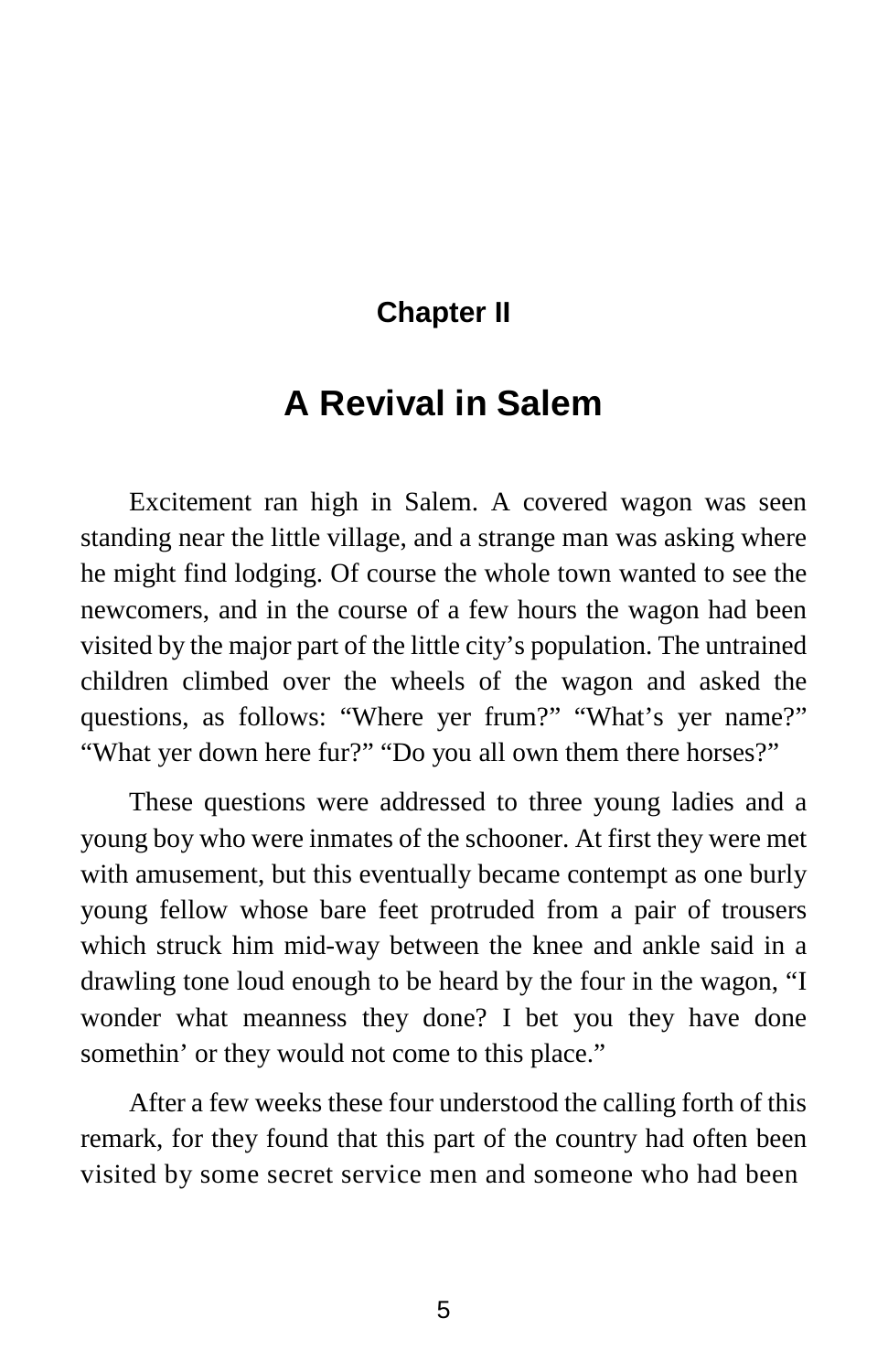among them was taken away under arrest to face some charge for crime which he had committed in the place from whence he came.

Just a few weeks prior to the coming of this wagon in the little city of Salem there had been great excitement in that place, for a young man had been among them as bookkeeper for a sawmill firm. For many weeks he had been boarding in the one hotel in the village and his actions had been very peculiar. He was one who would not mix with the crowds. He spent his time in his own room in the hotel and when the hotel became crowded for room and he was asked to share his room with another he refused to do so, paying extra money that he might be alone. He had very little to say to anyone, but carefully watched all the men who came into the hotel for their meals. The hotel keeper's daughter tried to be very friendly with him, and while he never was snobbish in any way, his actions proved that he wanted to be left alone. Often she would pass his door when he would be alone in his room, and as it was in the summer time and quite warm, she would notice that he was always either reading or poring over something that looked very much like a photograph. Whenever he would catch her looking at him through the open door, if he was looking at this photograph, he would always hastily conceal it. Of course she thought that he was looking at some picture of a girl who, no doubt, was a sweetheart left behind. This she told among the other young girls of the village, letting them know it was no use for them to "set their cap for Francis Murrey, for he already had a girl somewhere else."

But one day just a few weeks before the arrival of this covered wagon in Salem, Francis Murrey walked up to a man who was also boarding at the hotel and who had given his name as Tom Peffer, and asked him if he knew anyone in the country from whence he came by the name of Richard Bowles. Tom started quickly, which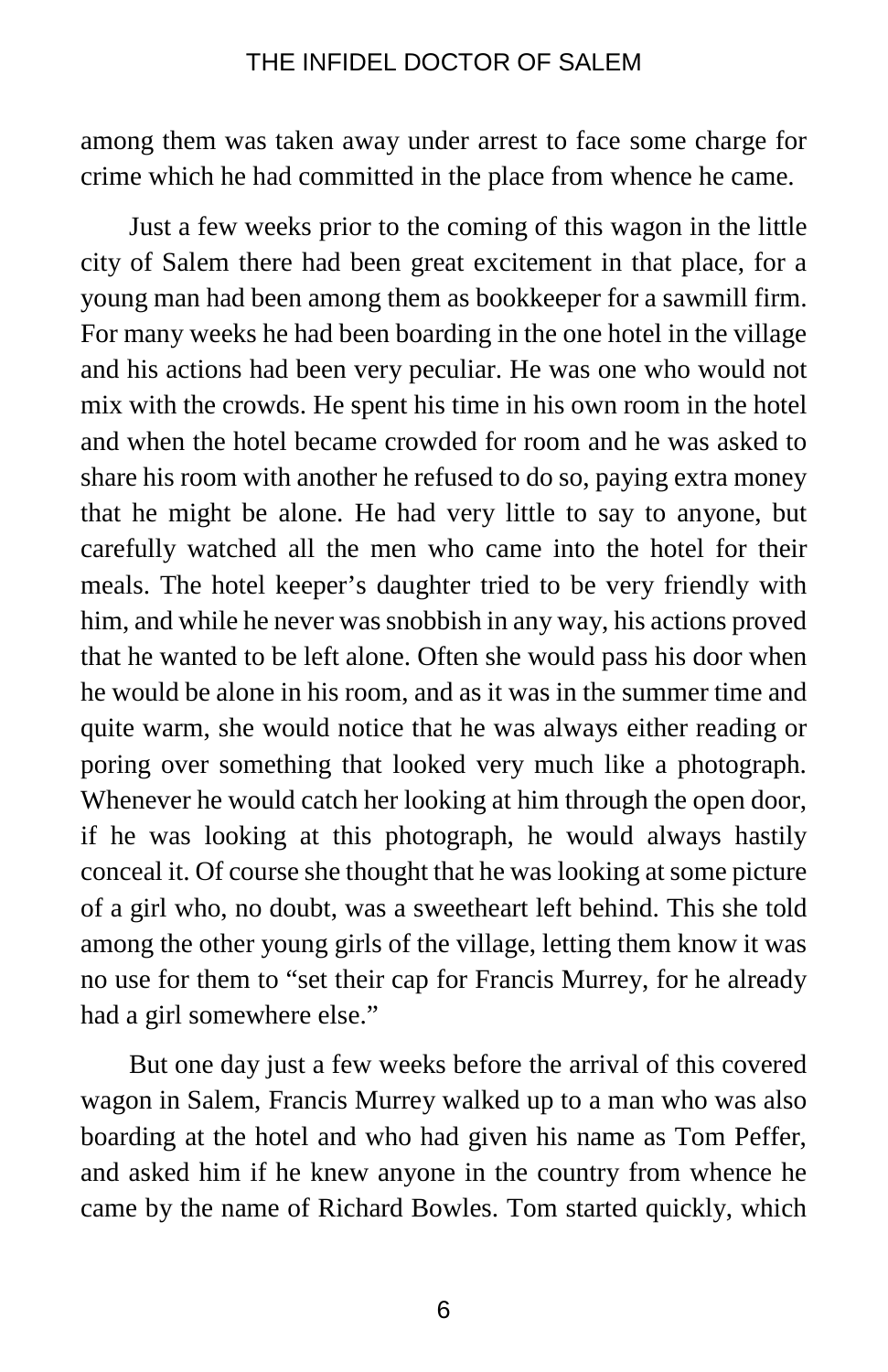was noticeable to all around, and then asked, "Why do you ask me such a question as that?" Upon which Francis Murrey threw back his coat, displaying a star which showed him to be a secret service man, and told them Tom Peffer was none other than Richard Bowles and wanted in Kentucky on the charge of murder. So he took this man away with him on the next train.

This was only one time of many when these men would come into the community and take away someone who had been working in the lumber camps. So the inhabitants had come to look upon every newcomer with suspicion, thinking he had done something wrong and came there to evade the law.

The truth about these people was that they had come from central Ohio and for the reason that the winters there were too severe for Mr. May and he was searching for a place where the winters were less severe and also where he could use what little means he had to best advantage. Hearing of the work to be had in this locality he turned in that direction. He had a nephew there who had corresponded with him regularly and who had urged him to come that way.

When the news was circulated through the town that there were three more young ladies there, the young men began to make plans for the next dance and also to call upon them and make their acquaintance. This was arranged through the girls of the village making the acquaintance of the May sisters and then calling again with their brother or their boyfriend. It was quite a surprise to all of them, however, when a dance was arranged, the May sisters invited, and they were informed that the May sisters never attended dances. They were then invited to the Sunday ball game and were informed that it was out of the question also. Neither of these girls claimed to be a Christian, but they had been reared in that Christian atmosphere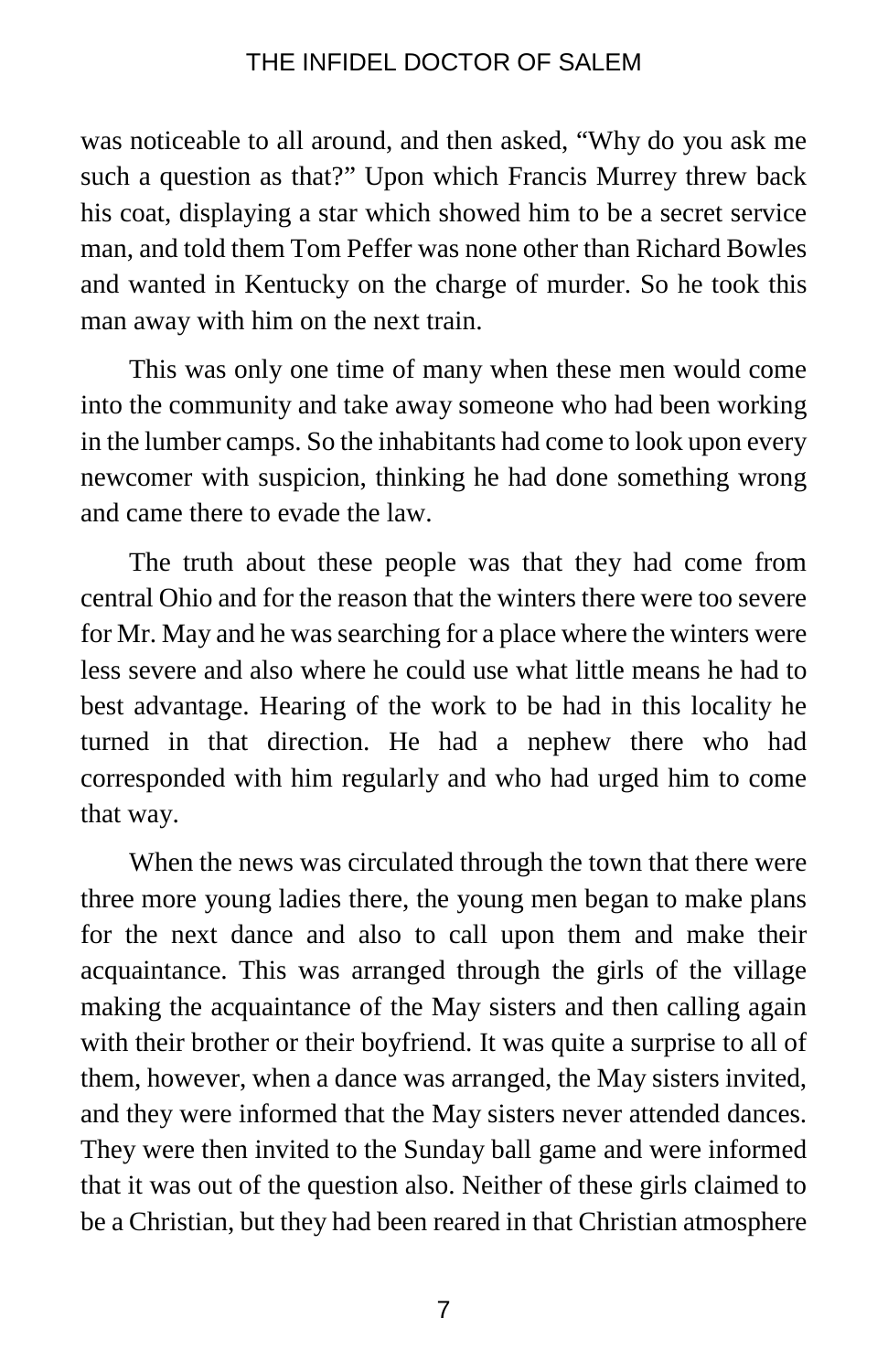that gave them a reverence for God and also for the day which is set apart to worship the Lord.

Mr. May finally found a suitable place for his family and began to work. He also sought for a place in which he might have Sunday school. This was found in the school house, and with the consent of the directors he soon organized a Sunday school and also met each Wednesday evening in prayer meeting. He found these people eager to have something like this in their town, and he also found among those rough people some who knew how to talk to the Lord. The prayer meetings and the Sunday school were well attended and after a few services he made inquiry as to where he might get some minister to come preach to these people. He was informed that there was one of the Methodist faith who came once each month to a school house about two miles from Swampville. He procured his name and address and wrote him, stating the need of the place. In a few days he received a favorable answer and time for services the following Sunday was set.

Brother Light came. The little house was filled to its capacity. Many were standing in the aisles and around the walls, while the rostrum was full of the children of the town. As he arose before those people, many of whom were only half clothed, his heart was touched and his voice quivered with emotion as he began to address that crowd. Here was some of God's own creation, his own handiwork, and yet they knew nothing of God and were totally ignorant of their Maker and of the Word of God. He arranged for meetings once a month. After a few visits to that place he announced a revival to begin on the date of his next monthly appointment.

The meeting began. Brother Light told of the love of God and His Son. His preaching was solid truth. After a week's teaching along this line he then began to thunder the judgments of God to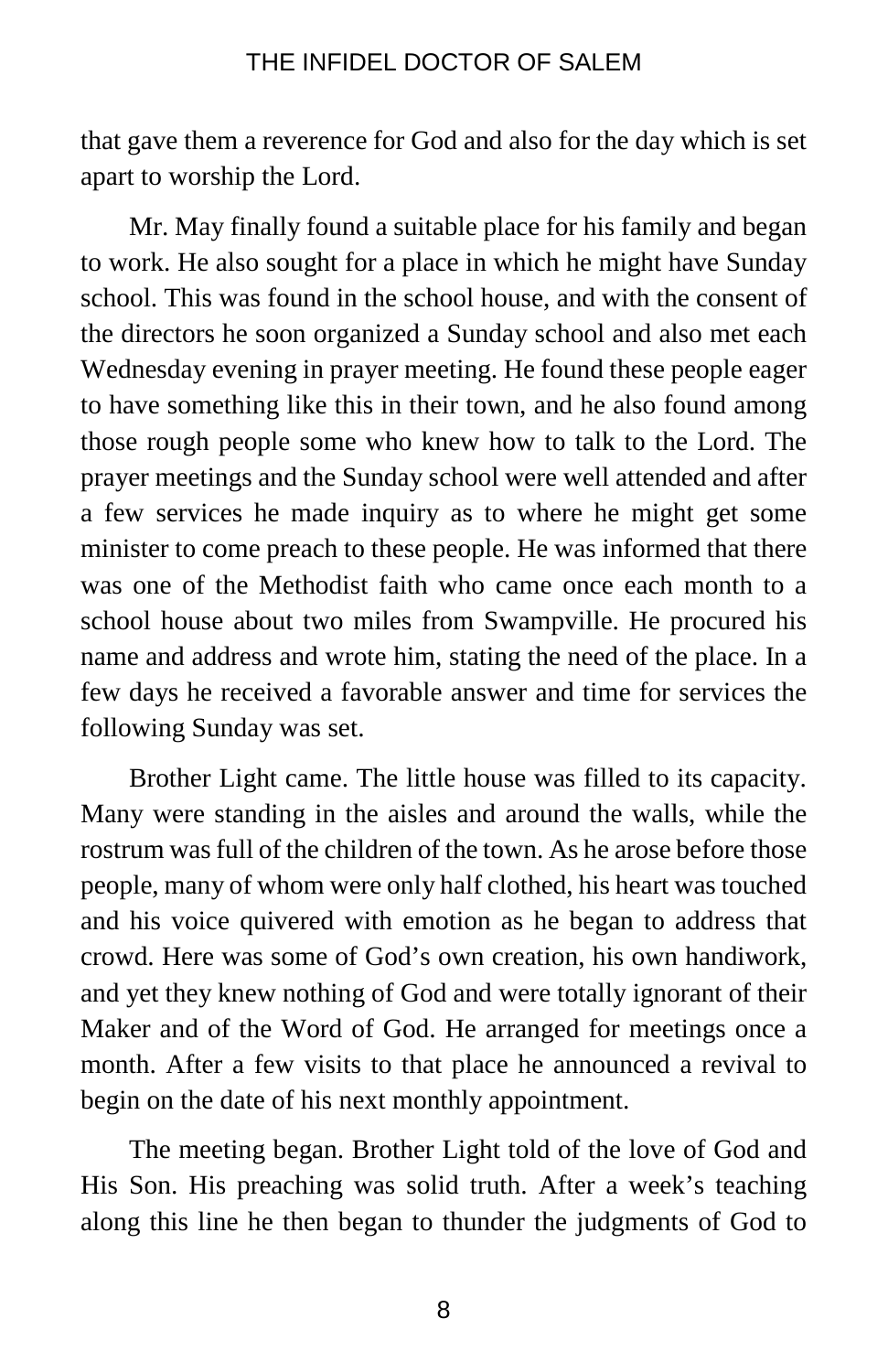those people and exhort them to come to God, confessing their sins. This had its effect, and the altar was filled with earnest seekers almost every night. Among those claiming pardon were the May sisters. At the close of the meeting twelve persons went to the river about two miles from this little village and followed the Lord in baptism.

A new day had dawned for Salem. The people were stirred. Immediately steps were taken to erect a new church building, where they might have a suitable place to worship. Lumber was soon on the ground. It was not long until a place of worship had been erected that would do justice to any little city. But while the Lord was working among these people the devil was working also. When one building was erected the people seemed to think they needed another building also; for some did not believe the doctrine taught by Preacher Light, and therefore did not feel that they could worship with any of his followers. Accordingly another building was erected directly across the street from the first one. These two churches became rivals one of the other.

So there was a division among the people of Salem to the extent that they were not willing to use the same kind of songbooks in their song service and always tried to arrange it so that they would have services at the same hour so that there would be no opportunity of passing from one church to the other. One evening as Preacher Bennet, the minister who pastored the flock of the faith of Preacher Light, was coming to preach to his people he heard them singing, "Will There Be Any Stars in My Crown?" and as there were services across the street at the same hour, he heard them singing also, but their song was "No, Not One."

This attitude was manifested in their lives, for so antagonistic were they to each other that often these two faiths would live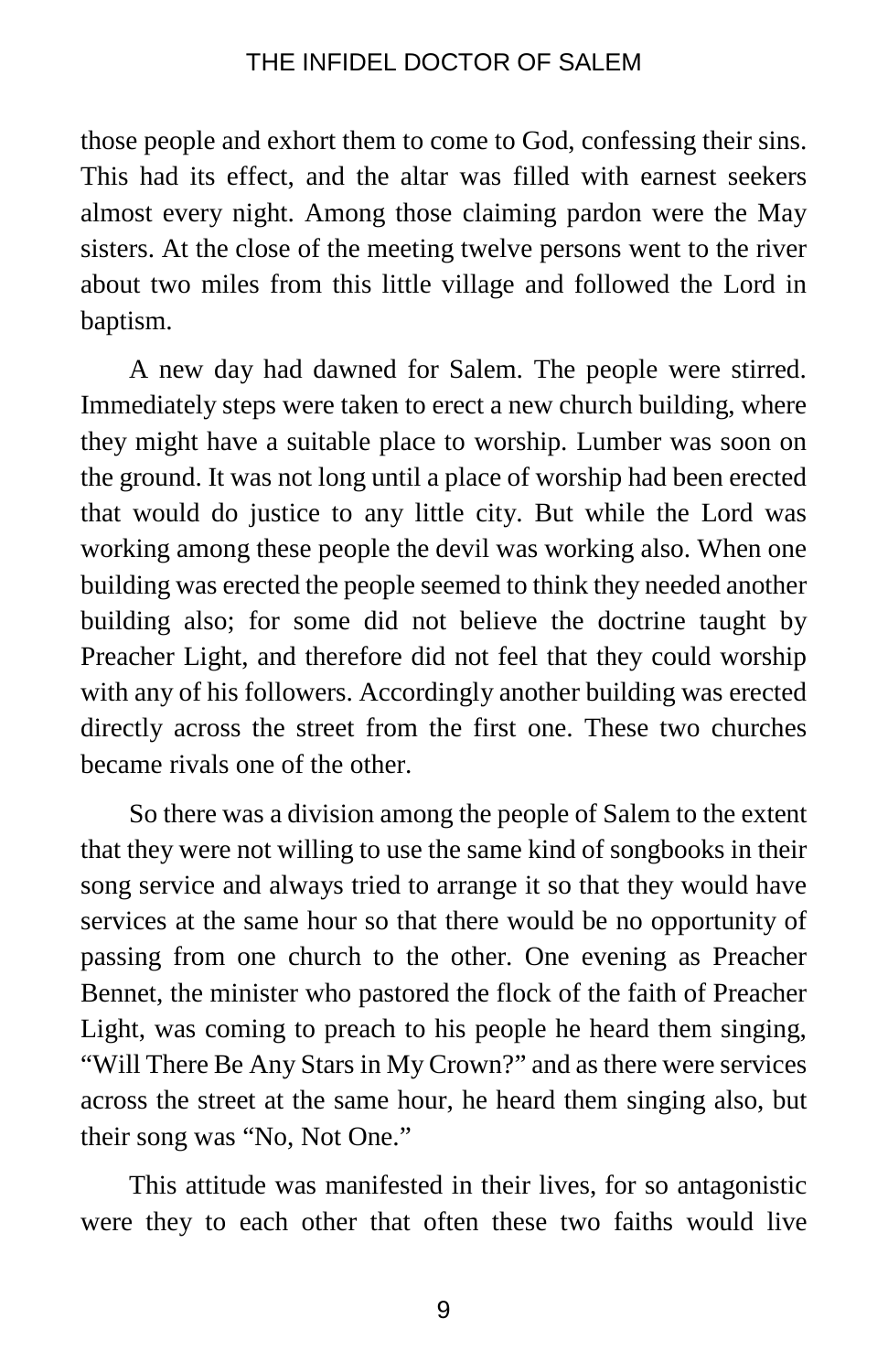neighbors one to the other and not speak for weeks at a time. But we shall leave these two churches quarreling with each other, while we turn to another point of interest.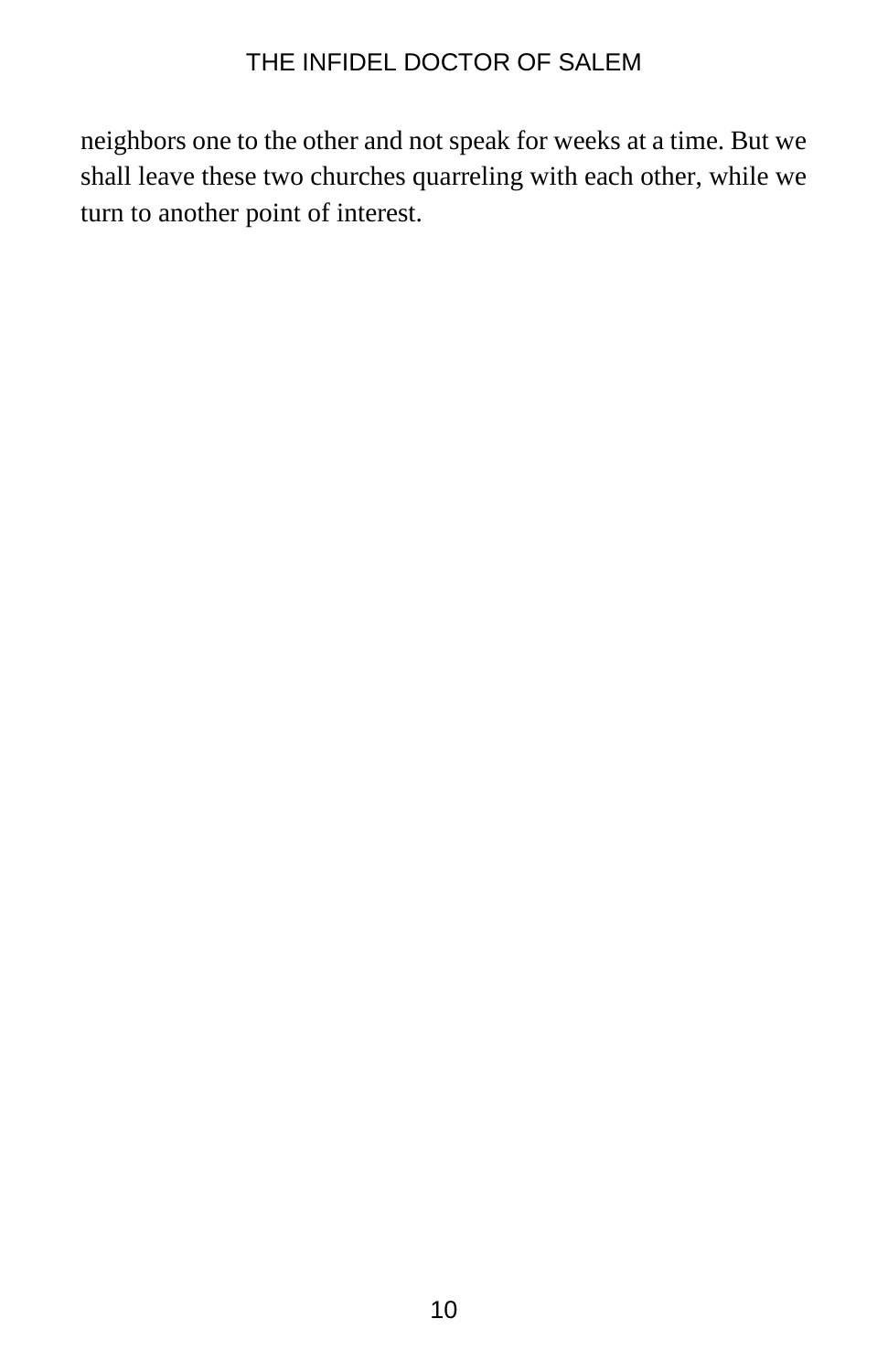### **Chapter III**

### **The Work Family**

Some few years have elapsed since the beginning of my story. We shall go now to a scene near the little town of Swampville. About one mile west of this interesting little village lived a farmer, whom we shall call Mr. Work. He proved himself worthy of this name, for from early morning until late at night he was busy and saw that all others under his roof were busy also. His good wife toiled from early morning until far into the hours of night to care for the family of little children. Mr. Work was not a strong man, but he had that way about him which compelled others to do, and as he did not strain himself to hard labor he had very little mercy on those who labored on his farm. His children were, therefore, compelled to labor far beyond their strength. They could get but a limited amount of schooling, as all the farm work must be done in the fall before any of them could think of attending school. Many times the boys would be gathering corn in the field, and would cast an occasional wishful glance over their shoulder at the boys and girls playing games on the playground at school, which was only a short distance from the Work home.

Etta, the eldest girl, although a frail child, was not excused from this hard labor, but had to have her share of it even to the heavy work in the field. While her girlfriends were enjoying visits with each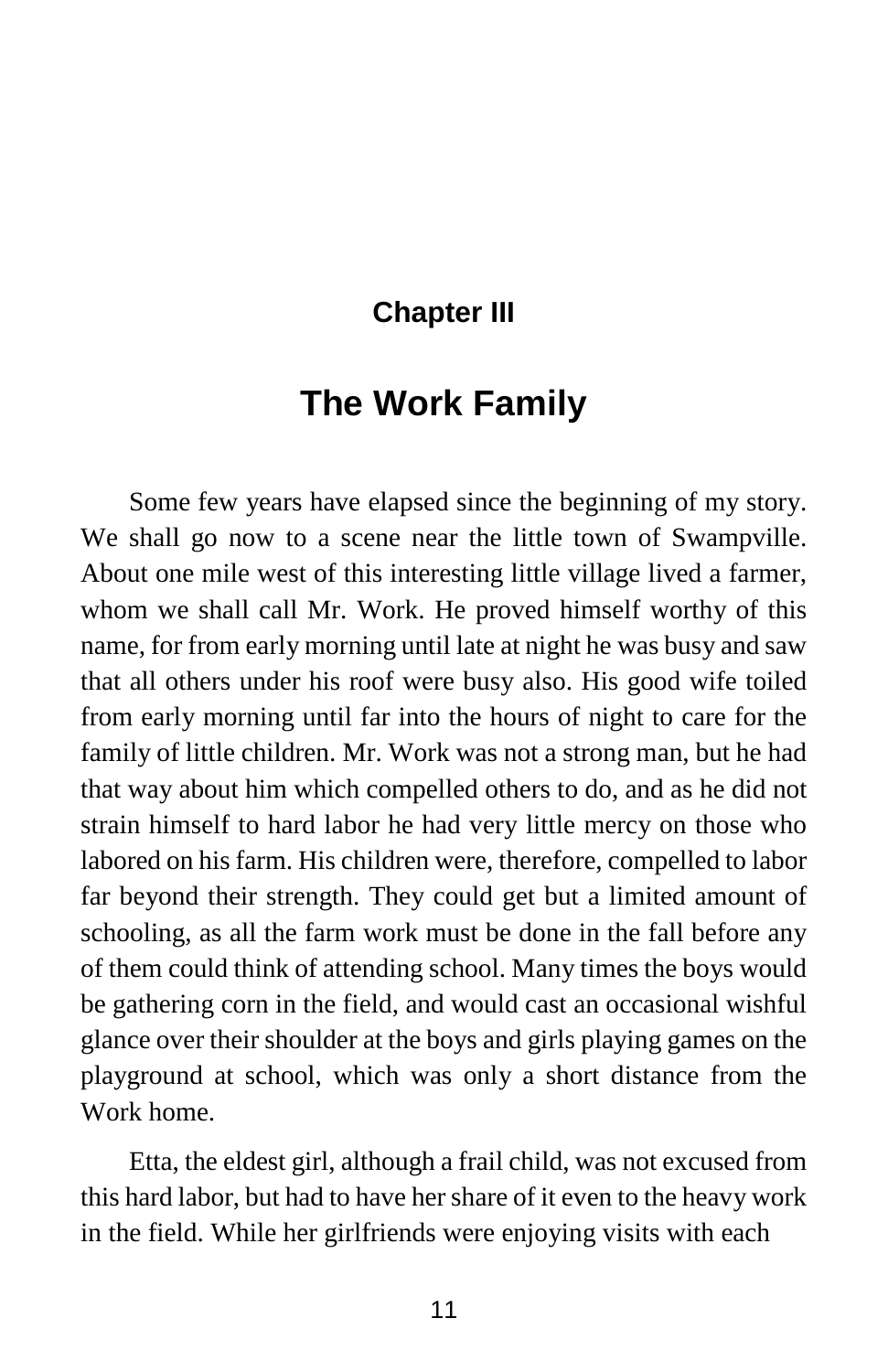other at some social gathering, Etta must stay at home to do some task, for Mr. Work was loud in his protestation against "havin' his gal gad about without her mother. Too much of that was being done and home was the place for his gal and there was where she should stay." When the work was so that she might attend school she did so and did credit to the limited time given her, for she stood at the head of her class. She was diligent in her studies and improved every moment of time given her to get an education. This helped her in after years, for she never let time drag on her hands, but always found something with which to occupy her time. Her diligence in study never became a lost art with her.

As Etta was a naturally frail child, this hard work and exposure began to tell upon her. At first she only complained of a tired, languid feeling, and this was accompanied with a slight cough. She noticed also that her temperature rose each day and at these times she would often be compelled to lie down. At first her parents paid no attention to it, as they thought it might soon wear off, but after giving her tonics to build her up and cough remedies to break up the cold, which was all to no avail, she was then kept in the house and her mother took her place in the field. But Etta got no better. The mother feared the worst, but Mr. Work seemed to be blind to his daughter's condition. At last when he saw that all remedies were failing to do her any good, Dr. Molt, from Salem, was called. After a careful examination, many questions, nods, and "uh, huhs," he wrote a prescription to be filled at the drug store in a neighboring town.

As Dr. Molt took his departure, Mr. Work followed him to the gate to hear the decision. As the medical professor told him his daughter had only a few short months at best to live, a heaviness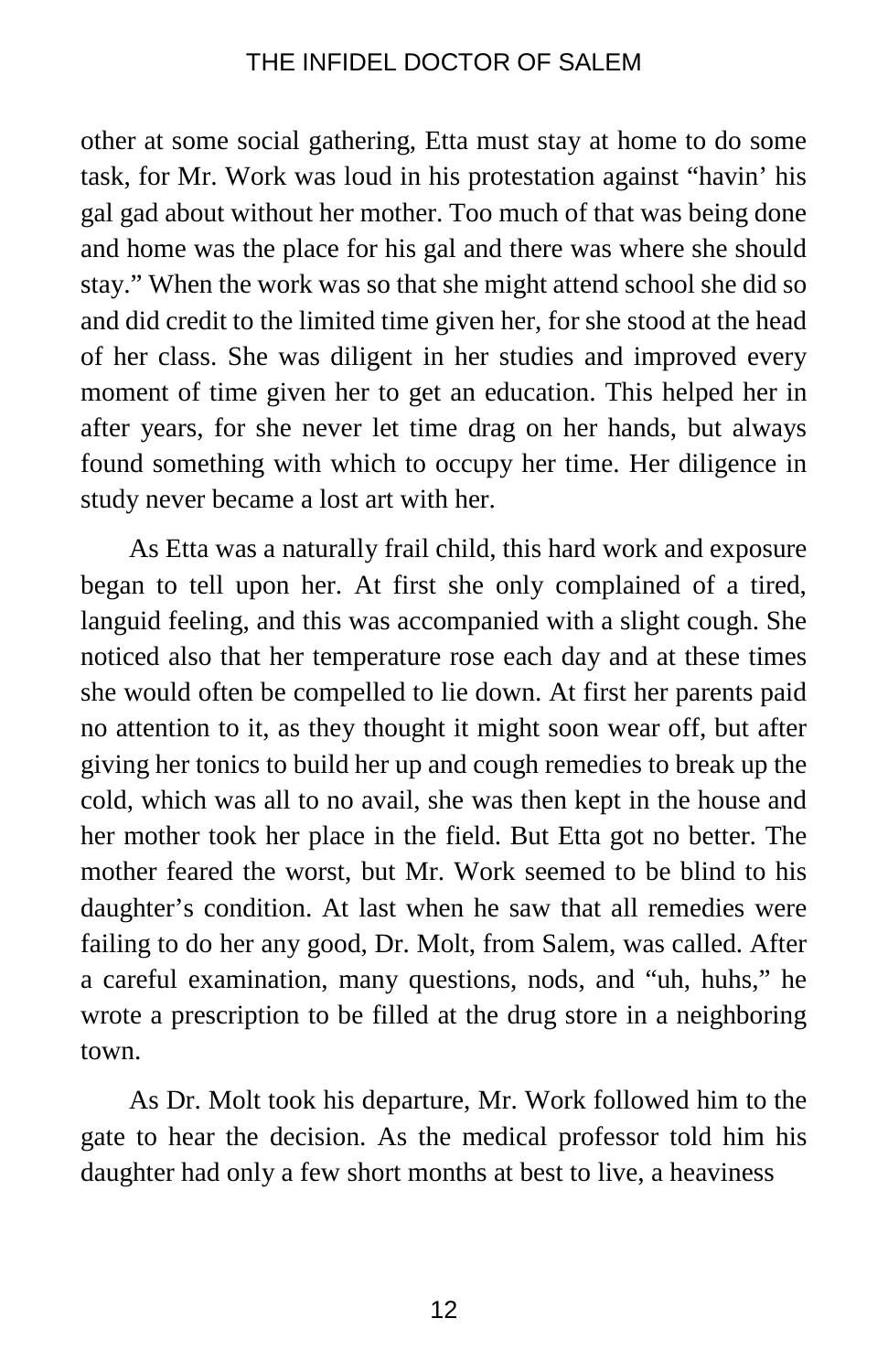gripped his heart which seemed almost to smother him, for in spite of his hardness as a taskmaster, Mr. Work loved his children.

"Your daughter has tuberculosis in the last stage," said Dr. Molt. "One lung is almost entirely gone, and the other one is so badly affected that she cannot possibly last any longer than spring."

At this Mr. Work began to remonstrate, to which Dr. Molt replied, "If you are not satisfied with my examination and the decision that I have made I shall be glad for you to call another physician, and I will meet him here in consultation." This was agreed upon, and Dr. Thornton, the one who had been the family physician until Dr. Molt came to Salem, was called.

Etta was no longer a child, but a young woman, with the thoughts and ideas of a young woman, and as she saw the family physician meet Dr. Molt she knew her case must be alarming. However, Dr. Thornton talked to her in a friendly way, and, after a careful examination, upon taking his departure he shook her hand and with a smile said, "Now, Etta, be a good girl. Take your medicine. Keep perfectly quiet, and in a few days you will be able to be skipping about here. And then a few weeks more and you can go with your brothers and help gather in the last of the corn. Just be encouraged, for you will be all right."

Etta glanced from one to the other, and she saw something in Dr. Molt's face which she understood well to be contrary to the statements of Dr. Thornton. As these two turned to leave the room she called to Dr. Molt to return.

"Well, and what do you want of me now?" inquired Dr. Molt with a forced smile, as he again reached her bedside.

"I want to know what is wrong with me," said she, as she gazed up into his face with an appealing look.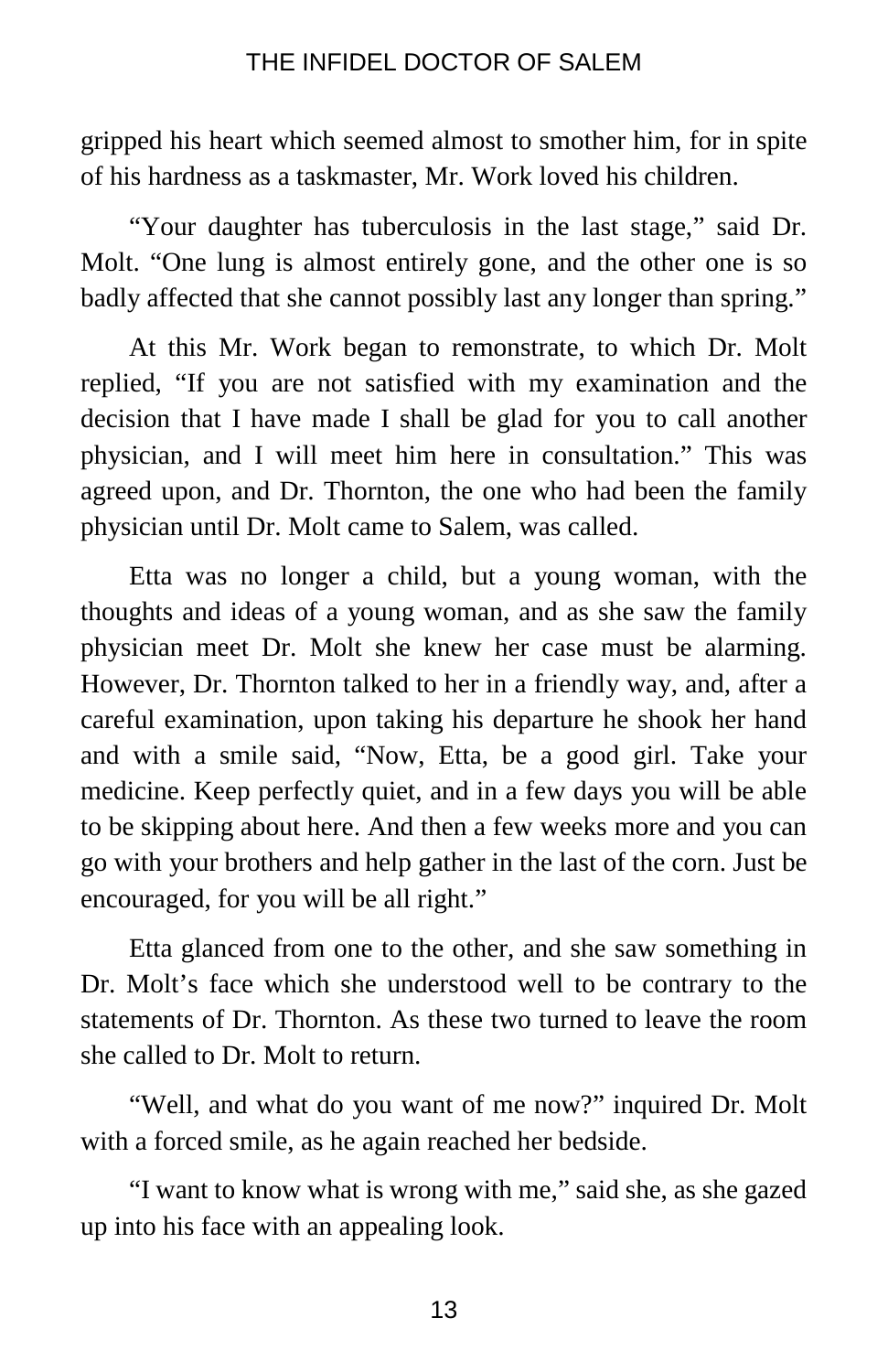For some moments Dr. Molt remained silent, and then said, "Well, Etta, you will have to obey orders if you ever expect to be well, and you know you have not done this. I have told you to remain absolutely quiet, and stay in bed, also that you take certain kinds of food to build up your body, and you have failed to do that."

"Yes, I know there is something else, and I want to know what it is, for if my case is dangerous I want to know it," said Etta, as the tears sprang to her eyes.

For some time Dr. Molt stood looking down at Etta, noting the tears roll down from her eyes and wet the pillow. He seemed to be weighing something in his mind, and at a loss to know just what to do. He began toying with the charm which hung from his watch chain. He would look first at Etta and then from the window. At last he spoke, "I did not mean to tell you this, but as you have pressed me to do so, I will have to tell you that if you haven't tuberculosis you have every symptom of it, and unless you have very good care you cannot last long."

"Thank you," said Etta, through her tears, for these words fell upon her as a death knell. Be it said to the honor of Dr. Molt, that although he boasted of his infidelity, his word was as good as his signature. Etta knew this, and therefore knew that he had spoken the truth to her.

As Dr. Molt took his departure he left the usual instruction that if she did not get along well to let him know. As it was late in the evening Mrs. Work went immediately to do the evening's chores, leaving Etta to herself. The mind travels fast. She began to look back over her life. She saw herself nine years back, when a girl of fourteen she knelt at the old-fashioned altar in a country schoolhouse and there yielded herself to God. She remembered how she arose shouting the victory and telling what God had done for her. But in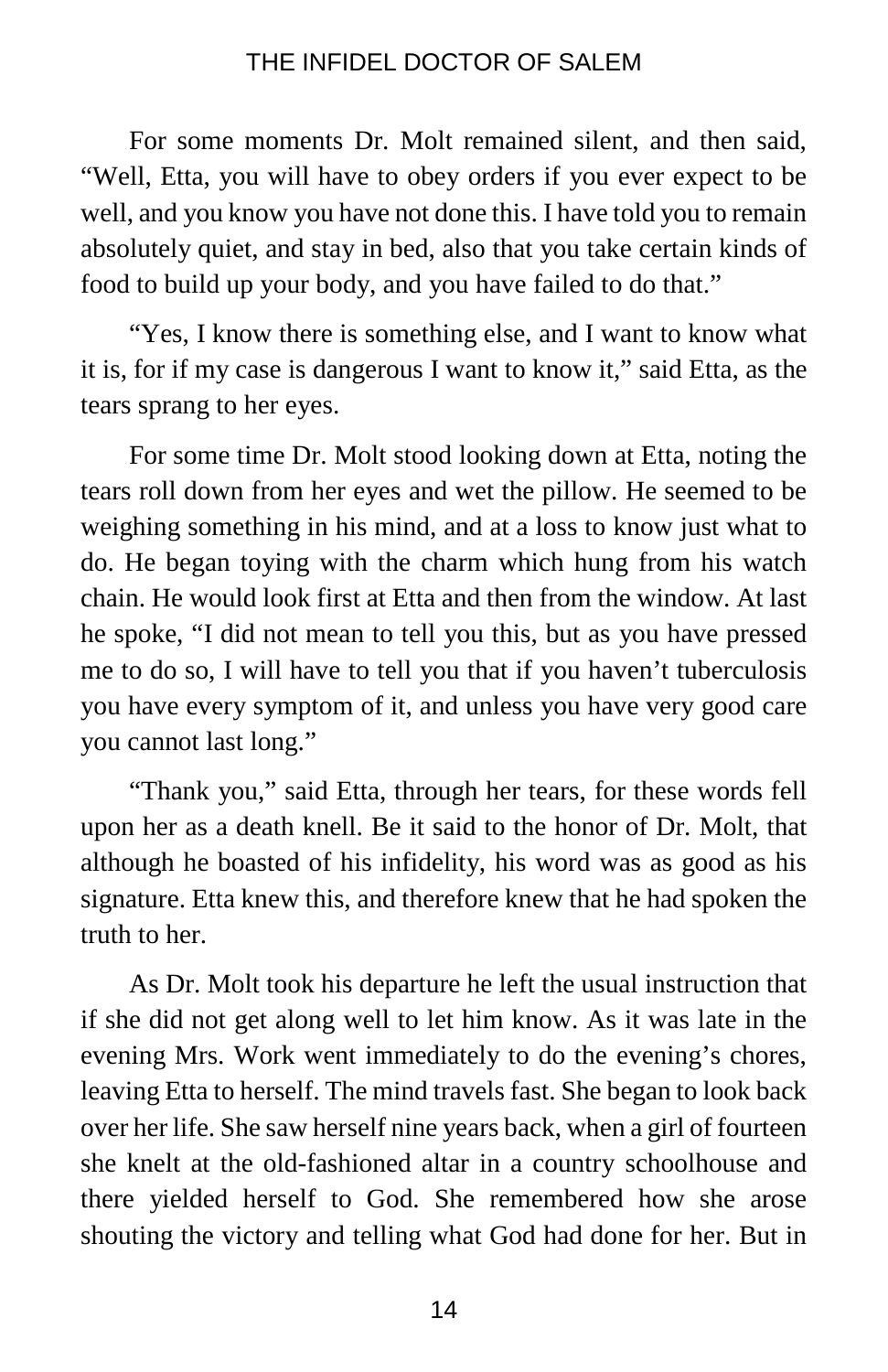looking over her life she saw also how she had let the grace of God leak out of her heart and she was now to stand before Him empty handed. She was not ready to meet Him.

When Mrs. Work returned she heard sobs from the bedroom, and went in to see about Etta. She found her weeping bitterly. "Do not cry so, Etta," said her mother, "you know that doctors do not always know, and you have a chance to live a long time yet. You may outlive both these doctors, who can tell?"

"It is not of that, that I am thinking, Mamma," said Etta. "But I am not ready to meet God."

"Do not let that bother you," hastily replied her mother. "You know you have always been a good girl and everybody likes you. You surely cannot be very bad, or you would not have so many friends<sup>"</sup>

"I know, Mamma," sobbed Etta, "but these friends cannot help me now. I know that I am not right with God."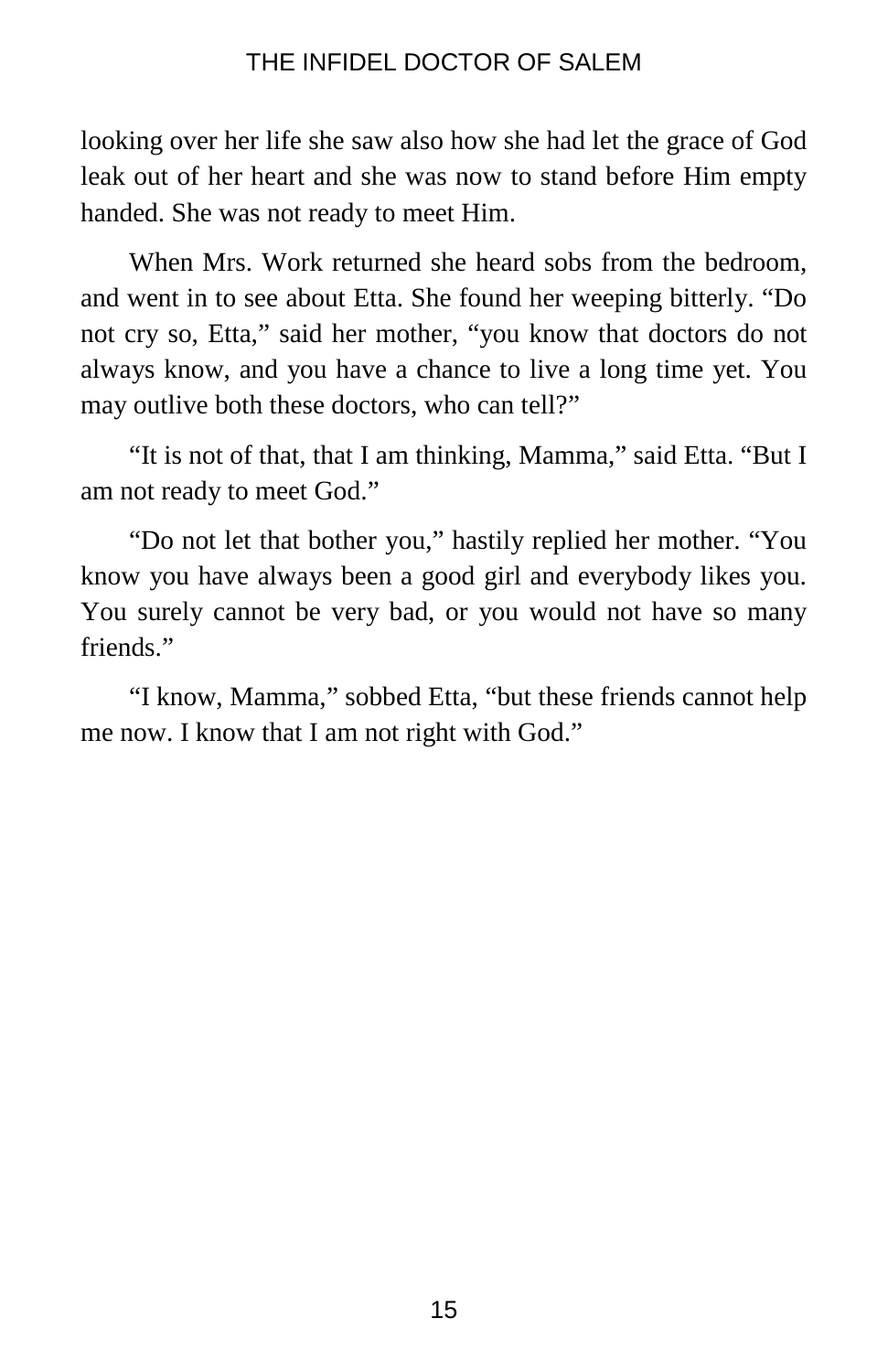### **Chapter IV**

### **Etta Finds God**

It did not take long for the news of Etta's condition to reach the towns of Swampville and Salem. As she was well known in both places and a favorite of many people, many were the comments made, both yea and nay. When Granny Tattle heard the report, loud and long were her denunciations of the father who had worked his children so hard.

"I just knew it would come to that," she said, "I told Mrs. Work she would not have a girl very long, and that consumption was already working on her, but she would not believe me. But I guess she sees that I know a thing or two, if I am old. Some folks will not take advice till it is too late. Mr. Work will see now what he has done. I think the neighbors should take a hand in this, and wait on him before he works some more of his children to death."

It did not take Granny very long to don her bonnet and make the rounds of the village. Before she returned home for the evening, had anyone taken a mental vision of Etta from the description given they could only have seen a wasted bit of flesh drawn tightly over a framework of bones, with sunken eyes peering from deep hollows. She could also be seen lying off in an abandoned room all alone with no attention, while her father railed and abused the rest of the family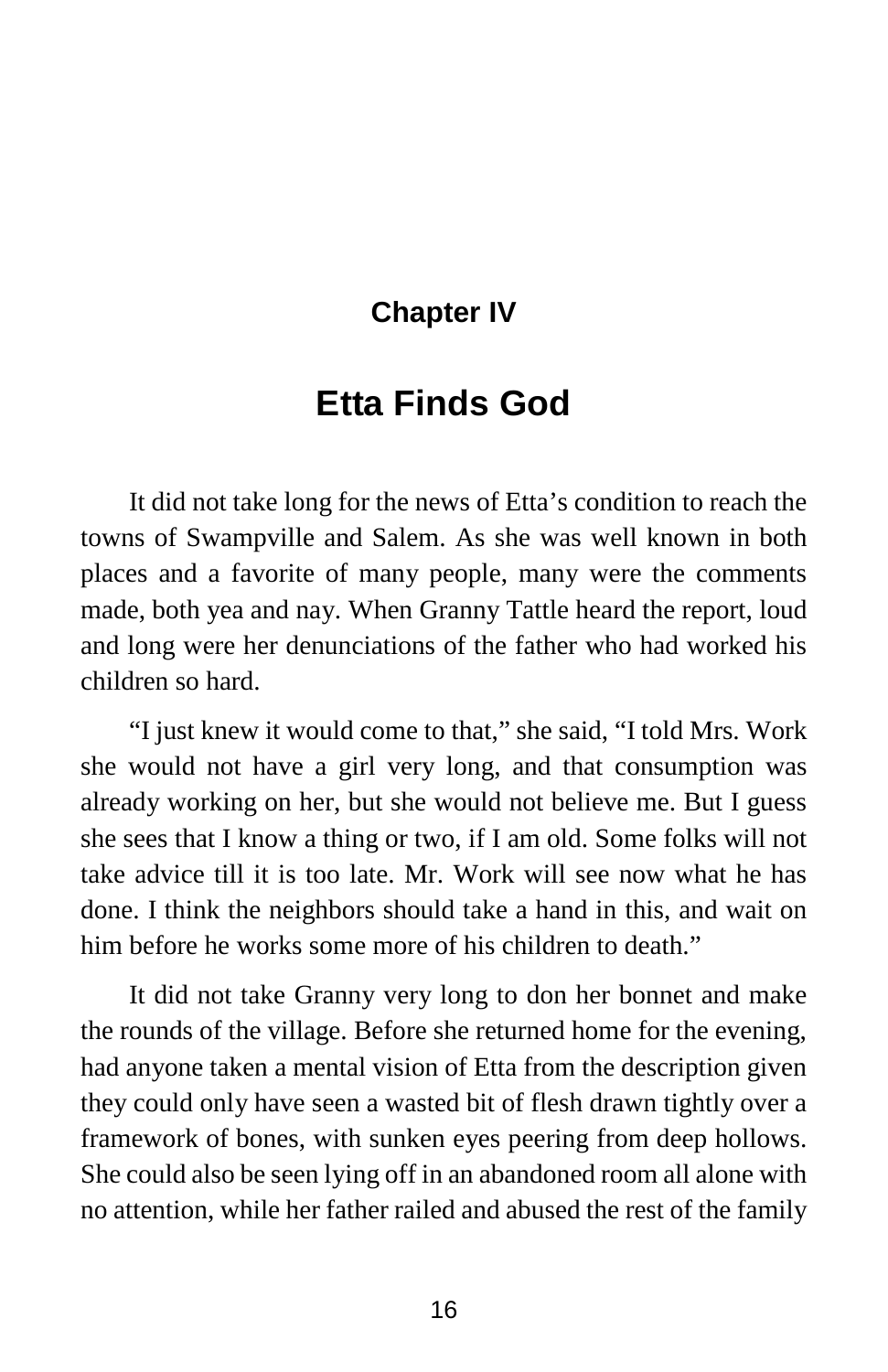because of her illness and her inability to do her share of the work. It surely was just awful the way things were going in the Work home, for Granny Tattle told them, and of course she had always been the source of information to the village of Salem.

This information given to the neighborhood by Granny Tattle led many of the neighbors to go to the Work home to see poor Etta. Instead of a wasted bit of framework lying in a room all alone many were met at the door by Etta, who always gave them a smile of welcome, for although her condition was serious and she had been told by Dr. Molt to remain in bed, often she would disobey orders, especially when she knew she had no fever. The neighbors also found a father who was very attentive to his daughter and ready to grant her slightest wish.

While Granny Tattle was making her rounds of the village of Salem and the surrounding neighborhood, Etta was also very busy, but on a far more important matter. She was calling on God for the need of her soul. She was also becoming acquainted with her Bible, which was opening to her in a marvelous way. Many had been the time when she had burned the midnight oil to finish reading some novel which had been loaned to her by some of her girlfriends, but now the night oil was being burned that she might learn more about what God had said in his Word regarding her. She was finding the information which she desired. As she read she would pray, not a petty prayer, spoken with no thought of what was said, but from the depth of her heart she cried out to God, "O Lord, make me just like the Bible reads." She found God's Word said, "We know that we have passed from death unto life," and that was the cry of her heart—to know that she had the promise of eternal life. She would cry out, "Make me to know it, Lord; make me to know it."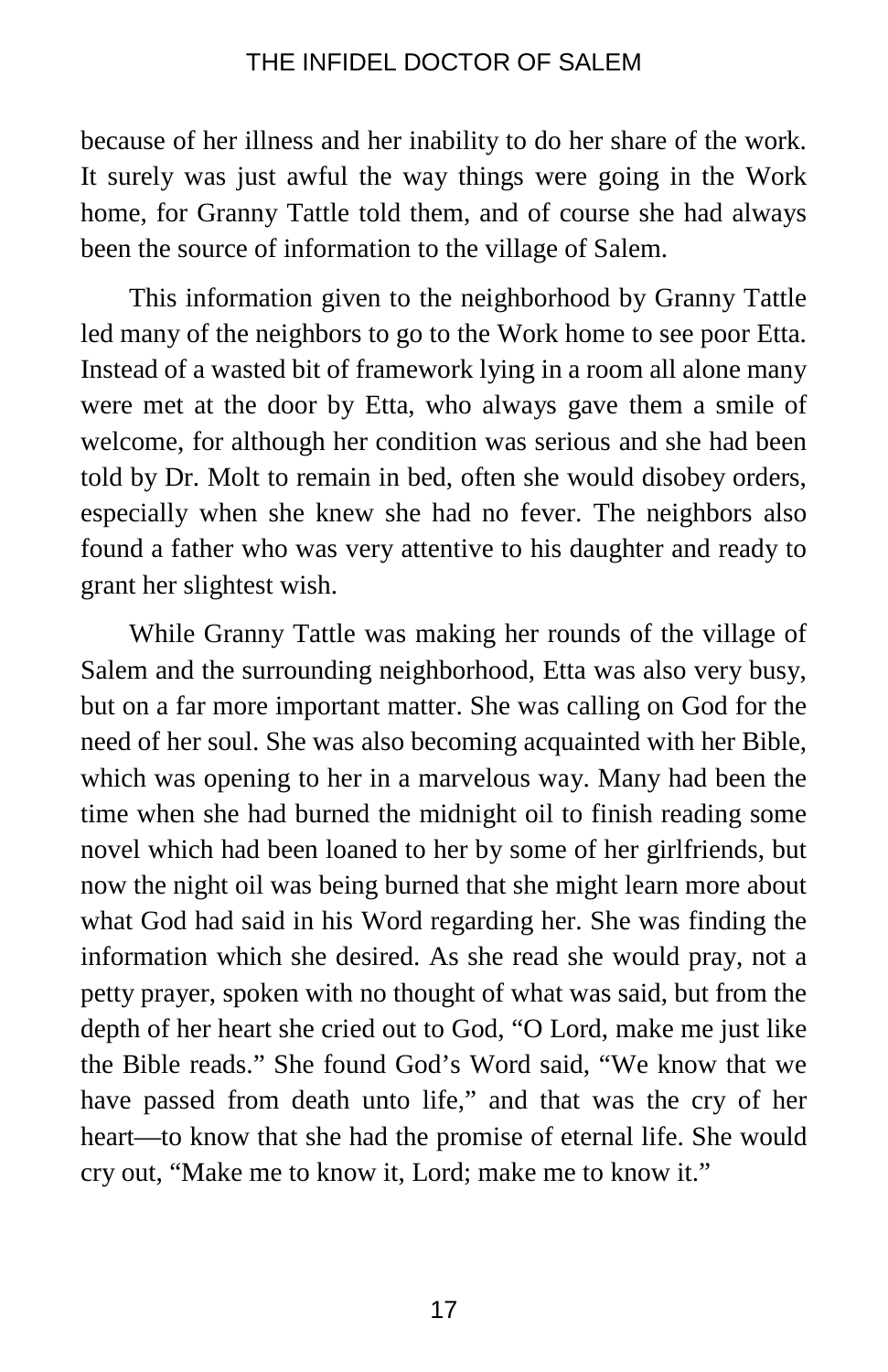This continued calling upon God soon got her in close touch with Him, for his Word says, "If we draw nigh to God he will draw nigh to us." And in coming close to Him many things were revealed to Etta, to her great surprise. She found that she would have to put away many things that were displeasing to God. Etta had always been a very proud girl, and although God had not blessed her with an attractive face, she tried to make herself as attractive as possible. In doing this she had always tried to attire herself in the latest fashion, many times wearing dresses which were not modest and also articles of clothing which were too tight and very injurious to her health. She always dressed her hair in the latest style also, and although she did not have beautiful hair and very little of it, after she dressed her hair she had all appearance of having an abundance of it, and it was arranged beautifully.

One evening Mrs. Work started to do the evening chores and Etta asked her to let her prepare the evening meal. As she had been feeling rather strong that day Mrs. Work consented, with the usual admonition that if she became fatigued in the least not to think of finishing the meal, but to lie down immediately. This Etta promised to do, and Mrs. Work then had a good fire going before she started to do her work for the evening. No sooner had her mother left Etta alone, than Etta knelt down by the flour barrel in the pantry and began to talk to God. As she did so a picture of herself came before her in her clothing that she knew was injurious to her health, but which she had worn that she might be in line with the fashion of the day. For some time she sat there on her knees, groaning aloud, while the Spirit talked to her soul. At last she arose and, ascending the stairs, she gathered together every article of clothing which she felt would displease the Lord in any way and especially those articles which she had worn so tightly that she knew them to be injurious to her health, and these she carried to the kitchen, consigning them to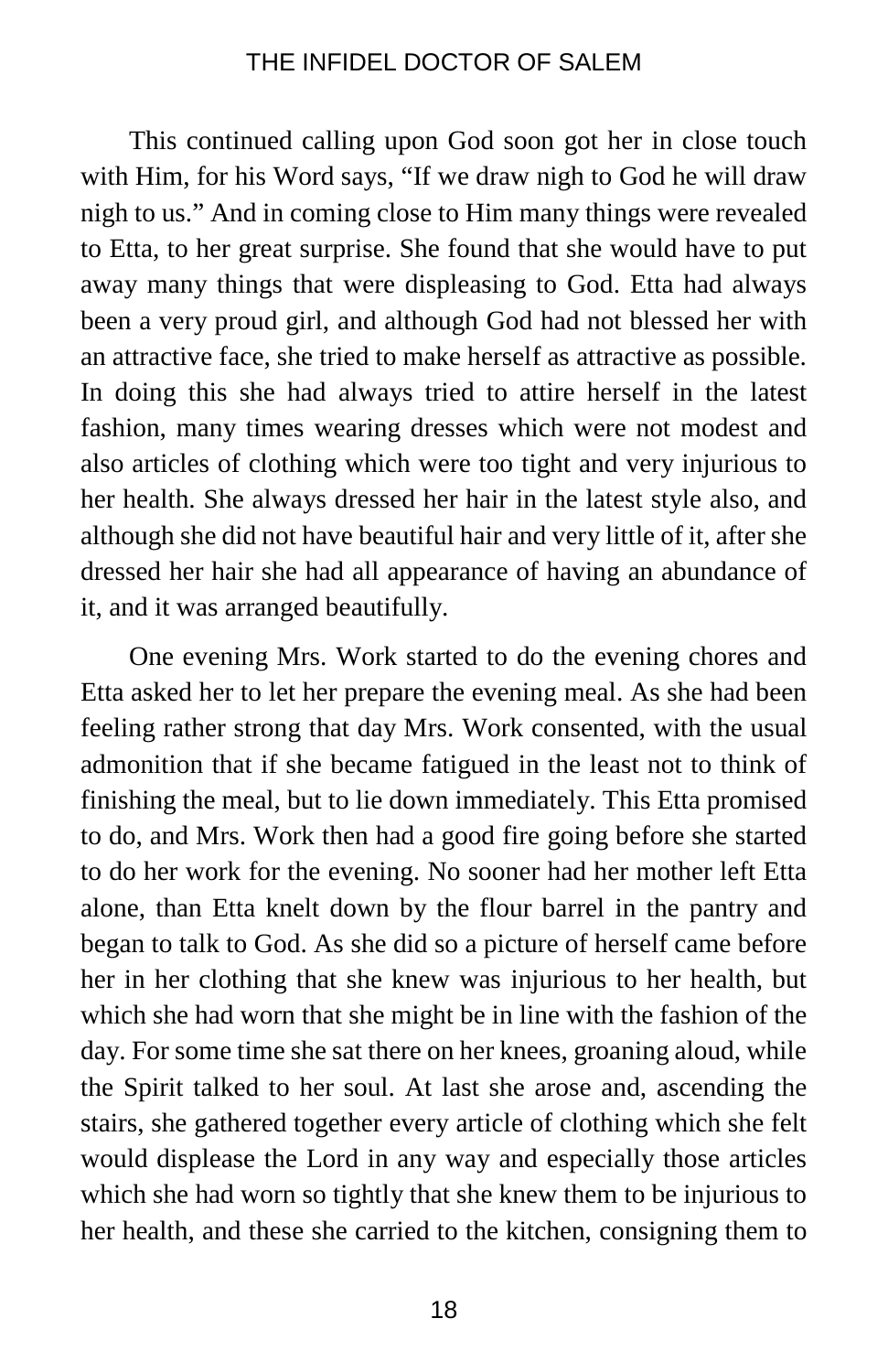the flames, just as her mother returned from her milking. Mrs. Work went immediately to the wood-box to refill the stove with wood and as she opened the stove door she saw what Etta had done. She rested a surprised gaze upon her daughter's face, but Etta said, "O Mamma, I gave that up for the Lord, and I mean to get right with Him no matter what He asks me to do."

"Yes, and you may want them again someday," said Mrs. Work, as the tears filled her eyes, for she thought that her daughter was not only afflicted with tuberculosis, but that by her continued reading of the Bible she had become afflicted mentally, and was losing her mind. She did not know how true this was, for God's Word says, "Let this mind be in you which was also in Christ Jesus," and Etta was seeking with all her heart to be cleared of self so that she could be just as the Lord desired her to be.

The following Sunday after the incident which has just been related, a number of neighbors came to spend the afternoon at the Work home. Etta spent some time with them, but it seemed she could not get interested in their conversation. Something seemed to be calling to her to get away alone with God for a while; so excusing herself she crept upstairs, leaving the visitors. This was no more than they expected, for they thought she wanted to get away from them to take a rest and chose going upstairs instead of to her own bedroom downstairs so that she would not be annoyed by their conversation. No sooner had Etta reached the room upstairs than she fell on her knees beside the bed and began to pour out her heart to God. It seemed that the victory was almost hers, when all at once her "make belief" came before her. She said not one word, but arising, she went to the dresser, and gathering the false make-up together, she went downstairs again and in the presence of her mother and the visitors she consigned a whole armful of it to the flames, saying as she did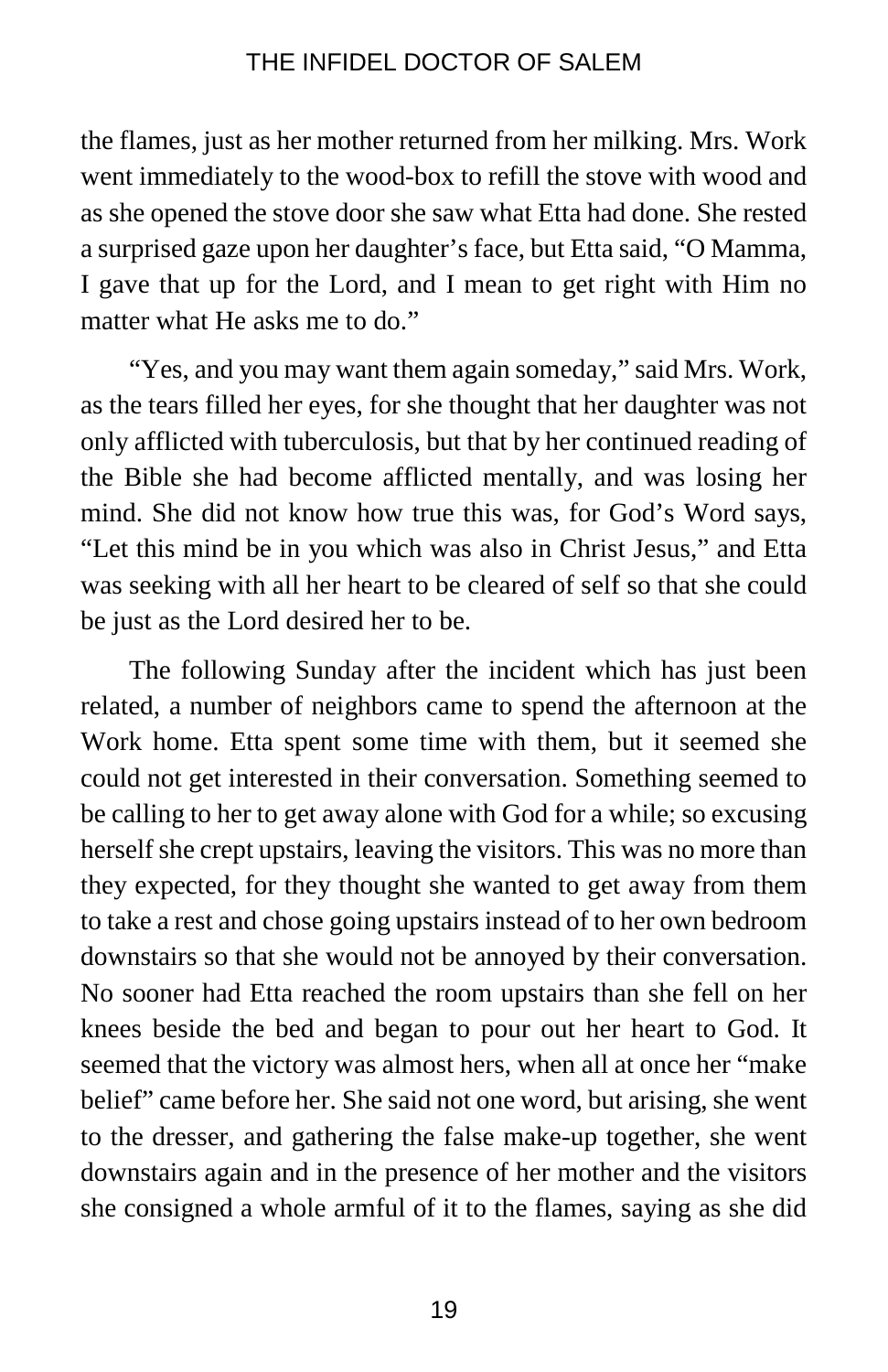so, "Mamma, I am giving that up also. I mean to go all the way with the Lord, no matter what He asks me to do. I do not know what more He will ask me to do, but whatever it is I mean to do it, for I mean to get right with God."

This act was convincing proof to Mrs. Work that without any doubt Etta was certainly losing her mind. This was rumored among the neighbors until they no longer visited in the Work home, but as they would pass by, men, women, boys and girls, would crane their necks to catch a glimpse of the crazy girl.

When Granny Tattle heard the report of Etta's supposed mental derangement she said, "No more than I expected, for the girl always did act queer and was none too bright. But how could she be with all that she has had to stand? I always said she would land in the crazy house, but what a pity. You know she never did take to learning very much."

These reports were not unknown to Etta, for rumor reached her that steps were being taken to send her away. But she said nothing. She clung that much closer to the Lord, seeking Him with all the earnestness of her soul. One day as she was seeking Him, He revealed Himself to her to make restitution. About one year before her illness she had made a waist for her Aunt Barbara, who lived about one-half mile from their place. In making the waist she was very careful in the cutting so that there was about one yard or more of goods left which she said nothing about, but, going to the store where she knew her aunt had purchased the goods, she bought enough to make herself a waist also. She had laughed about it to her mother many times and spoke of how she had used her strategy in getting her as nice a waist as her aunt's, and with less money. But this yard of goods came between her and the Lord, and the Spirit spoke to her soul to tell Aunt Barbara about it. Etta spoke of it to her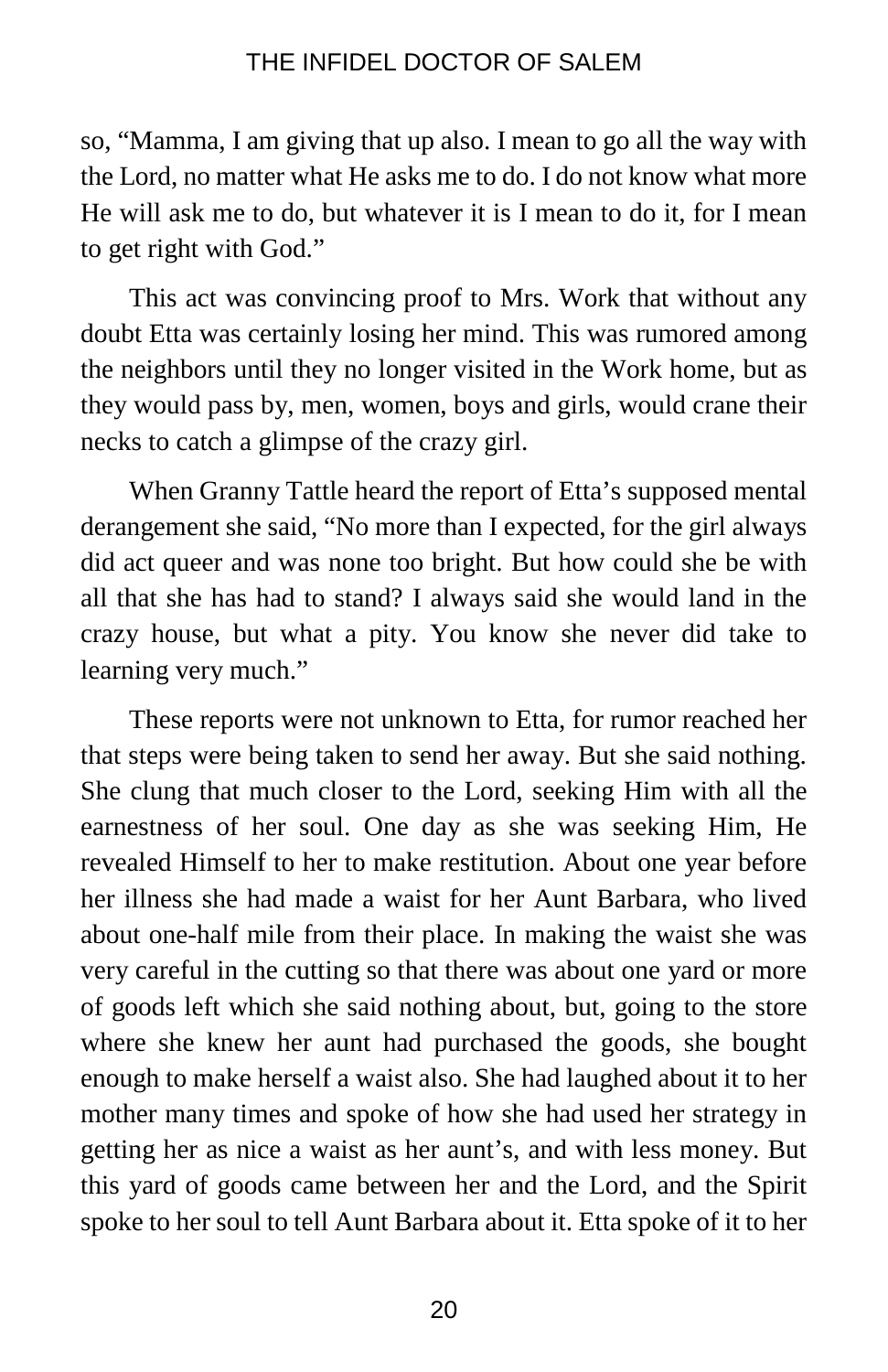mother, and her mother informed her to let that pass away from her mind, for she had not charged her Aunt Barbara anything for making the waist, and she knew she would have gladly given her the yard of goods, so she need not worry anything about it.

"I know it, Mamma," said Etta, "and that is what makes me feel so mean about it. If I had spoken to her about it I am sure that she would have given me the yard of goods, and I would now feel clear in it, but as it is I feel that I have stolen it from her and need to tell her about it."

"Well, you are not going to tell her anything about it now," replied Mrs. Work. So the conversation ended for that time.

But the Lord still talked to Etta, and three days later as she was again in prayer the Lord came near to her and she felt that victory was surely hers. But just as she reached out to the Lord, that yard of goods came before her again. She arose from her knees immediately, put on her wraps, and started through the room. As she reached the door her mother called to her from the other room and asked her where she was going, to which she replied, "I am going to make things right with Aunt Barbara about that yard of goods, for I feel that when I get that out of the way I can then reach God." She passed on out the door, through the yard, and into the road, not looking back or listening to the call of her mother to return.

"Poor child," said Mrs. Work as she saw that her calls were fruitless and that Etta really meant to go to her aunt's. "What will we do? I would much rather see her laid under the ground than to have her lose her mind. I wish that I had hid that Bible and never let her start reading it."

It seemed Etta's feet became light as feathers as she sped toward the home of her aunt. She was met at the door by her aunt, who saw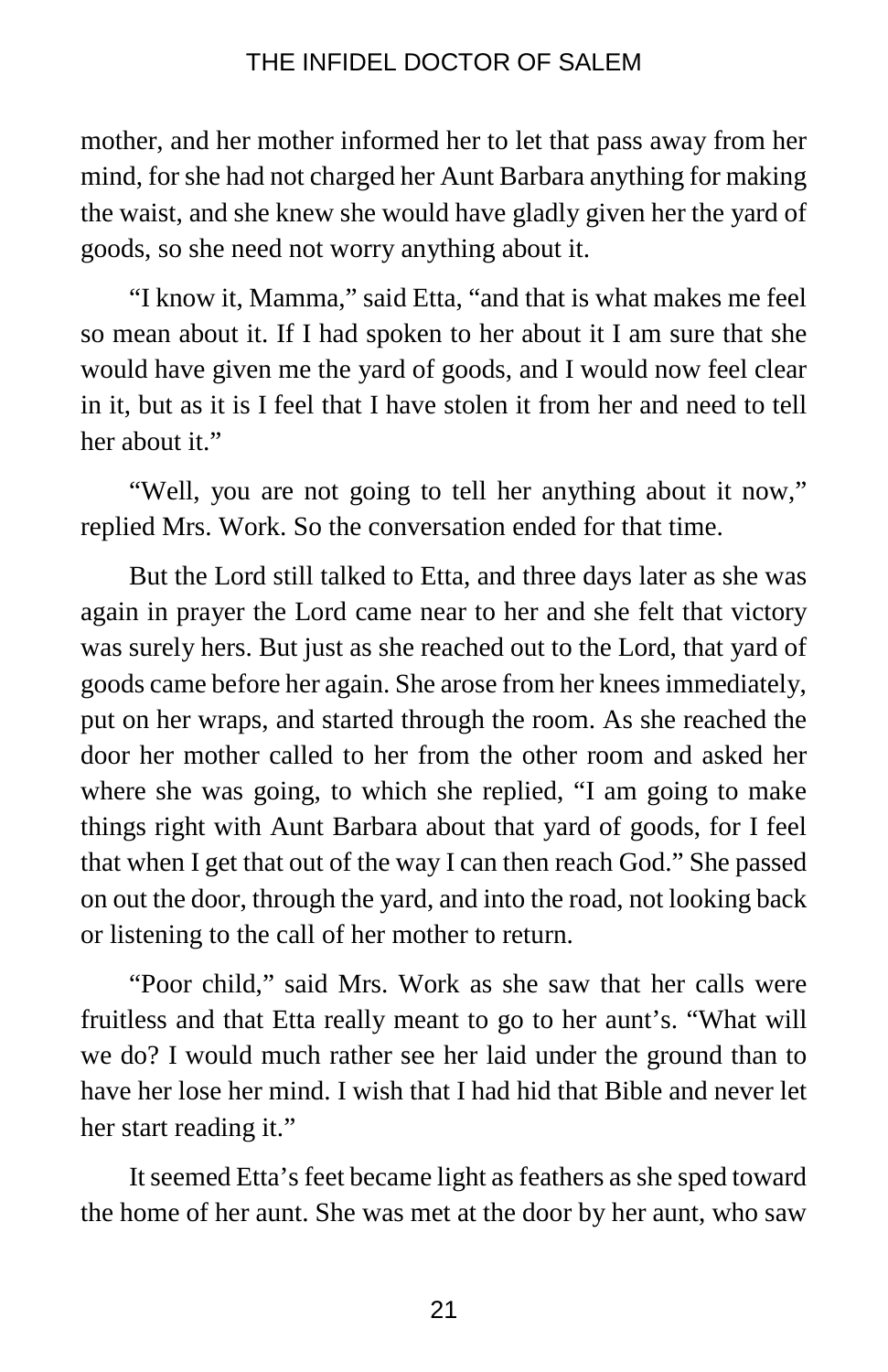her coming up the road, and her first greeting was, "What on earth is wrong, Etta, is your mother sick? What brings you here this time of day?" Etta fell sobbing into her Aunt's arms and began to tell the story of the yard of stolen goods. Their tears mingled together as Aunt Barbara assured her again and again that she was welcome to the goods; she wanted nothing for it; she gave it to her gladly, and did not want her ever to think of it again.

"I know you would have given it to me had I said anything to you about it," sobbed Etta, "and that is what makes me feel so mean. I feel just like I am a thief, a real criminal."

Again her Aunt assured her that she was welcome to the goods and never to think about it again, adding, "I cannot understand, Etta, why you would let such a trifling thing as that trouble you."

Here Etta looked into her Aunt's face and said, "Aunt Barbara, I mean to get right with God no matter what the cost may be. I am not right and I know that I shall soon have to go out to meet Him, and I am not ready. I could not let a yard of goods stand between God and me."

This brought the tears to her Aunt's eyes again, and burying her face in her apron, she sobbed, "O Etta, pray for me, too, for I am not right either."

"Pray for you, Aunt Barbara," exclaimed Etta, in a surprised tone, "Why I am not fit to pray for myself." And with these words she turned and hurried toward home, for she knew her mother would be very anxious for her to return.

How light she felt, but yet she did not have the real knowledge she desired—that of knowing that she had passed from death unto life. When about half way home she paused beside the road, and looking up, said, "Now Lord, I have done that also; what more can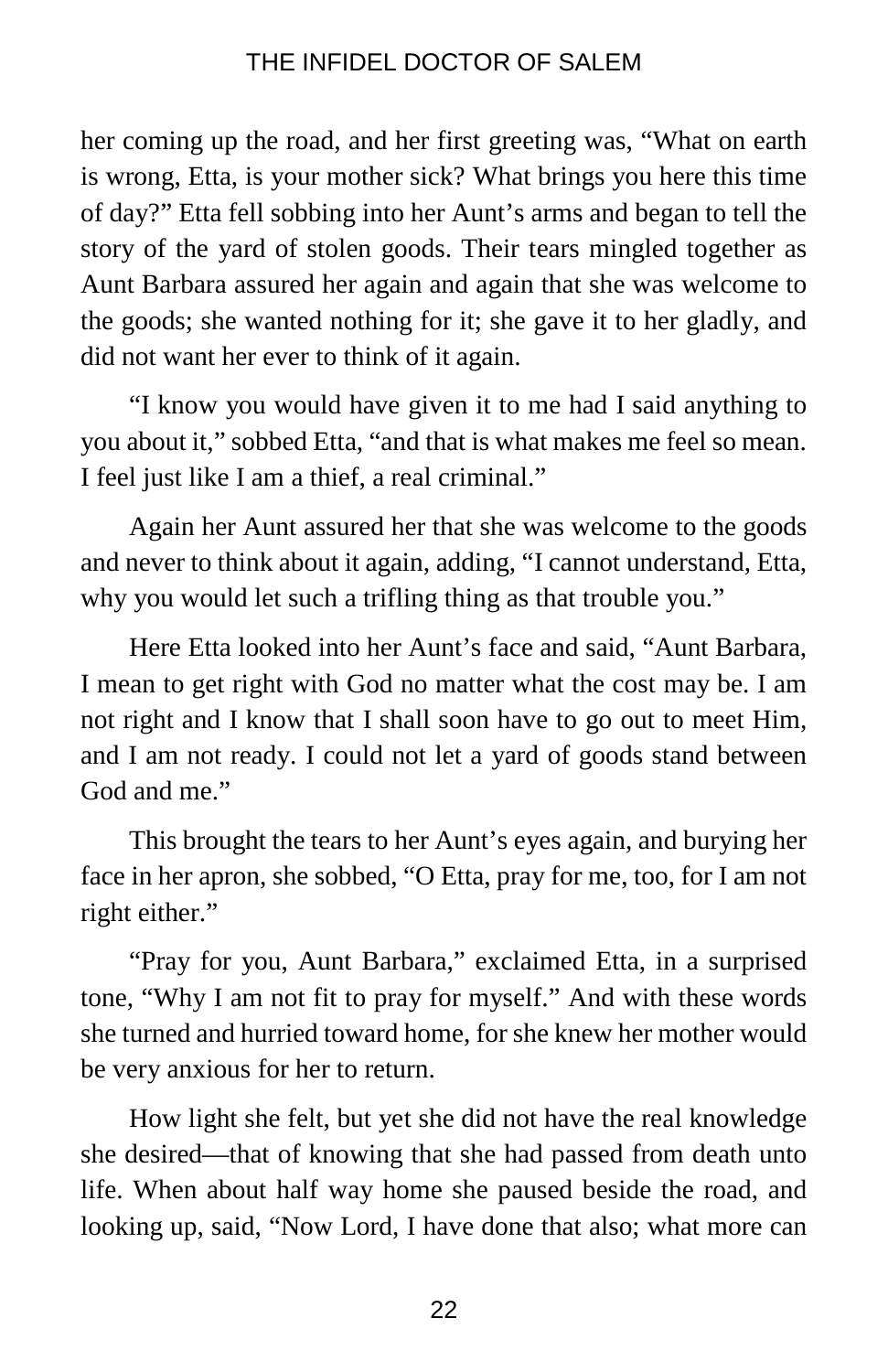I do? You know. Lord, if there is anything else, if you will just reveal it to me, I will do it." She had no more than uttered these words until her faith reached out and touched God. The glory of God flooded her soul, and she did not try to restrain the praises of God which fell from her lips. It seemed she almost flew the remainder of the way home, so eager was she to get there and tell the glad news that she had passed from death unto life.

As her Aunt shall now pass from my story, I shall take time and space just now to say that this little act of restitution on the part of Etta was the means of sending the arrow of conviction to this Aunt's soul, and although she had belonged to a denominational church for many years, she found herself void of the saving grace of God and began to seek Him with all her heart. It was not long until she found Him, for He has promised to be found when anyone seeks Him with the whole heart. She became a devoted saint, one whose life was full of good deeds. As Dorcas of old, many poor around her praised her for the coats and dresses which came their way by her ministering hand.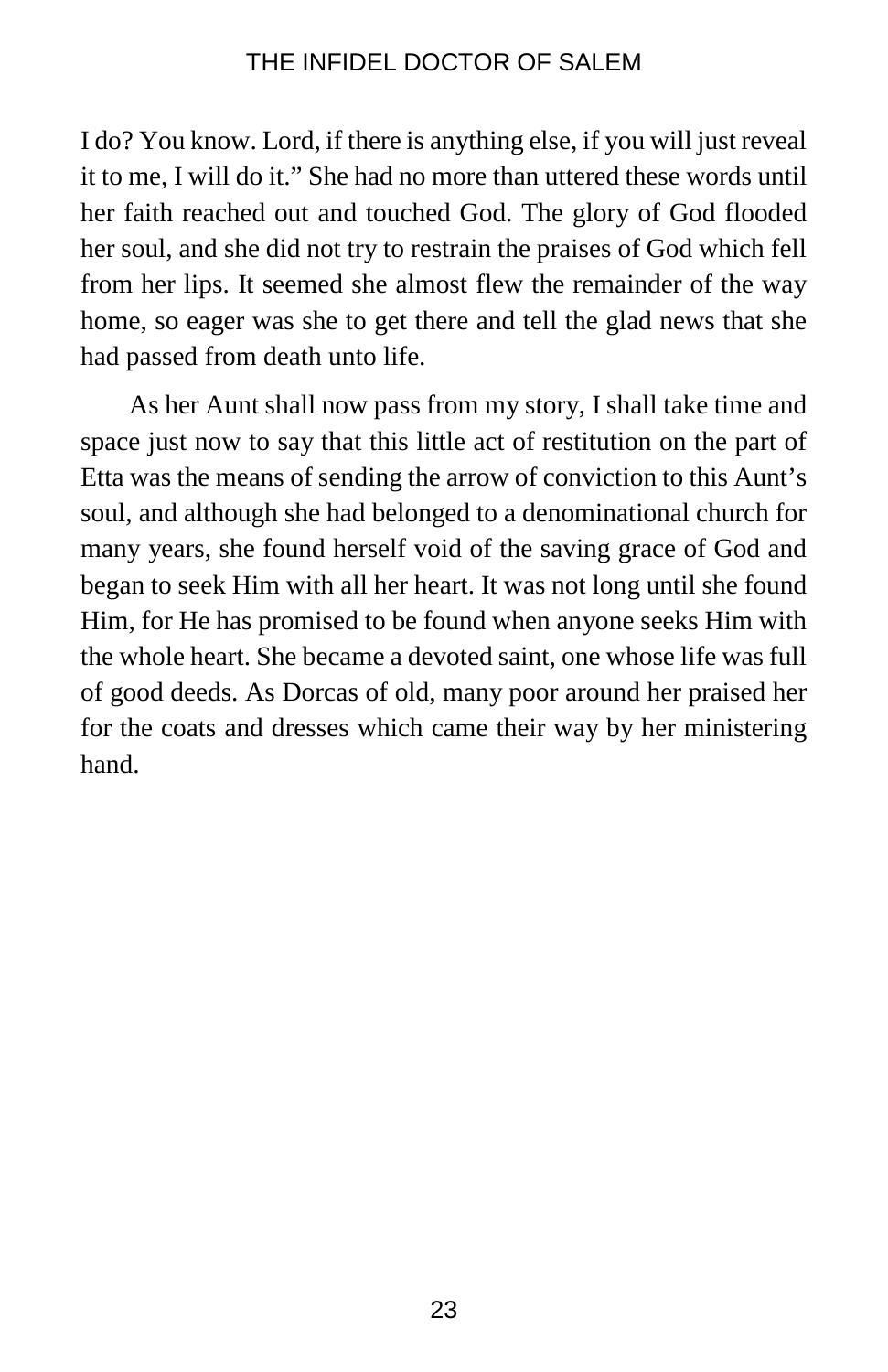### **Chapter V**

### **Etta Meets Persecution**

The news of Etta's new-found joy was not received as she thought it would be, for no one knew the real joy of her soul but herself. Instead of rejoicing with her, the news was received with resentment, followed by persecution.

Etta had been so concerned about the need of her soul that she had not noted the change in her body. Those tired, languid feelings had gone, and she now could climb the stairs without any shortness of breath. But as she knew nothing about the healing power of God and knew also that there was no power on earth that could reach her case, she took for granted that her time upon earth was of short duration. So she began to call upon the Lord with all the earnestness of her soul that she might be spared long enough to tell the people of Swampville and Salem what the Lord had done for her.

She was soon able to walk to town and return without feeling any fatigue, and she also knew that she was feeling stronger than she had felt for many weeks. At last the truth dawned upon her that God had not only saved her soul but He had given her a new body as well.

This she included in her testimony, and it brought forth many remonstrances and persecutions. Etta's former companions turned from her and her company was not desired among any of the people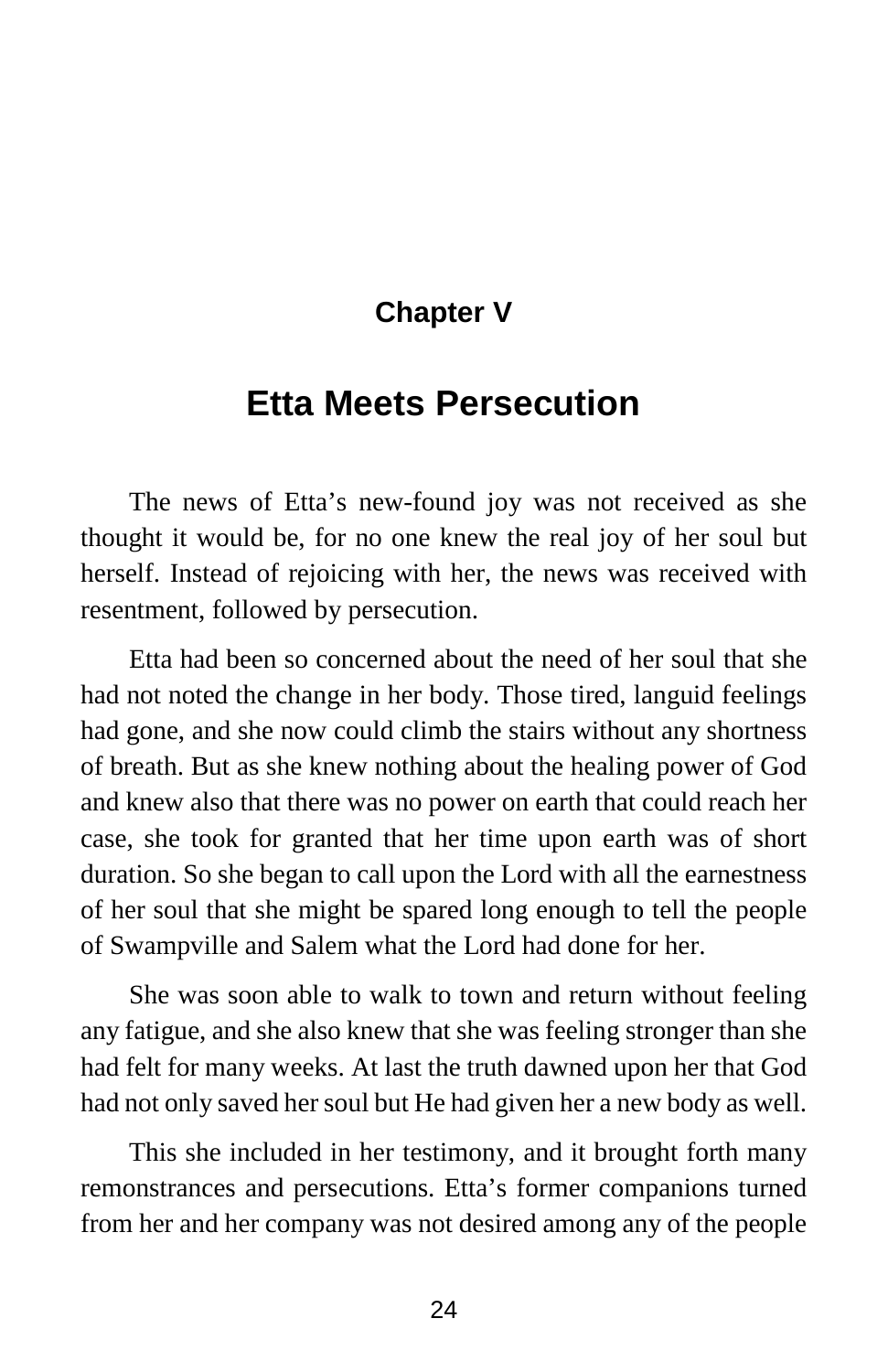of Swampville or Salem. Her father also turned against her, and her life in the home was anything but pleasant. This drove her to her knees many times that she might have grace, rather than give up her new-found joy, to die at her post of duty. She soon became a power in prayer, so much so that her father forbade her praying in the home, as he said he could not live there if she did not stop her constant praying. For her to stop praying meant as much as for her father to cease taking his food daily. So she still prayed often, calling the smaller children and her mother for prayer after her father had gone to the field.

Mrs. Work was soon convinced that her daughter was not losing her mind, but had really become acquainted with God, and one morning she, too, yielded herself to God. This meant more praying on the part of Etta, for she saw the need of her mother as well as of herself. One morning her father came to the house unexpectedly and found her leading the rest of the family in worship. Etta was so earnestly calling upon her heavenly Father that she did not notice her father come into the room. So before she was aware of his presence she felt the weight of his heavy boot against her, and she was landed against the woodbox all in a heap. Mrs. Work screamed, but after a few moments Etta arose with a body bruised in many places, but her soul rejoicing in the Lord.

How her heart ached! But to whom could she go, but to the One who had not only saved her soul, but had given her a new body also? And it was to Him that she went, finding the consolation that she desired, for He promised that He would be a present help in time of trouble. How she poured out her heart for grace to stand! Not knowing that God had promised the Holy Ghost to His children, she just kept calling upon the Lord for strength. One day while in prayer she looked up toward heaven and there appeared before her a vision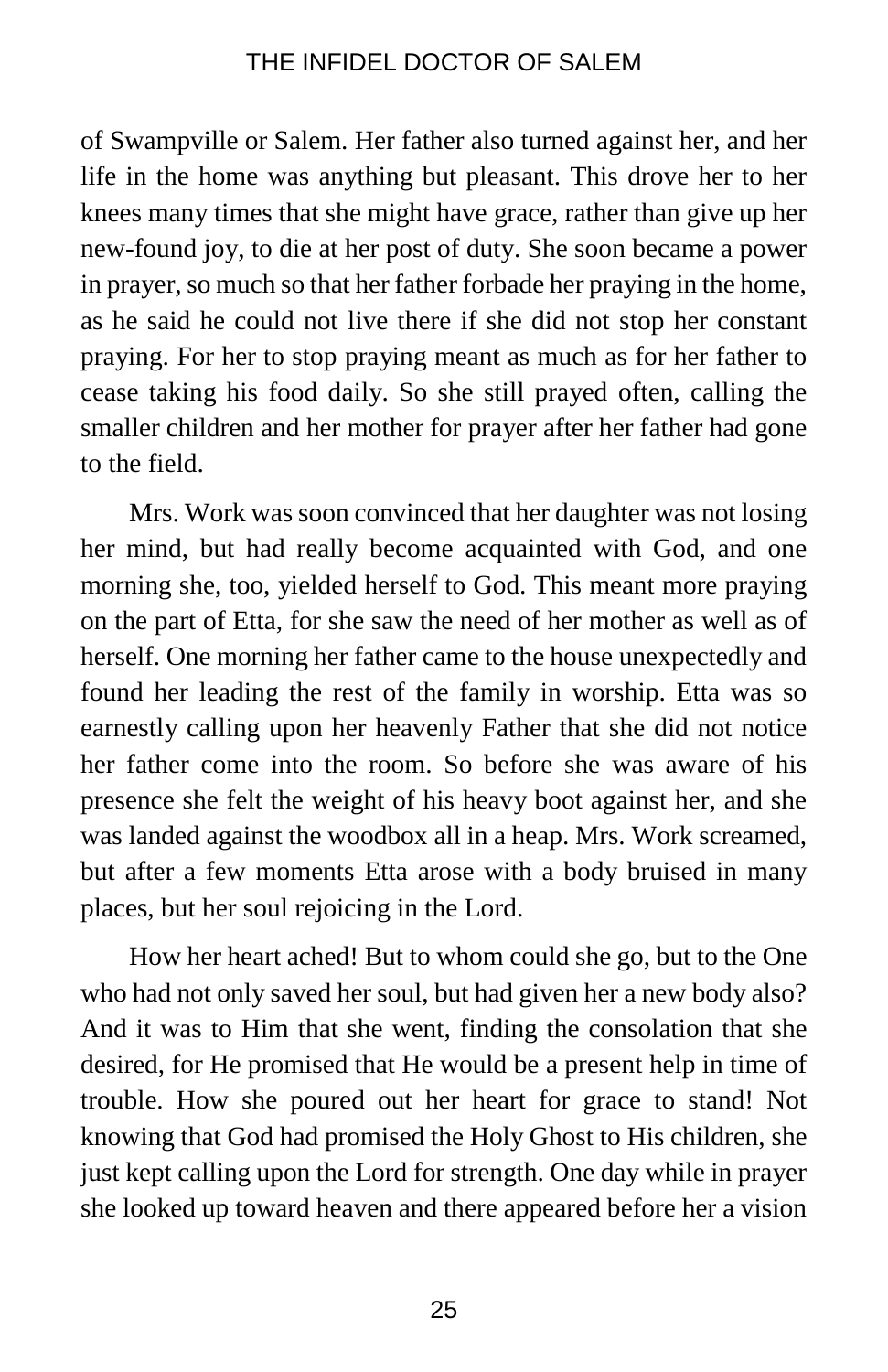of the Christ with his nail-pierced hands and feet, and on his face the smile of assurance that all would be well for her. It seemed she felt a well of grace spring up in her soul, and she arose shouting the praises of God. She felt new strength and spiritual vigor such as David expressed when he said he could run through a troop and leap over a wall.

But Etta could find no one who believed God's Word as she did—no one to whom she could go for encouragement. As she read God's Word she found that none of the ministers with whom she was acquainted came up to the Bible requirements. None of them gave her the food for which her soul was longing. So all the instruction that she received was through the reading of her Bible and calling upon the Lord.

Spring passed into summer, summer into autumn, and the news came to Swampville that a preacher who said he could cure folks without medicine was holding a meeting in a schoolhouse some few miles from there. It was also narrated among the people of the community that he preached that people should not join church and that one had to live free from sin or would be eternally damned. Etta desired to go to hear him, but knew it would do no good to make her desire known, for her father thought she had too much religion already to take her to a place like that. Again Etta sought the Lord. Her married brother lived about two miles from this schoolhouse, and one Saturday afternoon Etta asked permission of her mother to go to spend the night at his place. At first Mrs. Work felt she should not go, as she would have to walk three miles and also cross a slough which at times it was almost impossible to cross, especially in a rainy season. There had been heavy rains for several days and she felt it would be almost impossible for her to get there. But Etta insisted, promising her mother if she could not make it across the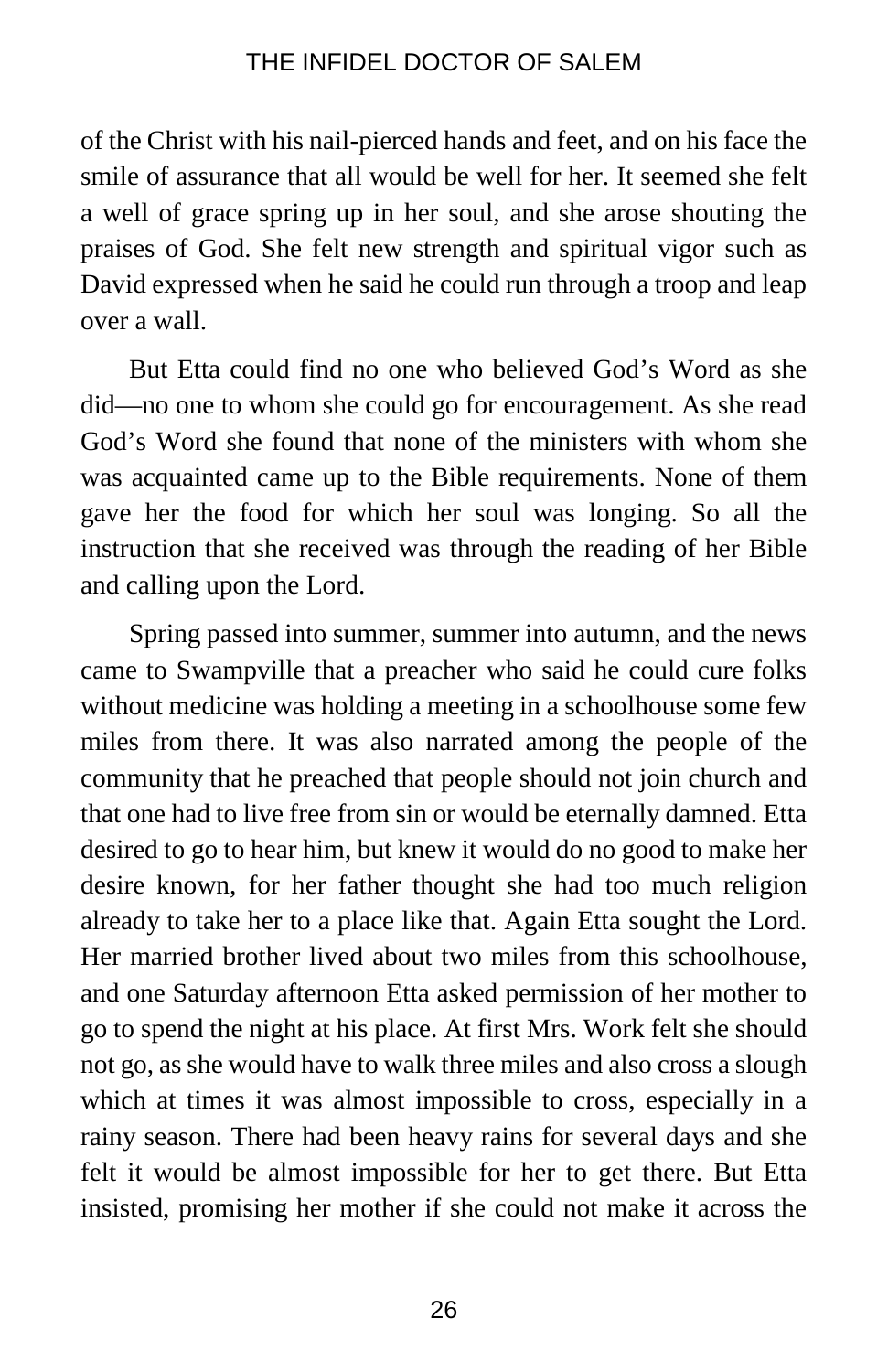slough that she would return. At last Mrs. Work said, "Well, Etta, you may go if you will promise me not to ask Bud to take you over to the schoolhouse to that meeting." Etta promised that she would say nothing to him about it: and so made preparation to go spend the night at her brother's.

As Etta passed along the country road, beholding the beauties of nature as autumn had painted the different colors among the foliage in the woods, she rejoiced in her soul and sang snatches of songs. Before she realized it she came to the slough and found the water quite high. What must she do? She had promised her mother if she could not get across she would return, and she knew she could not cross that slough. As she stood there wondering what to do she recalled reading just that morning about how the Israelites had crossed the River Jordan and it was out of its banks. She remembered that the priests who bore the ark stepped into the water and it then receded and they passed over dry shod. So she looked up to heaven and said, "Father in heaven, I thank thee that thou hast made it possible for me to get thus far, and I mean to trust thee to take me the rest of the way." Removing her shoes and stockings, she stepped into the slough. She waded into the water for some distance, stepping on chunks and fallen trees, until she had reached the deepest part of the slough. She knew she could not get across that; so again she looked up to heaven and asked God to help her. She stood there on a log for some time when, looking across the slough, she saw a man approaching on horseback. As he came nearer she recognized him as one of her brother's neighbors. He rode up to her immediately and she began to tell him her predicament. How he laughed at her as he saw her standing there barefoot. But Etta did not care for that. She joined her laughter with his, for she knew she must be a very interesting spectacle. He rode up to the log on which she stood and invited her to get behind him on the horse and he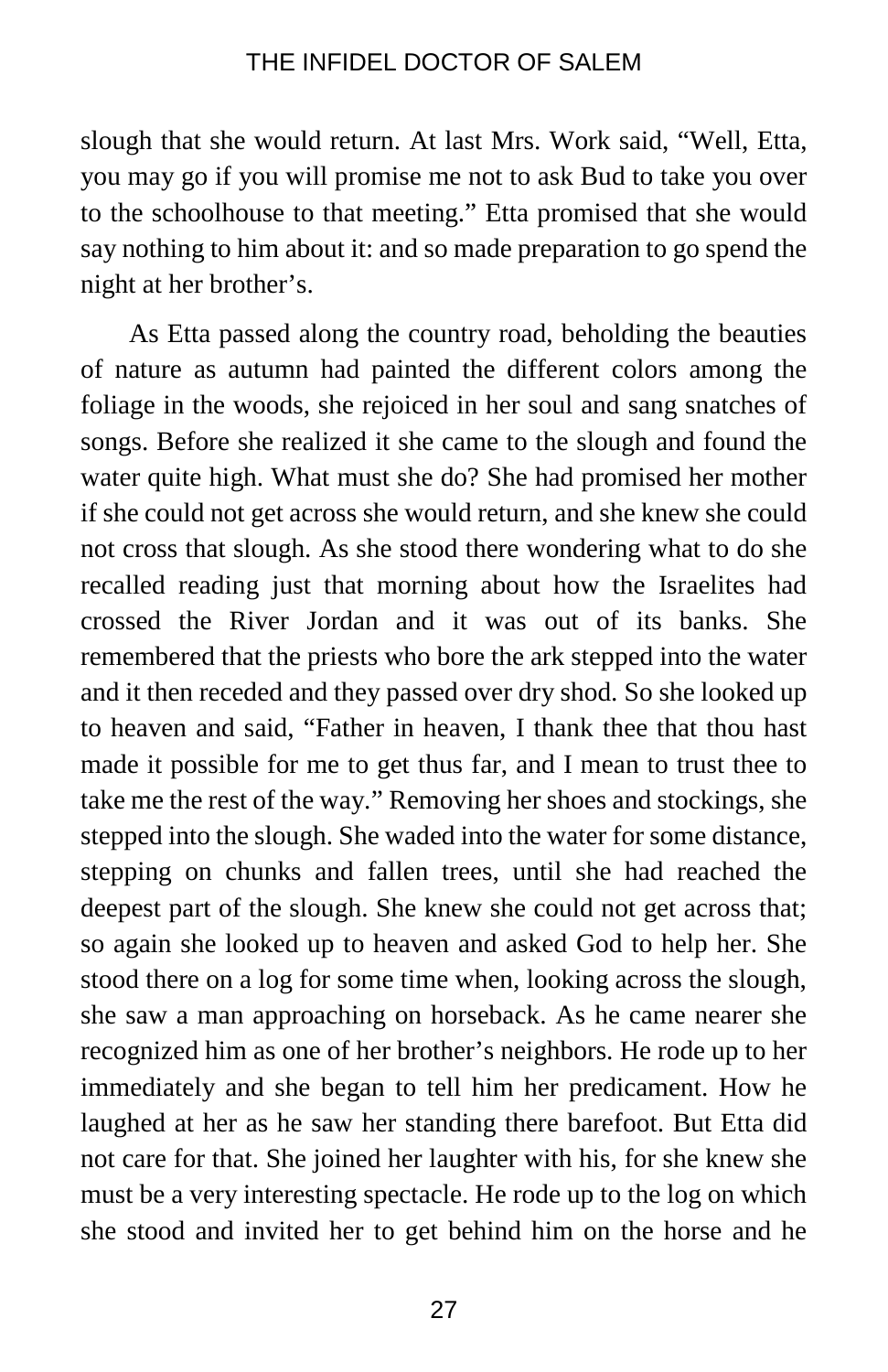would take her across. This she gladly did, and was soon across the deep water on dry ground again. Thanking the kind neighbor for his kindly deed, she then turned her face heavenward and thanked the Lord that he had helped her across. When the neighbor had again crossed the slough, Etta washed her feet in a pool of water at the edge of the slough, dried them on the skirt of her petticoat, replaced her stockings and shoes, and went on toward her brother's house a very happy girl.

Her sister-in-law saw her coming and met her at the gate. As she opened the gate for Etta to pass through she threw her arms about Etta's neck and exclaimed, "Oh, I am so glad that you came. I have been wishing that you would come all week. We were just getting ready to go to church over at the schoolhouse, and you can go with us." This was just what Etta had desired, and as she did not have to ask Bud to take her, she consented to go with them.

They went. It would be impossible to describe that meeting, for as the minister and his wife began to sing, "I Am a Child of God," Etta could do nothing but stare open mouthed. There was something that welled up in her soul which brought tears to her eyes and an occasional "Praise the Lord" from her lips. Then when these two sang, "I'm Glad I Counted the Cost," it was almost more than poor Etta's soul could stand, for she realized how she had counted the cost, and how she had paid the full price, and the prize which she had obtained was not only the salvation of her soul, but the healing of her body as well.

At last the minister arose to address that crowd of people. Etta sat there wondering if she were really listening to the voice of man or to the voice of God. The words spoken went straight to her heart, and it was Bible from beginning to end. It was just as her heart had been speaking to her ever since her conversion.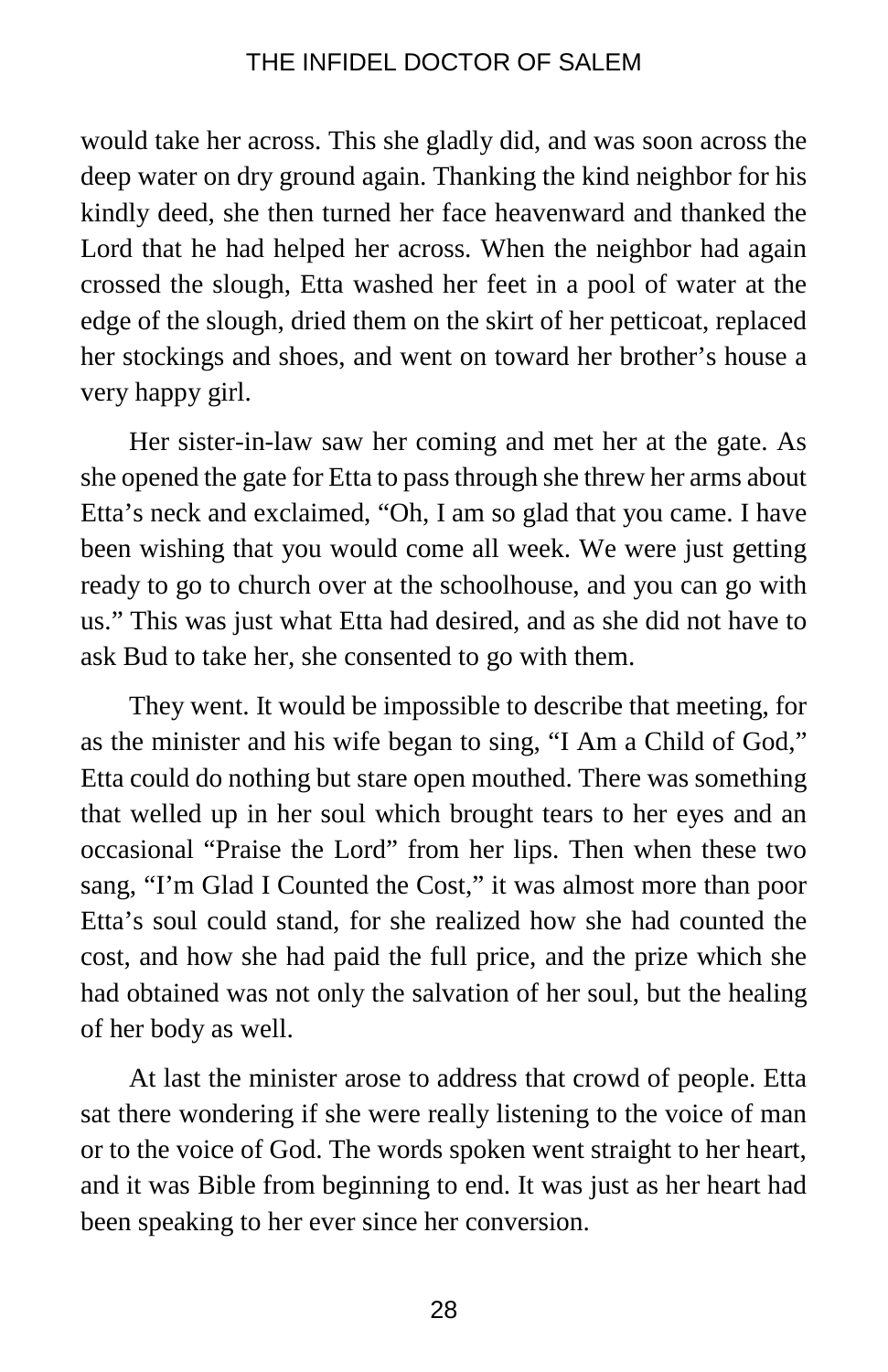After the service closed for the evening she had a long conversation with the minister and his wife and found them to be well acquainted with the Lord and with his works. Their experience was like hers, even to knowing that the Lord heals. At last she had found a people who believed as she did.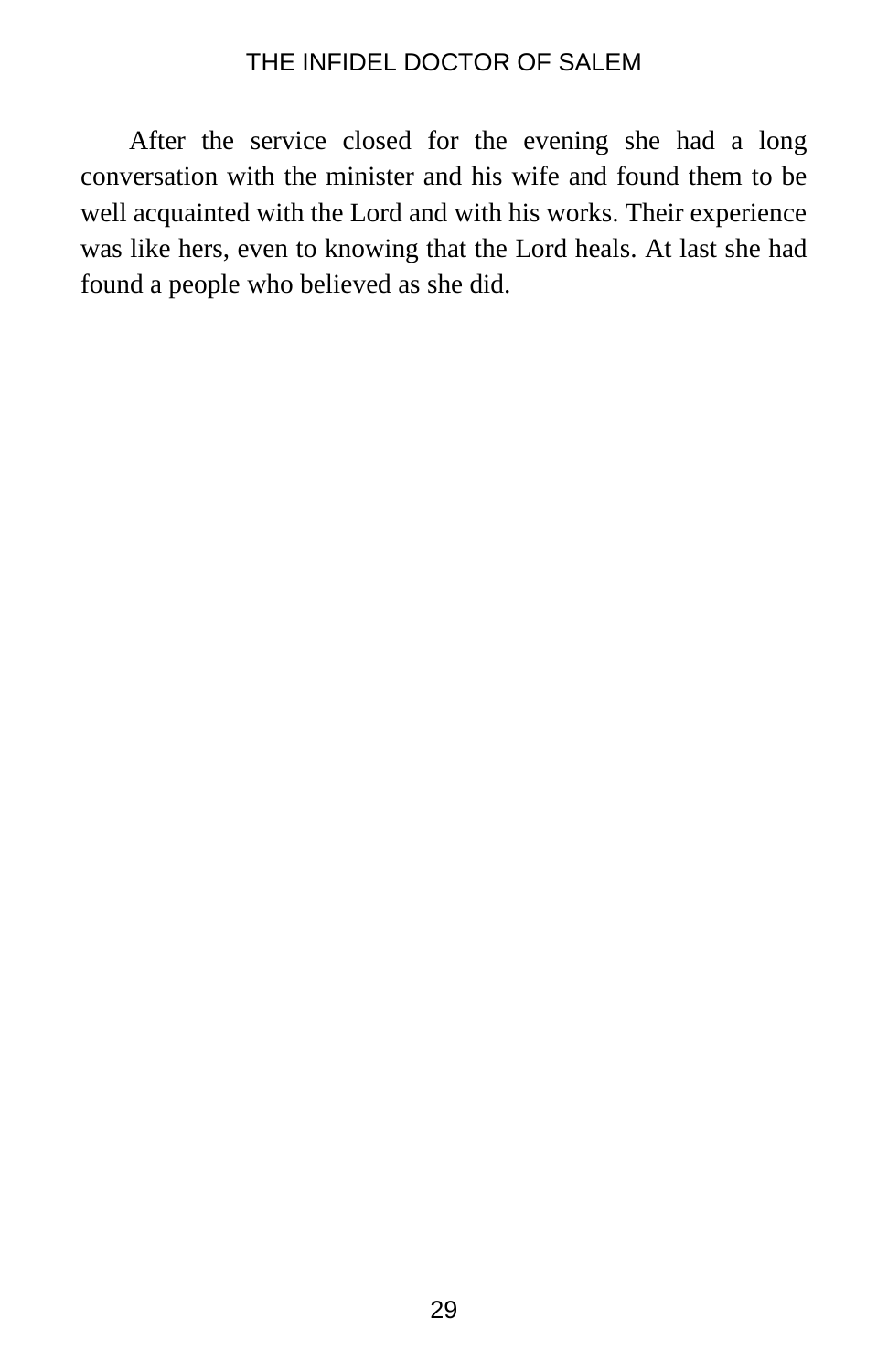### **Chapter VI**

### **The Wittmans Find the Joy of the Lord**

Many years passed. Great was the change in both Swampville and Salem. Both towns could boast of two church buildings gracing the city, with steeples standing out against the sky. The people of each place were now well versed in the orthodoxy of each religious belief.

Salem no longer boasted of her baseball nine, for the pitcher joined a league team in Chicago, thus breaking up the team. Swampville had also discarded the old dance hall. With the coming of the new railroad, nice dwellings began to be built to grace unseemly sites. Low, swampy places in and around the little city were drained, and what was once a wet marsh became valuable land, yielding to the labor of the farmer.

Again there was quite an excitement in the little town of Salem. It was not a covered wagon this time, for that day was almost passed for the country. This time a minister of the gospel had made his appearance in the town, together with a little band of workers, and his messages were stirring the people. No such preaching had ever reached the little town before. The local minister had preached there once each month, and the evangelist had visited them once each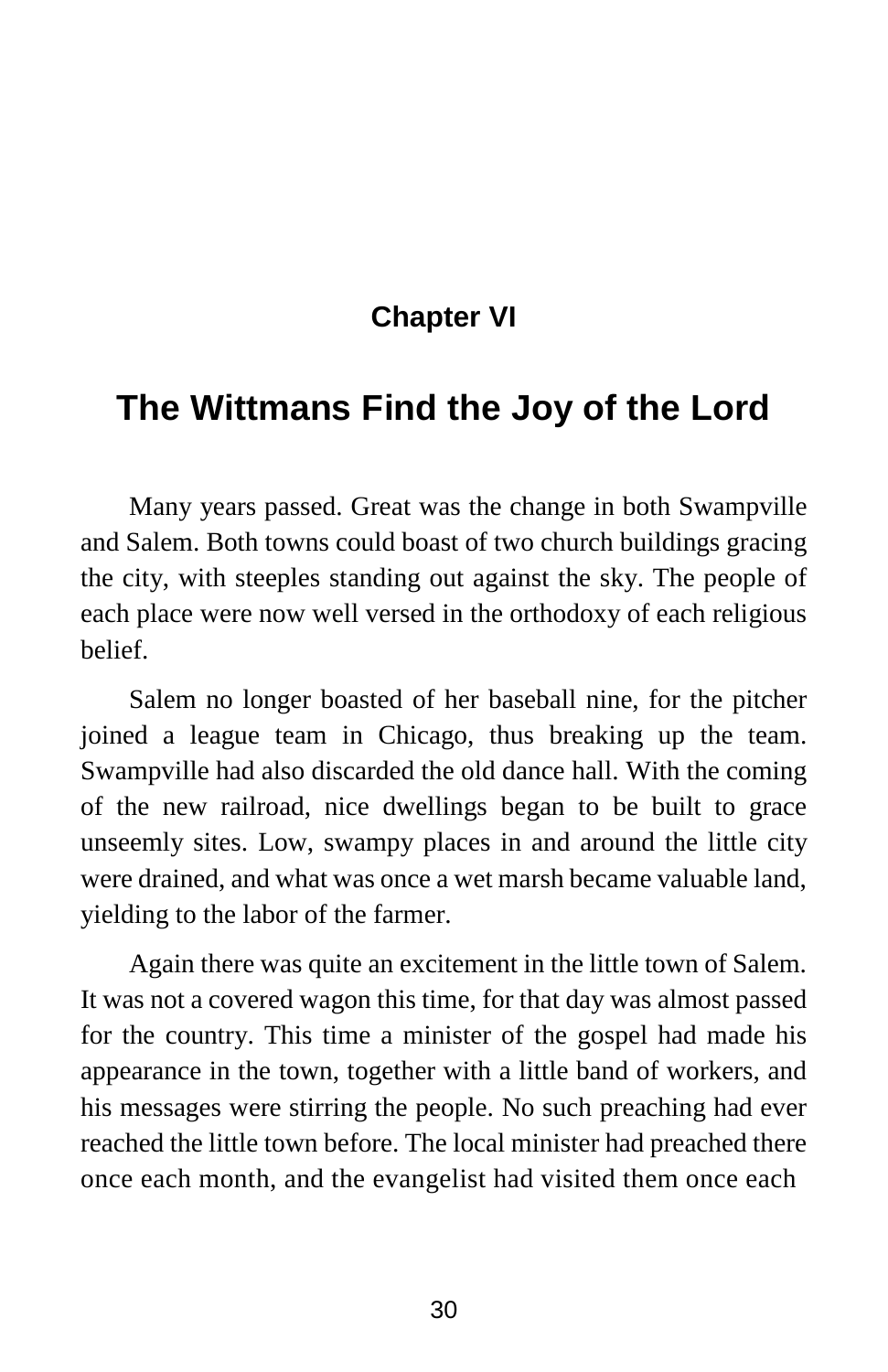year, while the presiding elder had paid them his quarterly visit, but all of them had never stirred the people as did this man.

One could not be attracted to the personality of Evangelist Straight, for although a large man, he was very hard to approach and was a man of very few words until he mounted the pulpit, when he did not lack for words. His messages were so like the Book that those who heard felt they were listening to the word from the Book, instead of from the lips of man. Mrs. Straight was a very frail woman, and at first sight one would conclude that she had not many days upon this earth, for she was the picture of a consumptive. The meeting had been in progress one week, when one evening Evangelist Straight called for a praise meeting. A number of those in attendance that evening arose and thanked the Lord for what He had done for them. One sister gave her testimony as having a hard time to serve the Lord. She said she had been saved for thirty years, but in all that time she had surely had a hard time serving the Lord. Many times she had been down in her experience, and things that she desired to do she failed to do, and many times the things that she really did not want to do she did, so that with it all she surely had had a hard time to get as far as she was; but she determined to go on, and desired that all would pray for her that she would not fail. As she sat down, Evangelist Straight gave her a pointed question, "Sister, just what do you want us to pray for you for? Do you want us to pray that you may still continue in having a hard time in serving the Lord, or do you want us to ask the Lord to give you a real experience that will enable you to find joy in serving the Lord?"

This caused the poor sister some embarrassment and raised a big laugh in the audience. No sooner had this subsided than Mrs. Straight arose and began to tell what the Lord had done for her. She thanked God that he had pardoned her sins, and then later filled her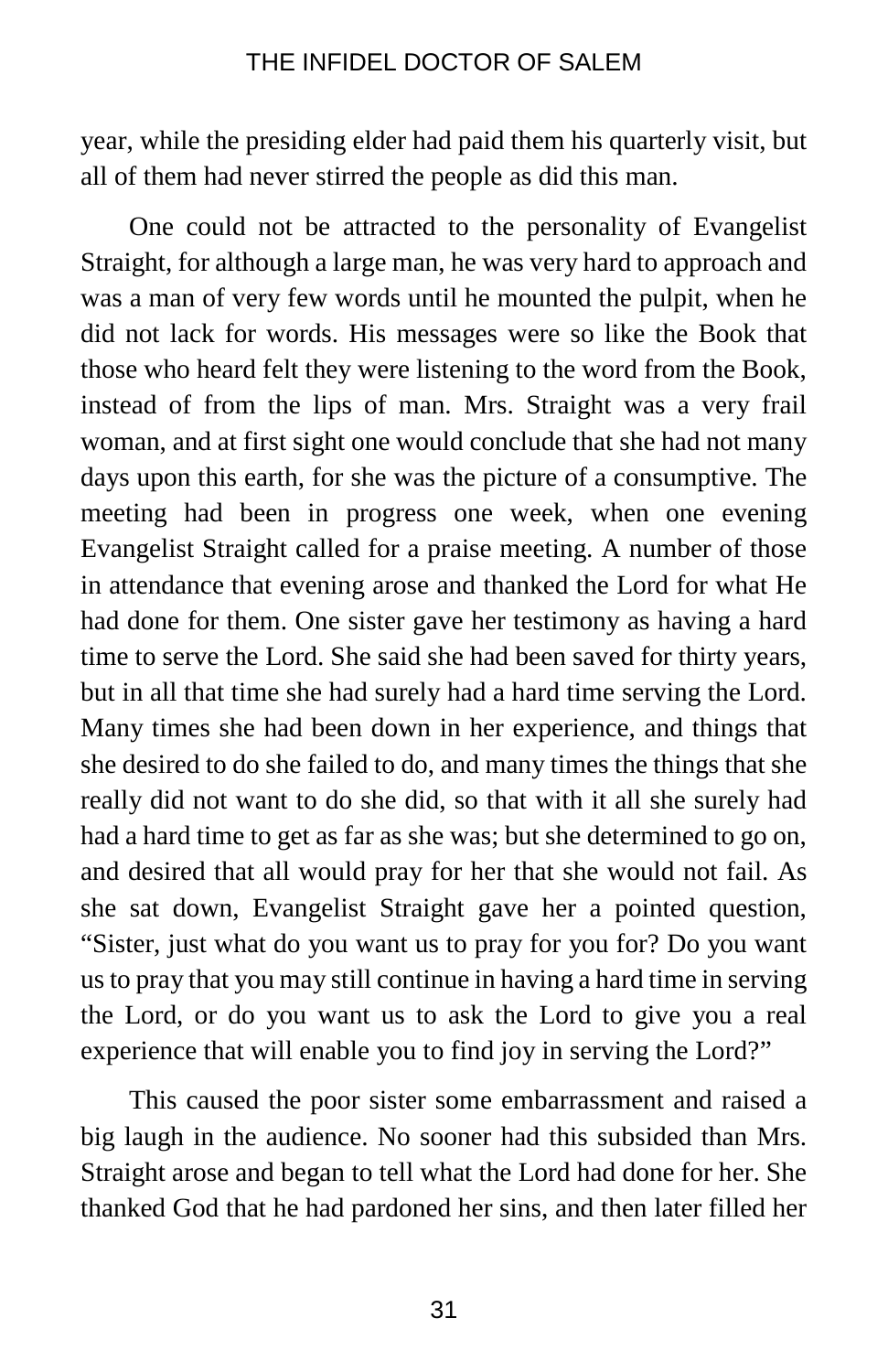with the Holy Spirit, which sanctified her nature so that she loved everybody, even to her enemies; and although many times she had severe trials and temptations she could say that Jesus kept her through it all and she found His service sweet to her soul. She further stated that God had not only saved her soul but that He had healed her body as well; that she had recently been near death's door with tuberculosis, but that God had raised her up, healing her body and giving her new life: and that at that present time she was stronger than she had been for many months.

People stared open-mouthed, for nothing like this had ever been heard within the precinct of Salem. Various were the remarks made after the meeting closed for the evening. As the minister and his wife were staying in the home of Dr. Molt, many were the questions to which he was subjected the following day.

But, regardless of the testimony, everybody within reach of the little city attended the meeting. Dr. Molt and his wife attended. The store-keeper and saloonkeeper attended. Deacon Smith and Granny Tattle were there. Mrs. Wells, wife of the former baseball catcher, and a daughter of Mr. May's, spent her evenings listening to the man of God preach that man must live without sin, must be born again, must be redeemed. For many years she had been a member of one of the churches in the city, acting as superintendent of the Sunday school, teacher of a Sunday school class, class leader, organist, and many times song leader. But one evening after Evangelist Straight had given a sermon on "Redemption" she saw herself lost and away from God. Knowing that the man of God had given conclusive evidence, she knelt at an altar of prayer and surrendered herself to God. This caused quite a stir in the little city. Those of the particular faith to which she had formerly belonged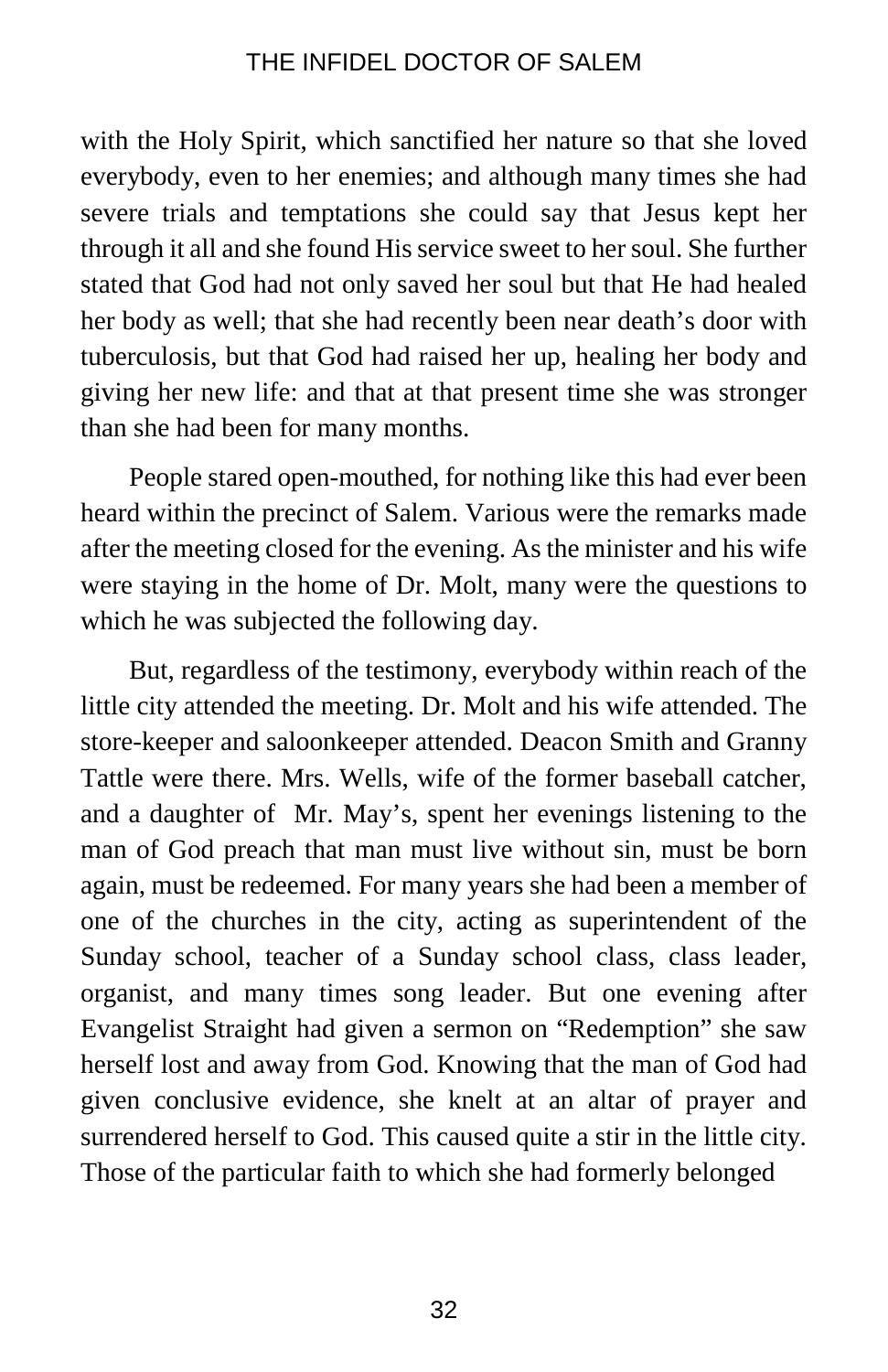were stirred as they saw one of the main props go from under their foundation.

The following night Evangelist Straight preached on "The Sinless Life." Those present saw it meant a life of righteousness, or else one was not right with God. Some of the professors of religion who held to a "sin-you-must" religion were angered almost beyond the mark of control. When the invitation was given for those who desired to seek the Lord to kneel for prayer a number of those professing religion left the building. Some men stood around the door, among them one big, burly fellow who said when the preacher came out he meant to knock him down or make him take back the statement that if you committed sin you were on your road to hell. He said he knew that he was a Christian, but that he committed sin and knew it, that everybody committed sin, and that preacher was as big a sinner as ever came to that town. While they were talking another man came up to the door. He had not been there for services, but came that he might get his mother who attended the services that evening. As he came to the door he heard this man say, "He is a dirty liar, that is what he is."

"Who is a liar?" inquired this young man, as he joined the crowd.

"Why, you are," retorted the big fellow, "if you side in with that preacher."

No sooner had he made this remark than out came this young man's fist and down came the other fellow, with the young man landing on him as he struck the ground. Over and over they rolled, and as Evangelist Straight walked from the building that evening he reached the doorstep just in time to hear someone cry out, "Enough, enough." Turning his head, he saw two men having a fist and skull fight. He did not tarry to learn the particulars, but walked on to his room.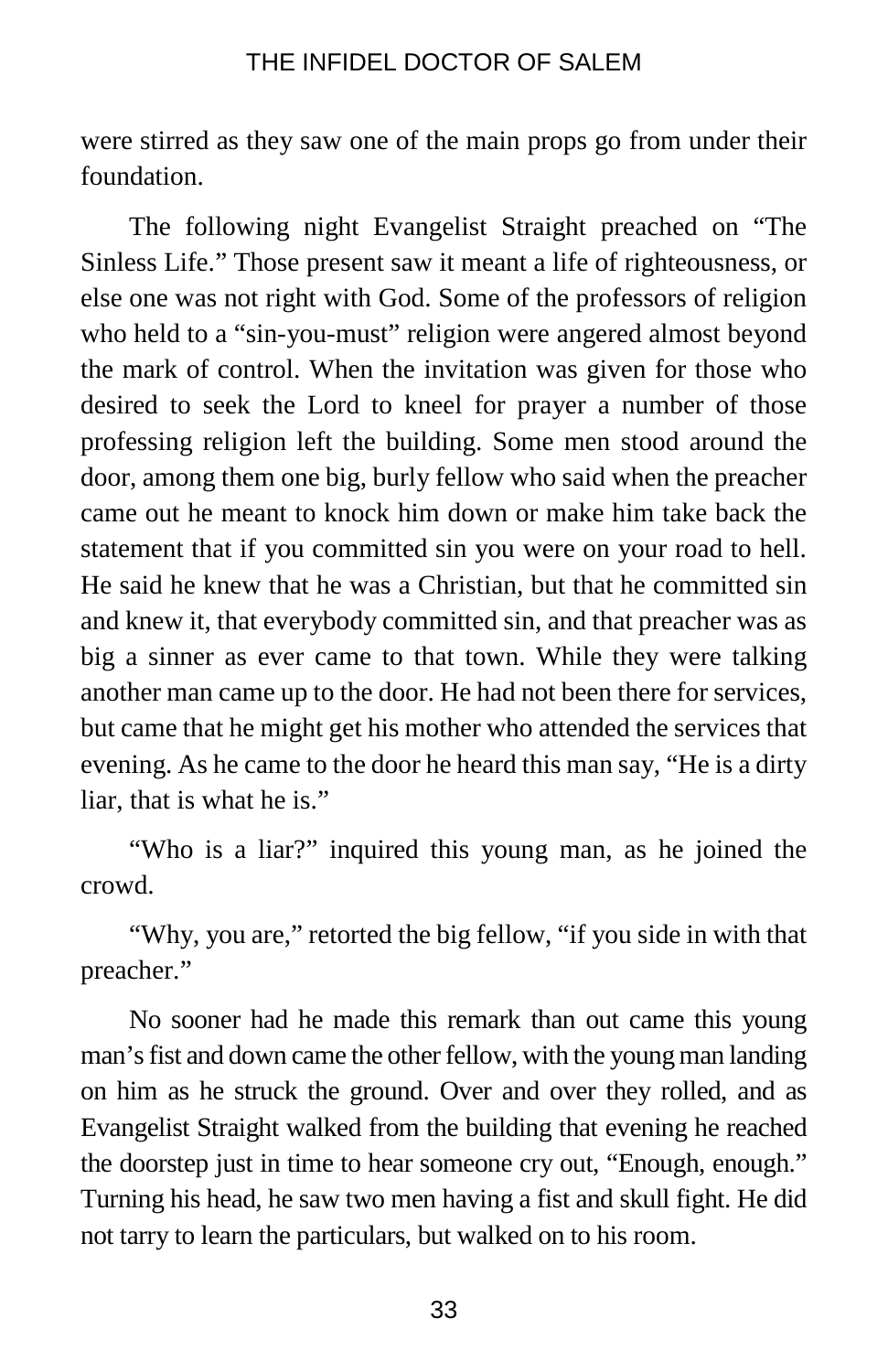At this time there lived in the little town of Salem a man by the name of Wittman. He had charge of a sawmill near the town and was noted for his cursing, drinking, gambling, and disregard for religion. His wife had belonged to a church ever since their marriage, and was a charter member of one of the churches in Salem. His son and daughter-in-law, who lived in the home with them, were church members also. Neither of them belonged to the same church. So great had been the contention in the home at times regarding the particular faith of each that Mr. Wittman had often remarked to them. "If religion is like that, I would rather stay where I am."

Mrs. Wittman, with her son and daughter-in-law, attended the meeting held by Evangelist Straight. Each became very much interested. One evening Mrs. Wittman invited her husband to go with them. After much persuasion he consented to do so, stating that he would only stay long enough to hear the sermon, as he had some other things which needed to be done.

He sat eyeing Evangelist Straight, remarking to his wife occasionally that he felt like a fool sitting there and he was sure that man could not tell him anything. Many were the unkind remarks made by him, until Evangelist Straight arose to speak. Such a message! He felt that someone had been telling the preacher about him, for the preacher bared his life better than he could have told it. Then came the exhortation to seek Him who could show the way out. How miserable Wittman felt, and how much he desired to go forward. Something seemed to be pushing him, while it seemed a voice spoke almost audibly in his soul, "You are lost and you know it." Yes, he knew that he was lost, and he knew also that he had seen the way to safety that night. How much he desired to find the way! But he looked about him and there he saw his former associates those with whom he had drunk and gambled. He felt that he could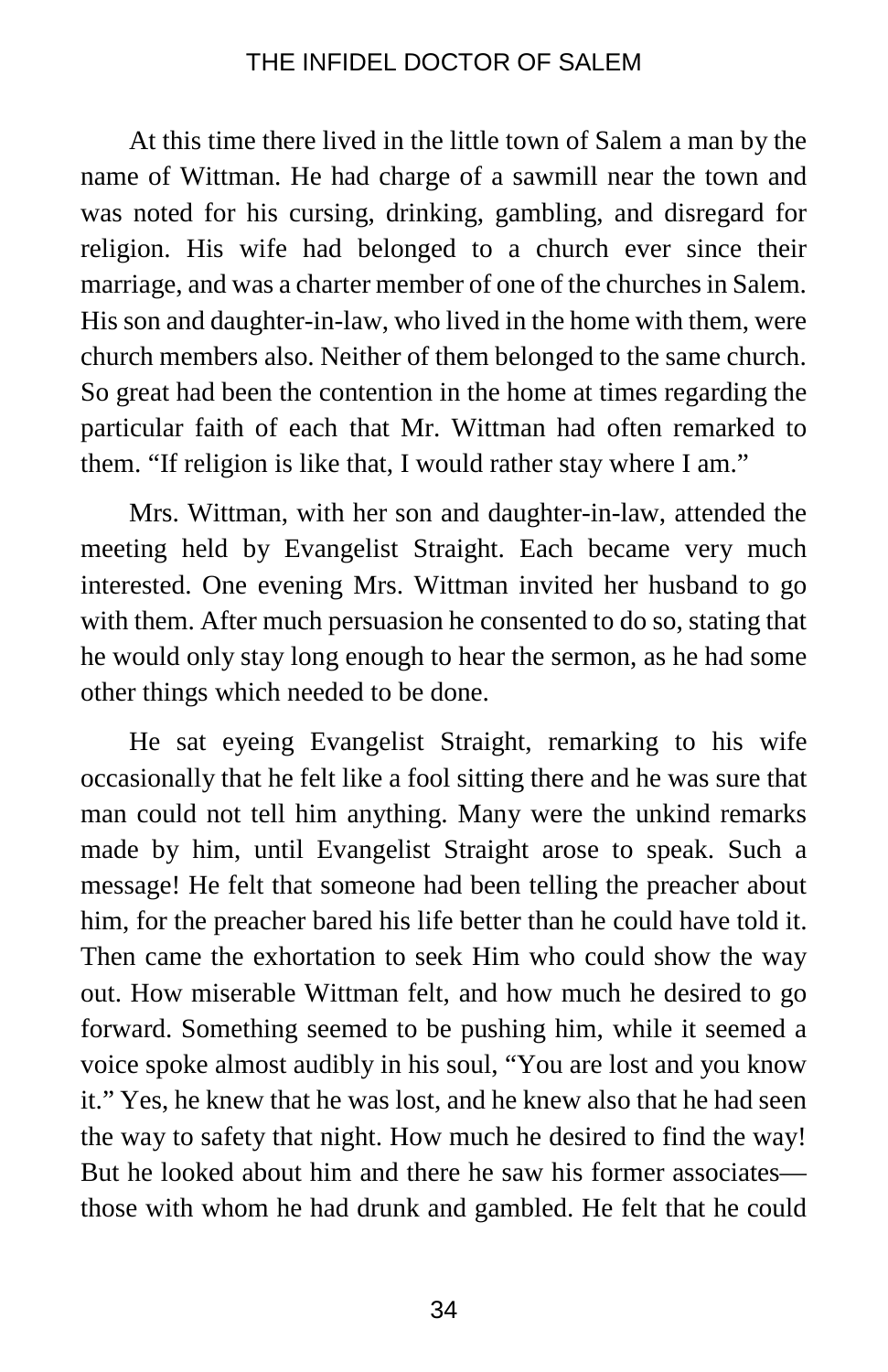not afford to let them see him so weak-kneed, so he sat still in his seat. But he could not breathe freely. Something seemed to be closing in on him. To get relief, he left the church-house, thinking he would be all right when he reached home.

Mrs. Wittman was also made to see her need that evening, and went forward for prayer, but did not get satisfied in her soul. Upon returning home she informed her husband that she had laid aside her religious profession and meant to seek the Lord until she knew she was right. This only made matters worse for him, and he was unable to take any rest that night. All through the hours of the night he rolled and tossed on his bed, unable to sleep. The next day he told his wife that he was not well, and did not feel like working. Excusing himself to his family, he went upstairs. Mrs. Wittman followed him some time later climbing the stairs softly so that if he should be sleeping she would not awaken him. But upon entering the room unnoticed, she found him lying face downward on the bed, weeping bitterly. She stole silently away from the room as she had come, and left him alone. He knew nothing of her visit. That evening she again asked him to go with her to meeting, but he replied that he did not feel able to do so; to which she replied, "If you do not feel able to go with me I do not feel that I should leave you alone."

The evening was spent in almost complete silence, except an occasional remark. As they were preparing to retire for the night, Mrs. Wittman knelt down beside her bed and began to ask the Lord to make her just what He desired her to be, just what she really should be to feel satisfied. Many times she had knelt beside her bed before and while her husband never objected to her doing so, he paid very little attention to her more than to ridicule her at times when in an ugly mood. But this night she had only spoken a few words in prayer when she felt his arms thrown around her, and as he laid his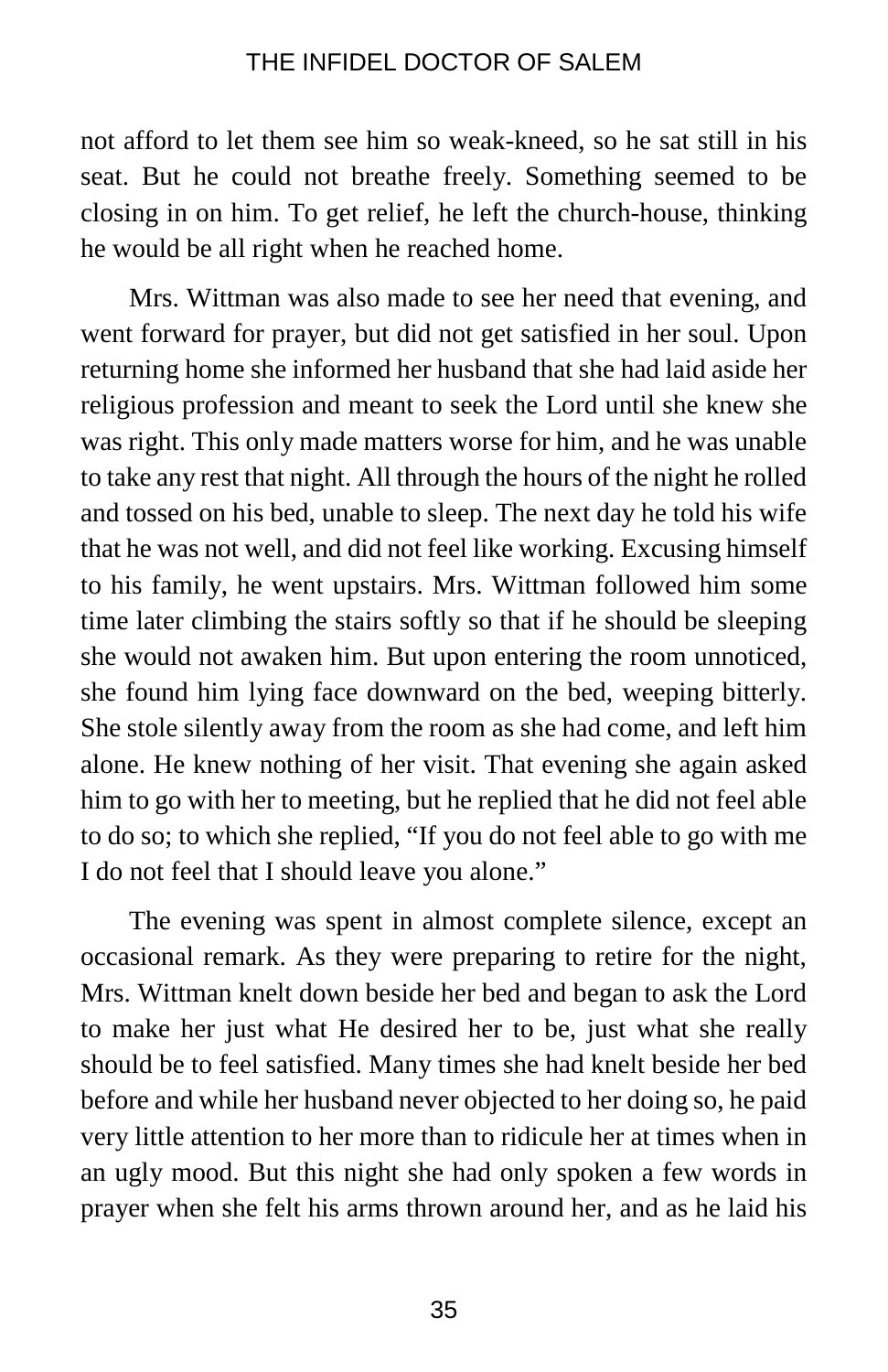head on her shoulder, he said, "My God, Molly, pray for me, for I believe that I will die." He then laid his head on his arms on the side of the bed and began sobbing and calling on the Lord for help, confessing his sins to God. Mrs. Wittman also began calling on God to save them. And God, who is all love and mercy, heard their cry and sent the light of salvation into their souls saving them both that night.

They arose laughing, crying, and shouting, just as the door opened to admit their son and daughter-in-law, who rushed in telling them they, too, had found the Lord.

We shall here have to draw the curtain, for words cannot be found to express the joy that was in the Wittman home that night.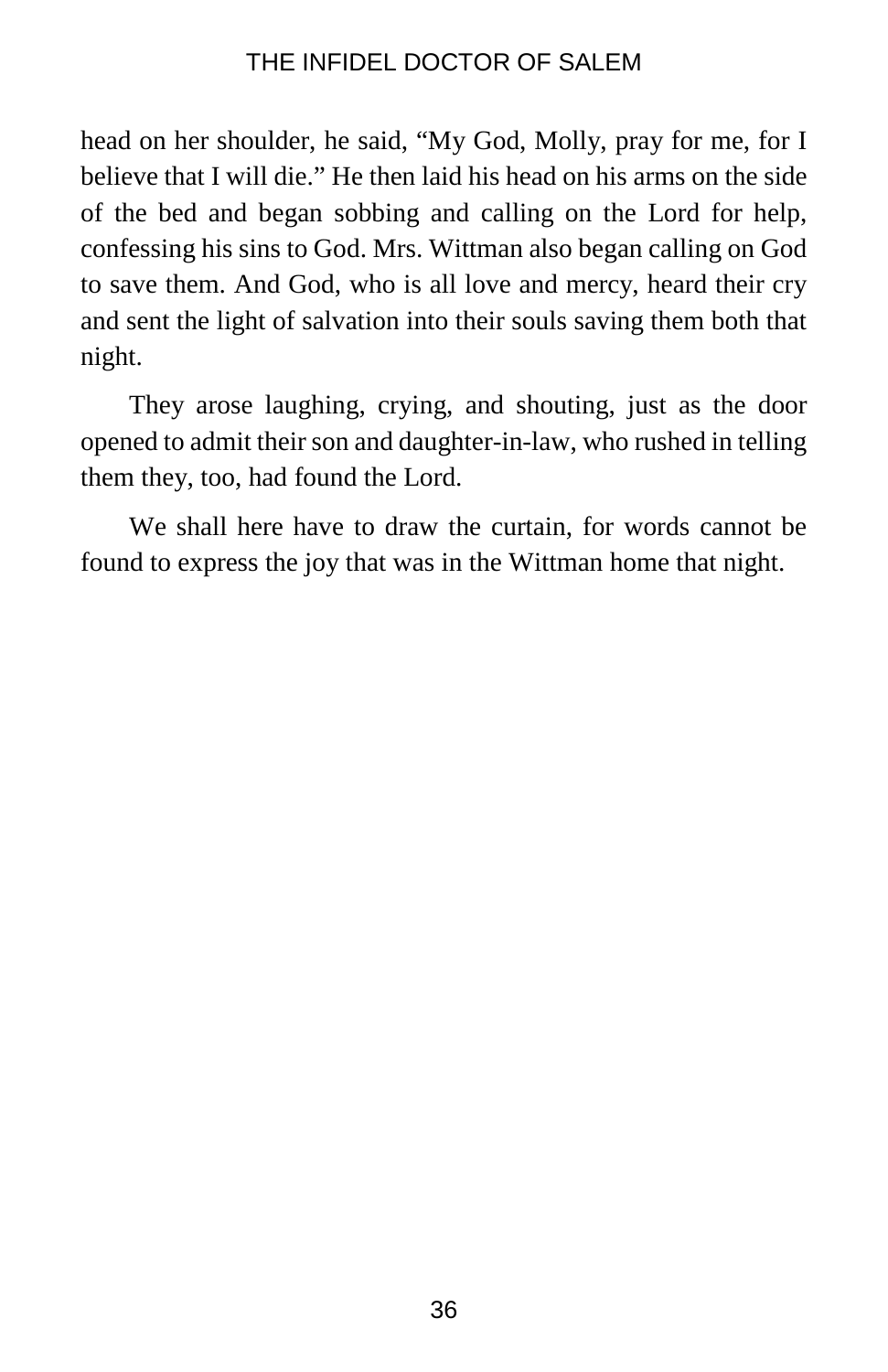# **Chapter VII**

# **Dr. Molt Convinced**

The news of the conversion of the Wittman family spread like wild fire through the little town of Swampville. The following evening the house was filled to its capacity so eager were the people who were acquainted with Mr. Wittman to see if there had really been a change in him. They did not have long to wait, for he joined in the singing. When opportunity offered, he arose and, before the men with whom he had associated heretofore, he boldly stated that God had saved him. He told how miserable he had been for the past two days. Then, turning to those men, he said to them, "Friends, I want to tell you now, I love every one of you. But you will not find me in your old haunts any more. I am done with that kind of life. I am not turning against you, but against the kind of life that you are living, and the kind that I have lived with you. I thought I appreciated you as friends and that I loved you, but somehow tonight I just cannot express my feelings, for it seems to me if I could just lay down my life here before you so that you might see and understand the wonderful change that has come into my soul, I would gladly do it."

For some time Mr. Wittman stood there exhorting his old associates to turn from their evil way. Then, turning to Evangelist Straight, he grasped his hand and, throwing one arm about his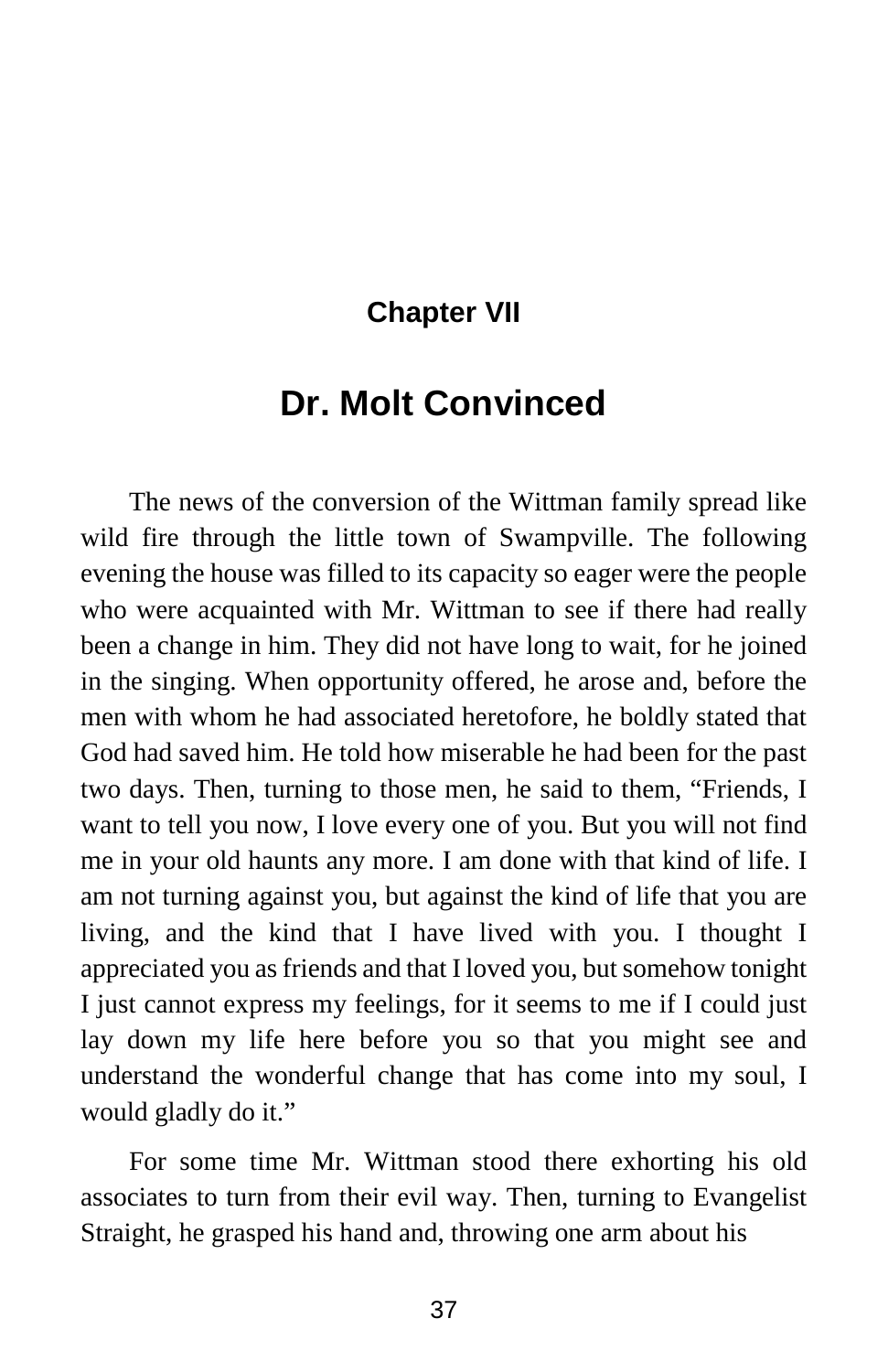shoulder he said, "God bless you, Brother Straight, only God knows how I love you, for you showed me my condition and pointed out to me the way to God and to peace."

This had its effect on the congregation. That evening a number came forward, among them the son of Granny Tattle. He wept and pleaded with the Lord for forgiveness, but it seemed that he could get nowhere. Evangelist Straight was kneeling beside him when he cried out, "O Lord, take it away from me; don't let it bother me." At this Evangelist Straight began to interrogate him, to find that whenever he called upon God there was something that came before him. "I cannot get to God until I get that out of the way," said he, as he arose from the altar.

The following day he told his wife that he meant to take a little trip into the country; so he started out toward the home of Mr. Laird, who was known to all the country round as Squire Laird. He had not reached the country road which led from the little village to the Laird home when he met Mr. Laird coming to town with a basket of eggs. The usual greetings were exchanged between the men, and then Mr. Laird was informed that the young Mr. Tattle had started to his place.

"Well, Bud, I am sorry that you did not start sooner, for it would have been just as well for me to come to town tomorrow as today," said Mr. Laird, as he shifted his basket of eggs to the other arm.

"But it is just as well that I meet you here," replied Bud Tattle, as he fell in line with Mr. Laird and started back toward town. "There is something that I want to talk to you about," said Bud, "and I hardly know where to commence."

"The best thing that I can say to that is to commence at the beginning and then you are sure to get it all right," laughingly replied Mr. Laird.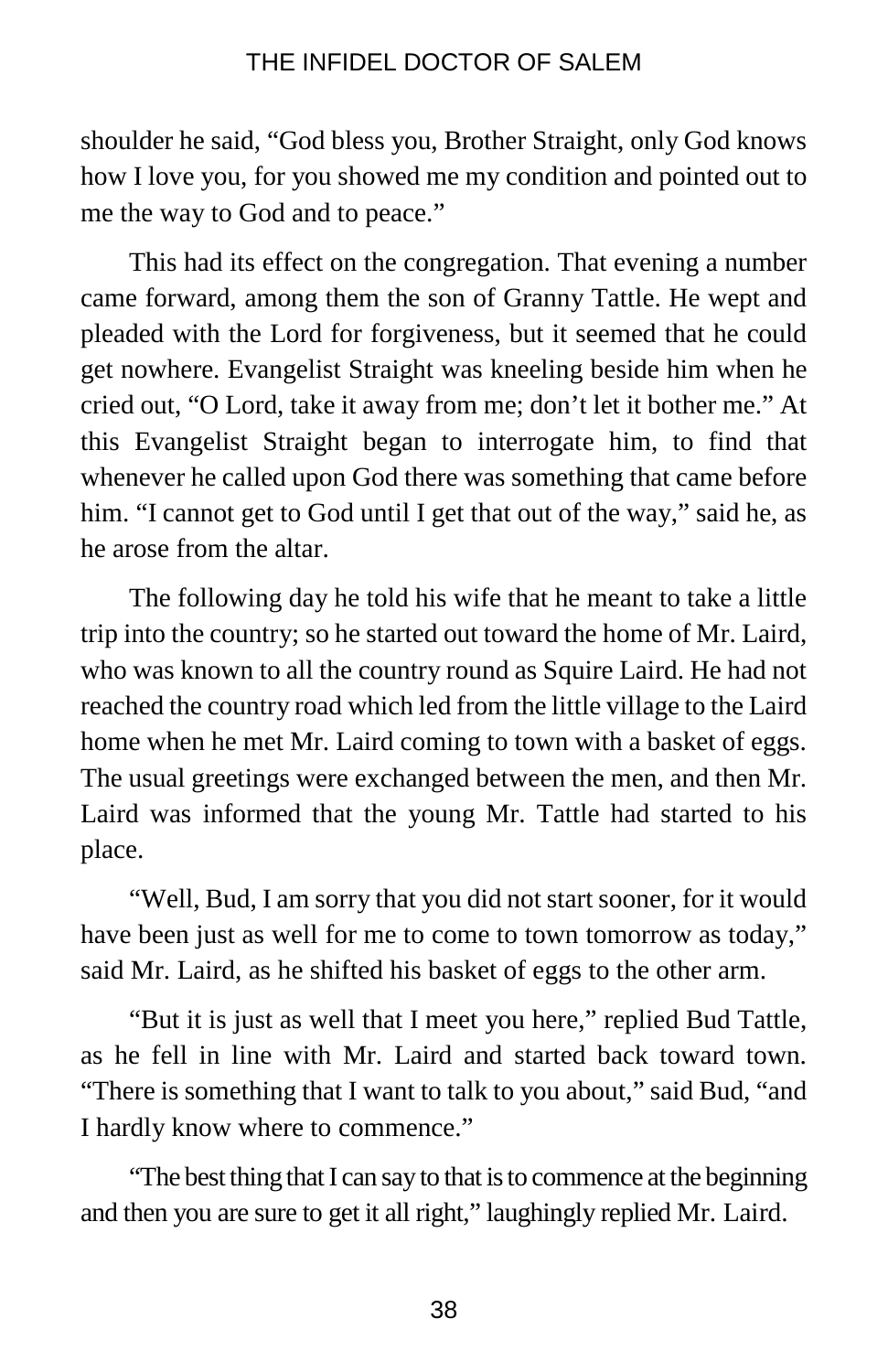They both paused again, and as Mr. Laird set his basket of eggs down by the roadside he turned to Bud, saying, "Now, old boy, just be free with me. You know you have not worked for me for several summers without finding me ready to help whenever you needed it. Now, what is it? Are you out of a job and need work? You know if you are that you can always find work with me and I shall need a hand soon on the farm. If you need work now I shall be more than glad to know that I can depend on you for the summer."

"That is not it," replied Bud, "but you know that I have been attending that meeting in Swampville."

"Yes, I heard about that meeting," said Mr. Laird. "I spoke to Mrs. Laird that we ought to come in to hear that man preach, but it seems that first one thing and then another hinders until we have not been able to get in yet. How long will it continue, do you know?"

"No, I do not know," replied Bud. "But I want to ask you about something. Did you ever find out what became of that big Plymouth Rock rooster that you bought from Mr. Watson that disappeared while I was working for you two summers ago?"

"No, I never found out what became of him. I have always had my suspicions that he went back to Watsons, but they said not. I went over there just purposely to see if he was there, but you know they have so many Plymouth Rock roosters that I could not have told him from any of the rest of them. I surely was sorry to lose him, for you know I paid five dollars for that bird."

"Yes, I know that you paid five dollars for it, and I want to tell you now what became of it," said Bud. "I stole that rooster, and some of the boys went with me and we had a chicken roast. I have been attending that meeting and went to the altar, but I could not get to God until I told you about stealing that rooster. Every time that I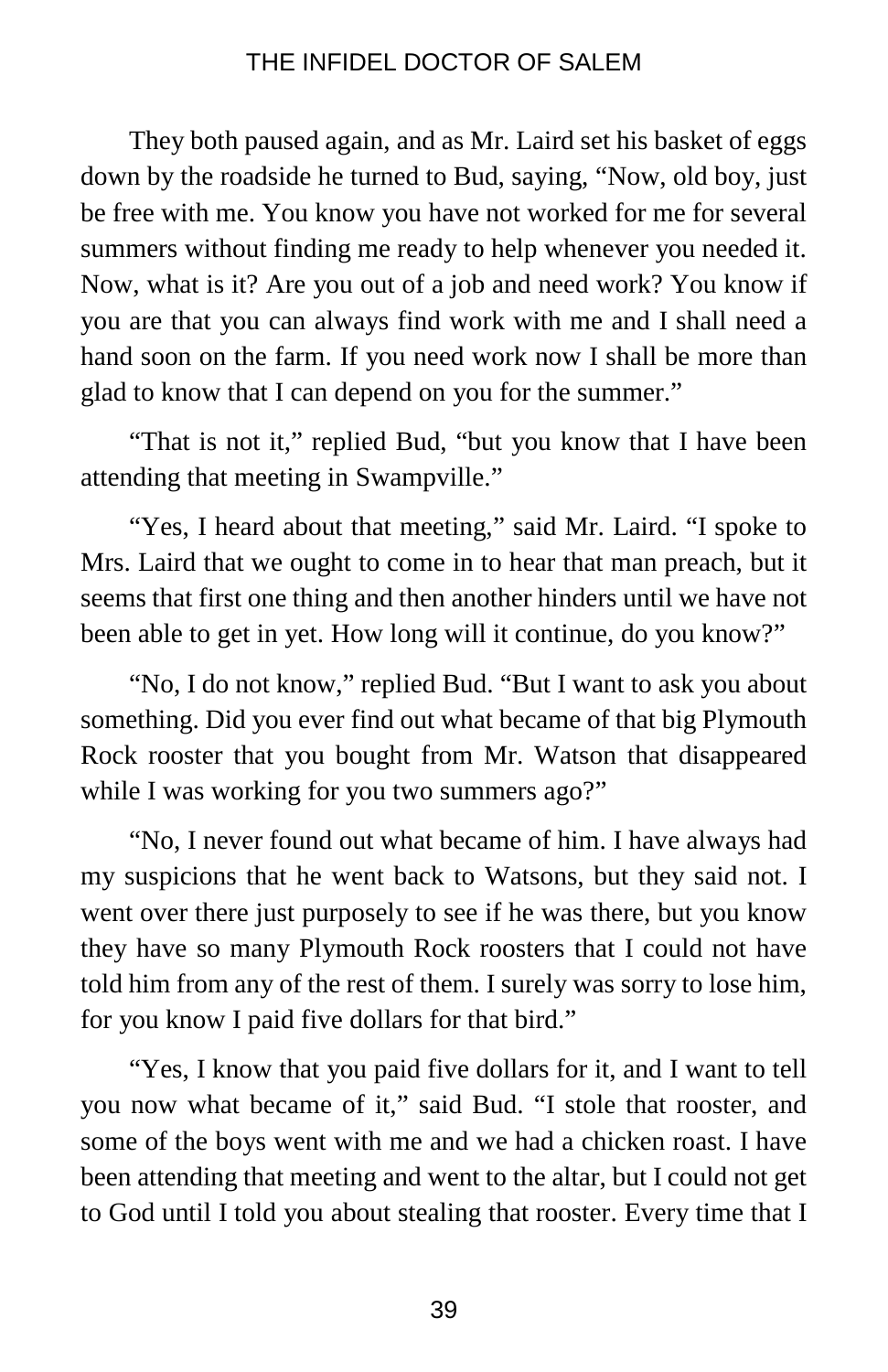get almost to the place where I can reach God that rooster seems to perch before me. I want to pay you for it now so that I can get it out of the way. Here is five dollars." And Bud held out his hand in which was a five-dollar bill. "Take it," said he, "for I want to get this off my mind. And I want you to forgive me for causing you all this trouble, and to suspect your neighbor. Take the money, for I want to get to God."

Mr. Laird stood as one transfixed staring at Bud while he made his confession. Tears began to roll over Bud's cheeks as Mr. Laird gazed at him. For some time they stood thus. Then Mr. Laird laid his hand on Bud's shoulder in a friendly way, and said, "Bud, my boy, I am glad to see you make such a start, and could not take your money at this time. You now have a wife and little babe to support. Keep your money. I could not take it from you. You may be assured that everything is forgiven. Go now and get right with the Lord."

"Thank you," replied Bud, as the two turned and walked together to town.

That night among those present at the meeting were Mr. and Mrs. Laird. Bud went forward, and regardless of those present, called upon the Lord for mercy. As everything had been cleared out of the way on his part, it was not long until he prayed through to victory. Tears streamed down the face of Mr. Laird as Bud arose praising God.

No doubt my readers are wondering how Dr. Molt with his infidel belief was receiving all this. We could not expect one who had boasted of his infidelity for so long to be won to the truth of God's Word in so short a time, but God was talking to his heart. In fact, since the healing of Etta Work he had not been heard to say so much against the existence of God and the reality of the Christian religion.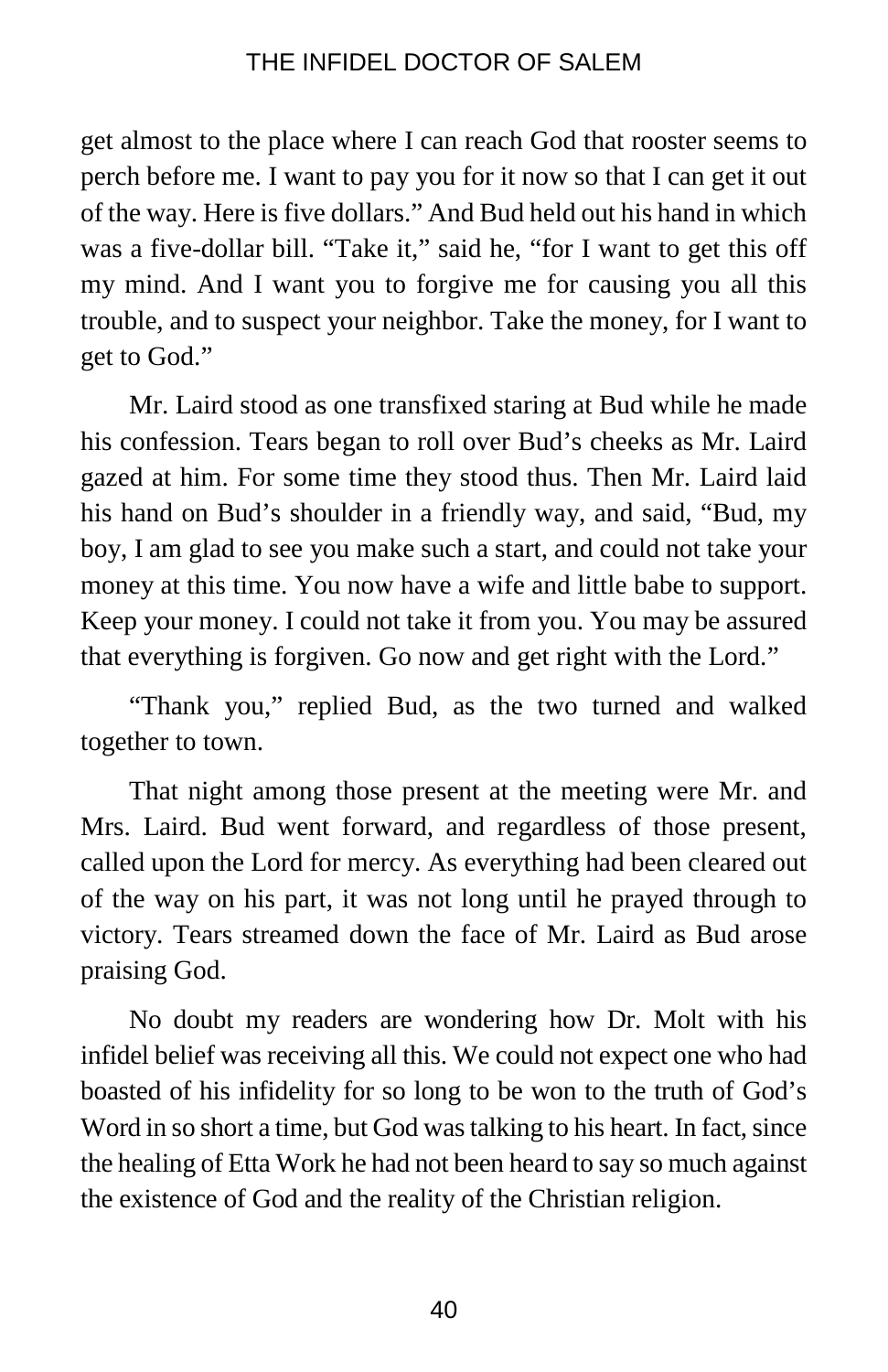Evangelist Straight and his wife, staying in the Molt home, gave the doctor a chance to study real Christian life. One evening as the evangelist and his wife retired he remarked to his wife that he felt a very heavy burden for the Doctor and that he would like for her to be agreed in prayer with him that God would enable him to wipe out every bit of infidelity from the doctor's mind while there. He said further, that if he could just leave there knowing that Dr. Molt was fully convinced that there is a God, he would be satisfied, for he could then leave him knowing God would work upon his heart.

The following day, as they were seated in conversation, a man came running to the Doctor asking him to go visit a woman in the town who had been afflicted for many months with heart trouble. Dr. Molt had visited her many times and the last visit made he informed them that he could do no more for her and that she had but a few weeks at longest to live. The messenger who came for Dr. Molt seemed to be very excited, informing him that unless something was done immediately she would surely die. As Evangelist Straight and Dr. Molt had just been conversing on the subject of divine healing, the Doctor now turned to him saying, "Evangelist, if God is as you say He is, I think this is a good time for you to try Him out, for I have done all for that woman that I can do, and it will take someone with more power than I have to do her any good."

"Can you tell me if she is a Christian?" inquired Evangelist Straight.

"If there is such in our town I would say she is," replied Dr. Molt. "I know she is a mighty good woman."

After a moment's reflection, the evangelist said, "I will go with you." So, calling to his wife, the three of them started to visit the afflicted woman, who was a stranger to the Evangelist and his wife.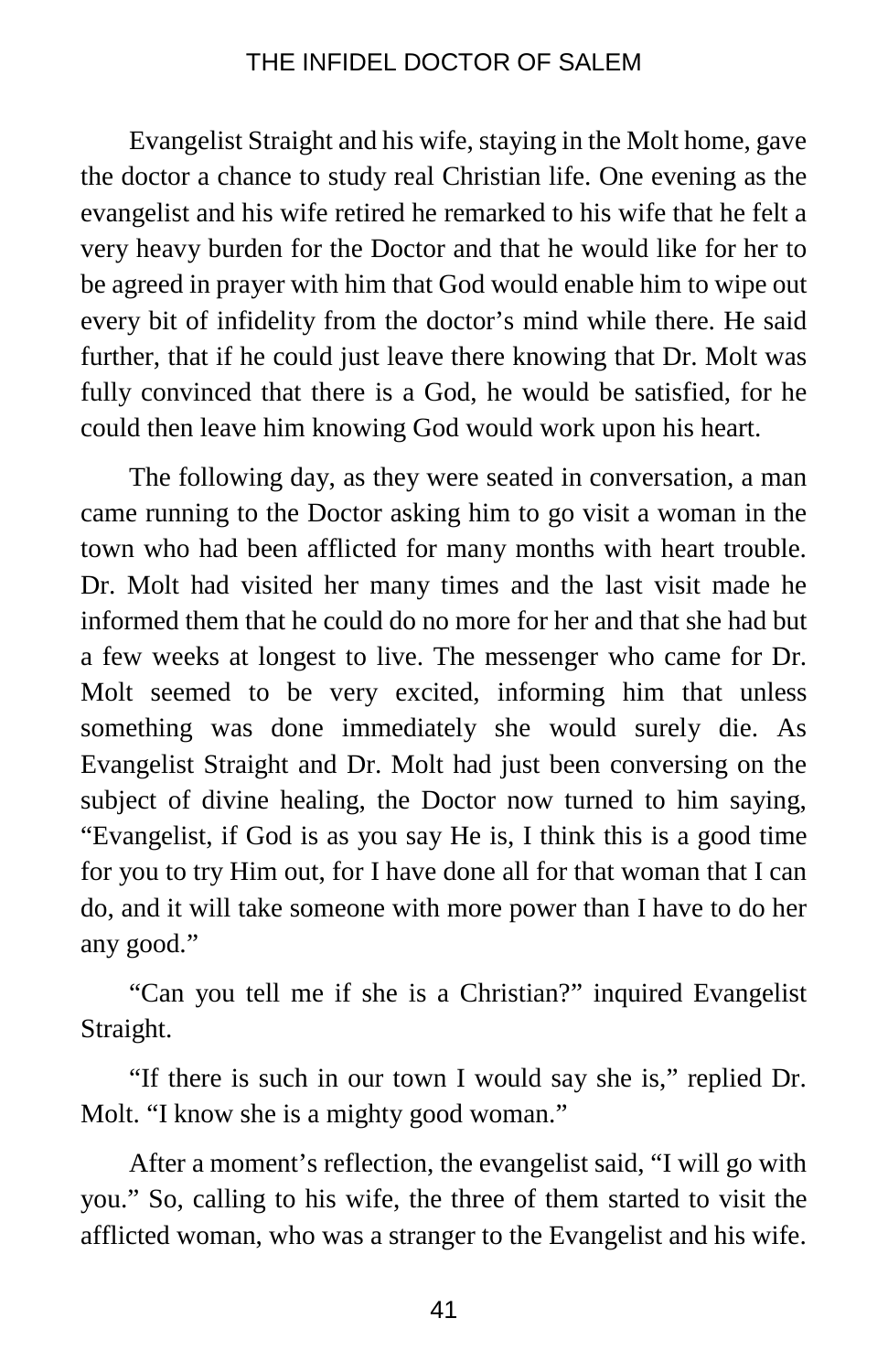As they walked along, the Doctor laughingly remarked that life was surely full of surprises and changes, stating that he was doing something that day that he had never done before, going to visit a sick patient, taking with him a holiness preacher.

When they arrived at the bedside of the afflicted woman they found her very low. After Dr. Molt had felt her pulse in a professional way he moved his chair away from the bed and said, "If you can do anything for her, now is the time, for her pulse is almost gone." And he looked Evangelist Straight in the eye.

"Dr. Molt." said Evangelist Straight. "I can do nothing for her, but I am serving a God who can." And taking the woman by the hand, he said to her, "Sister, I have come to you in the name of Israel's God, and shall ask Him to help you at this time." So, slipping down on his knees beside the bedside, he began to call upon God to manifest Himself at this time. Not only did he pray for this suffering woman, but he also prayed that God would manifest Himself in a convincing way before Dr. Molt. It seemed the power of heaven settled down around Evangelist Straight as he prayed for this suffering woman. As he laid his hand upon her brow, rebuking the disease and asking for God to manifest Himself, the woman raised up in the bed, and, brushing her hair back from her face, looked at Dr. Molt, saying, "Thank the Lord." The doctor then felt her pulse. Then he reached with the other hand and laid his fingers on the pulse of Evangelist Straight, and said, "Well, I do not understand it, but I must say that something has been done, for her pulse beats as natural as does your."

At this the sister said, "As the Evangelist was praying for me I felt something go through my body like an electric shock, and it seemed that my heart just flopped over and then began to beat as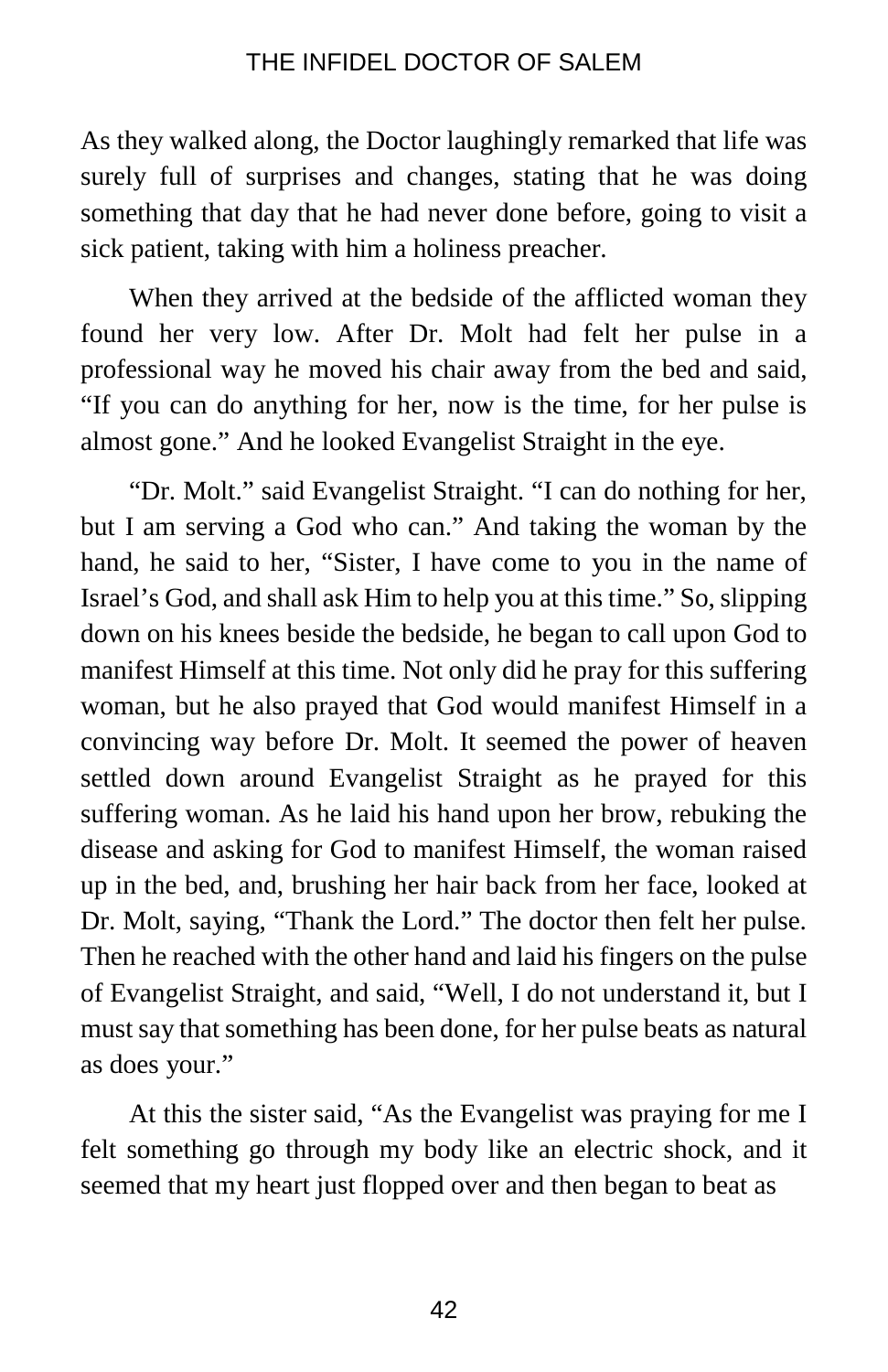natural as could be. I am glad you came, Sir. I know God can do anything, and I am sure that He has done something for me this day."

"Will you go to meeting this evening and testify to what has been done for you?" inquired Evangelist Straight.

"I will," said she. At which Evangelist Straight turned to Dr. Molt and said, "Will you be there to confirm this testimony?"

"I will not promise you that, for I tell you I do not understand what has taken place," replied Dr. Molt, "but one thing I can say, and that is a wonderful change has taken place some way, and I know that I did not do it."

The three then left to return to the doctor's home, but the trip was made in almost abject silence. There was no joking left in Dr. Molt. He had seen a manifestation of God's power, and the last infidelic prop had been taken from under him. That evening, after all had retired, the evangelist could not sleep. He kept calling on the Lord to visit Dr. Molt, knowing that he had been thoroughly convinced that day of the existence of God. He did not know that others were awake, but in the early hours of the morning he heard Dr. Molt speak to his wife, "Wife, I wish that you would stay awake with me, for I cannot sleep. It seems that I feel so afraid. I do not know what is the matter with me."

"Well, what do you want me to do?" inquired Mrs. Molt.

"Just stay awake with me," was the reply, "for I can't sleep."

The Evangelist awakened his wife, and they spent the remainder of the night in prayer. This had its effect, for the Doctor could not rest, neither could he eat. As he began to count up the cost, he one day said to Evangelist Straight, as he shook his head, "Don't you see what it would cost me to follow your teaching? I would have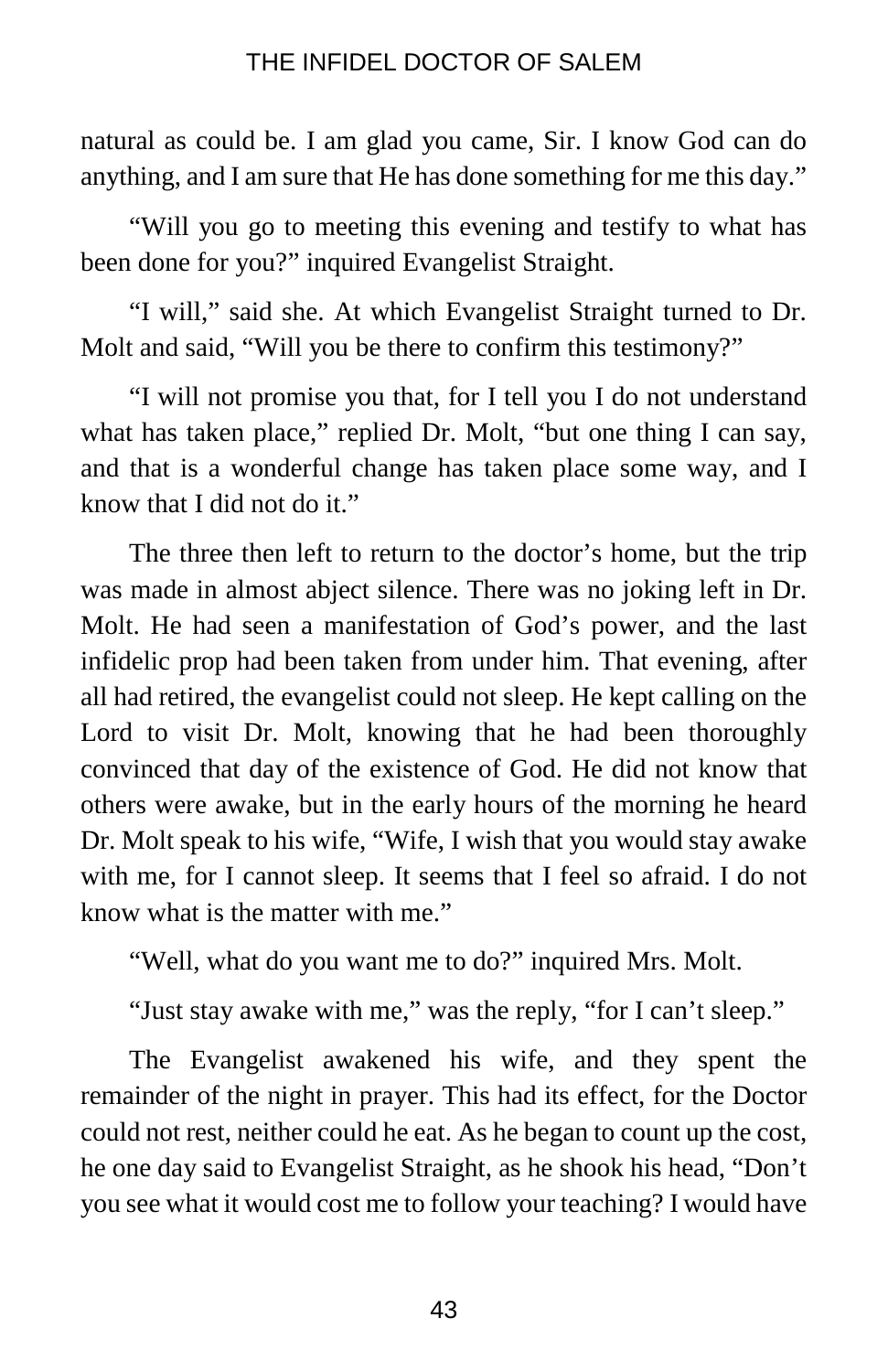to quit my practice, and how would I make a living for myself and wife? Perhaps some time later I shall make a turn in my manner of living, but I cannot afford it now."

All persuasion was of no avail, and the last week of the meeting Dr. Molt had some excuse to absent himself from services. So the meeting closed with the doctor unsaved, but thoroughly convinced of the existence of a God who hears and answers the prayers of his children.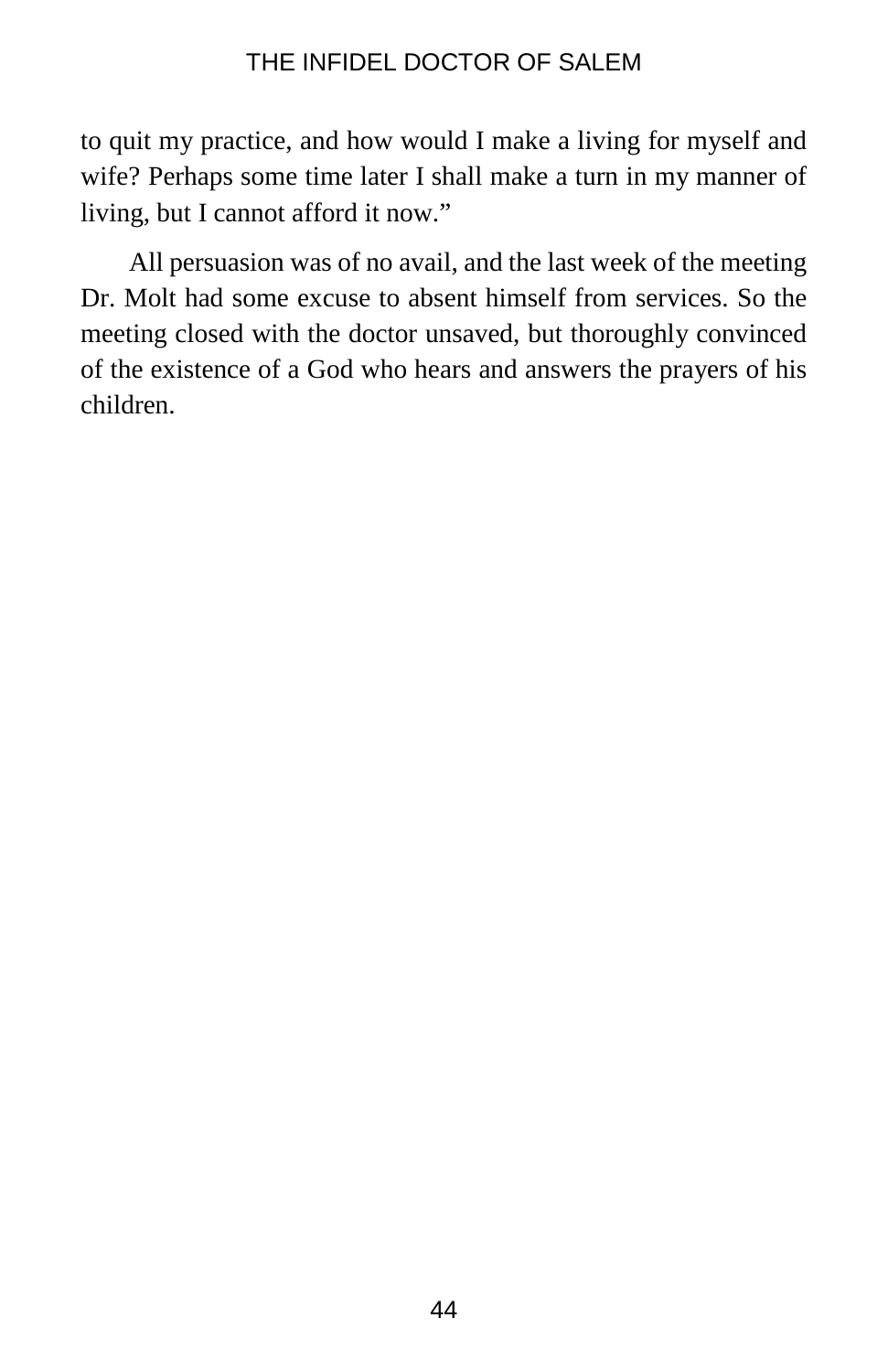# **Chapter VIII**

# **The Truth Locked Out**

While some of the people of Salem were rejoicing in a newfound Savior, others were very indignant as to the turn of affairs. The wife of the sawmill owner had been a member of one of the churches of the village, having united with a church of that particular faith when just a young girl. She had always contributed heavily to all of the benevolent phases of that church. She was president of the Missionary Society, and an active worker in Sunday school. Her daughter-in-law was also a member of the church just across the street, and just as devoted to her faith as was her mother-in-law to hers, although they could not worship together. At the close of Evangelist Straight's meeting both presented their names to the congregations to which they had formerly belonged, asking that they no longer consider them as members, and stating that they desired to have their names erased from the church ledger, and that it should be done so by request. The loss of these two was a heavy blow to the congregations. Loud and long were the protestations against them. The young Mrs. Wells also declared she had never been redeemed, and began to seek the Lord. This, too, was a terrible blow as she was also a leader in Sunday school and church work.

Nothing could be done but to send for the pastor who visited this town once each month. Although it was not his usual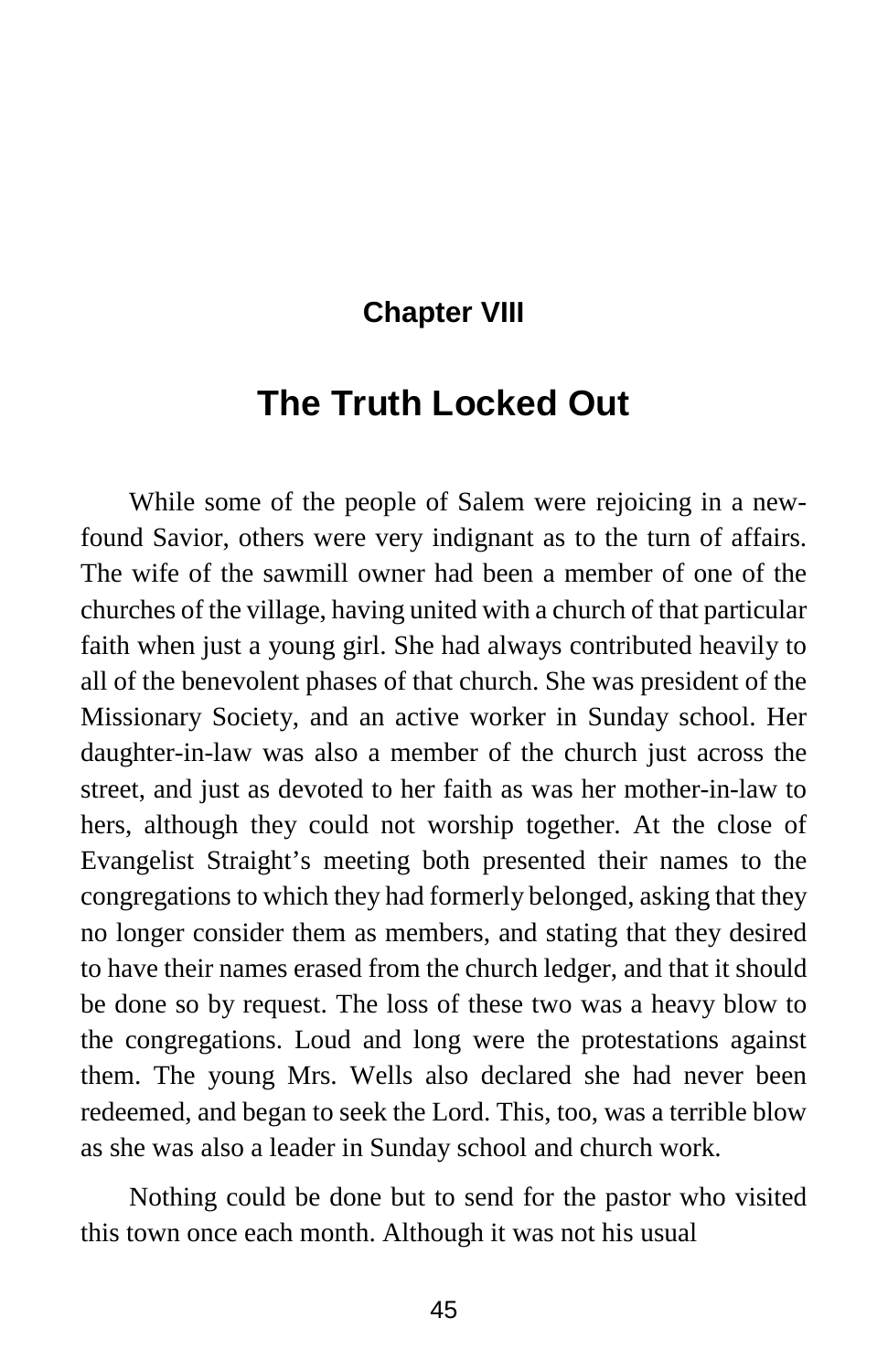appointment the next Sunday the "Rev." Mr. Crook made his appearance. Before he took his place in the pulpit he held a lengthy conversation with Deacon Smith, a member of the church across the street and also with the storekeeper who was a staunch supporter of the faith which he represented. As these two were bitter against Evangelist Straight because of the straight gospel which he preached and which had uncovered their lives, they were not slow in telling Mr. Crook many things that were not true.

At the opening of the service, after song and prayer. Mr. Crook arose, and after surveying the crowd present, among whom were the sawmill owner, his wife, his son and his wife, and the young Mrs. Wells, he began: "Brethren and sisters, I am here to defend the faith of this church, and therefore have something to say to you regarding some folks who have been using this building. We must bear in mind this building is not our own, for it has been dedicated to the Lord; and therefore we shall be held responsible for the way that we cared for it. God will deal with us in the same manner as we deal with Him. We shall all have to give account to God for our stewardship. If we do not protect that which belongs to God and which he has placed in our hands we cannot expect anything other than to receive judgment at the hands of God. Brethren, we cannot afford to let anything enter the house of God that would desecrate it or defile it. If one should present himself whom we know to be a liar, a thief, or an unclean person, and ask for permission to use the house of God, I am sure that all of you would be up in arms against him and say, 'Do not let him in.' "

"So I shall have to tell you this morning that such ones have been here, only in disguise. The folks that have been using this building can easily be classed among these kind of folks, for the Word of God says they are thieves."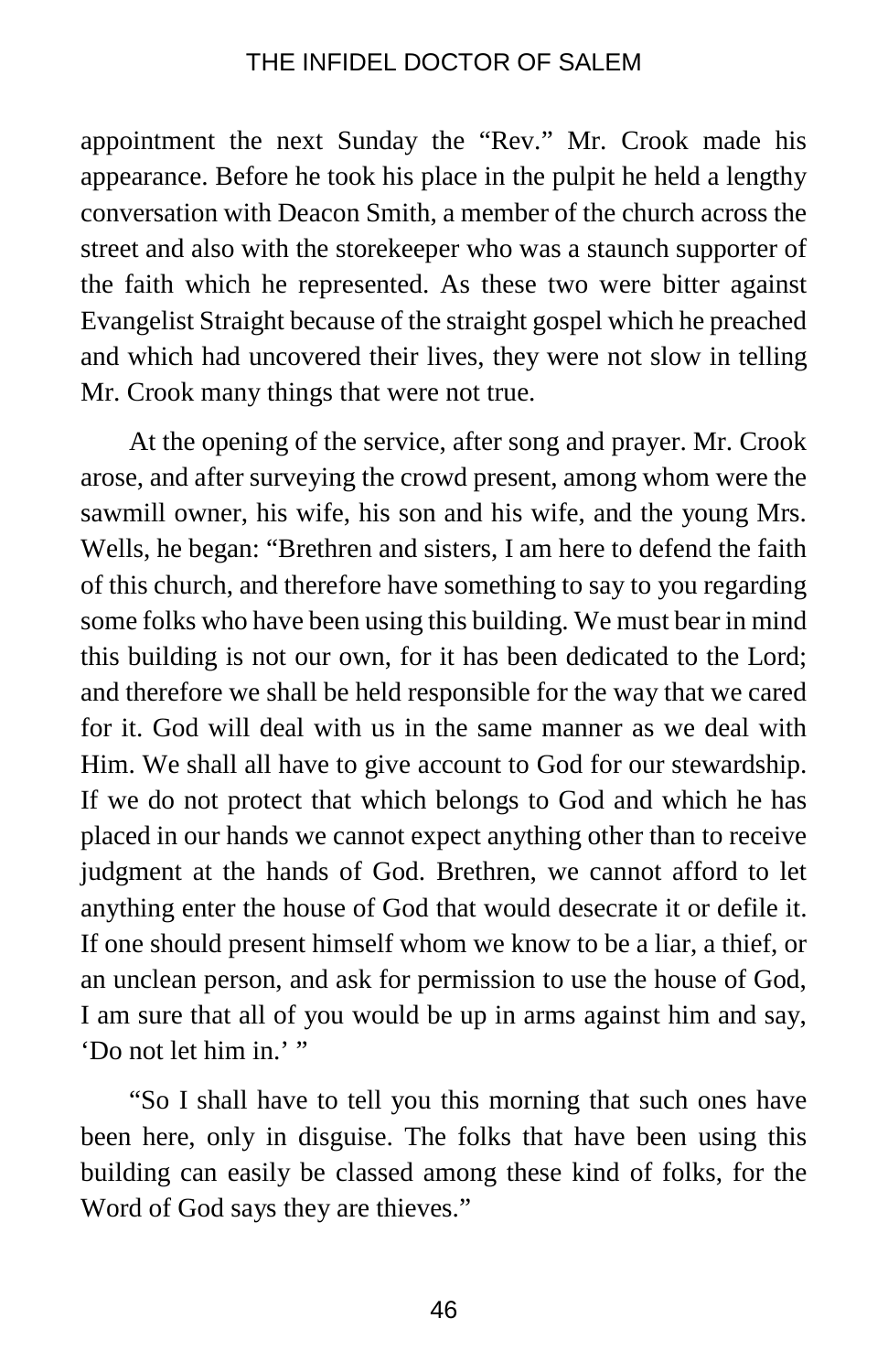Then, opening his Bible, he read from John 10:10: "The thief cometh not but for to steal, and to kill, and to destroy. I am come that they might have life, and that they may have it more abundantly." Casting his glance toward the sawmill owner and his wife and then at the young Mrs. Wells, who was seated near them, he continued, "We can easily see these people can be classed as thieves, for they come stealing, robbing, and destroying. They are liars also, for the statement that was made from this pulpit that man could become as good as God and even better than Jesus Christ, is a lie of the devil, and I feel that this pulpit has been desecrated and these walls contaminated by such remarks being made here. It is very discourteous on the part of any visitor to enter into one's house and begin to demean the occupants of that home. The one who does such should expect nothing else than to be kicked out, and the door locked against him. As we know that this church has been entered by robbers and thieves, who demeaned the faith of our fathers, and then stole the flock and scattered the sheep, I say, lock your doors against the thief and kick the one out the door who dares to insult the faith of our fathers which has been planted in your hearts."

"Amen," said Deacon Smith, as he rose to his feet; "I, too, shall see that the thief shall not enter inside the door across the street."

"God bless you, brother," replied Mr. Crook. "I thank God there are some who cannot be scattered and tossed about by every wind of doctrine, but are able to try the spirits. I shall now bring you a message from a text found in 1 John 2:19: 'They went out from us, but they were not of us; for if they had been of us, they would no doubt have continued with us: but they went out, that they might be made manifest that they were not of us.' "

Deacon Smith and Mr. Crook had never been friendly toward each other because of different religious beliefs, but at the close of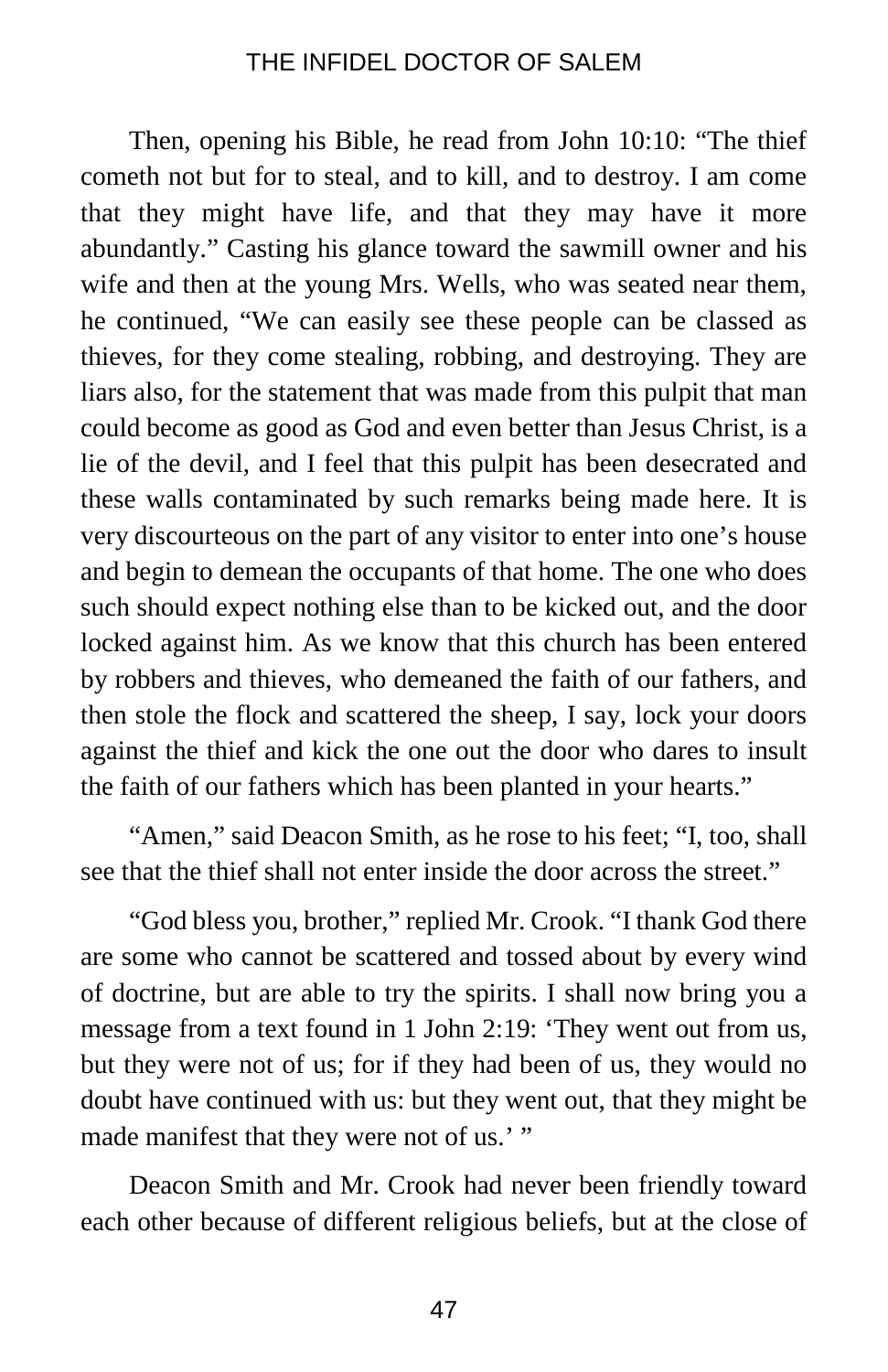this message Deacon Smith grasped Mr. Crook's hand and praised him for his eloquence and ability to handle the present situation. He said those ministers, putting themselves up to be as good as God, should be driven from the country, and if they ever came back if he could only get someone to help him that is what they would get, for they would find they could not get a lighting place in Salem.

The following year, when Evangelist Straight returned to hold another meeting, both church buildings remained locked, and the keys safely guarded while the truth was expounded from the schoolhouse, where many more souls found the Lord. Some few years later a tornado swept through the little village of Salem, and both church buildings went down in kindling wood, never to be rebuilt.

Deacon Smith came to Salem a stranger to everyone. As he was seemingly of a very pious nature, often mentioning that he had been a Christian since his early boyhood, and as soon as he came to the little town had begun to be actively engaged in religious work, no one doubted his integrity. He was always ready to help anyone in need, and went so far as to pay for a number of the young girls' music lessons that they might have someone to play the piano in the churches. In this way he became a favorite among the young folks. There was not the least bit of suspicion on the part of any concerning him until one day a letter came to the little town of Salem for a Mr. T. S. Armstrong. This letter laid in the office for several days, and then was advertised in the Local News. Deacon Smith called for it. His actions when he received it from the postmaster aroused his curiosity, and as he had noted the postmark on the letter was from a town in northern Indiana, he wrote the postmaster at that place and found that Deacon Smith was none other than Mr. T. S. Armstrong himself and was a fugitive from justice, hiding in that place under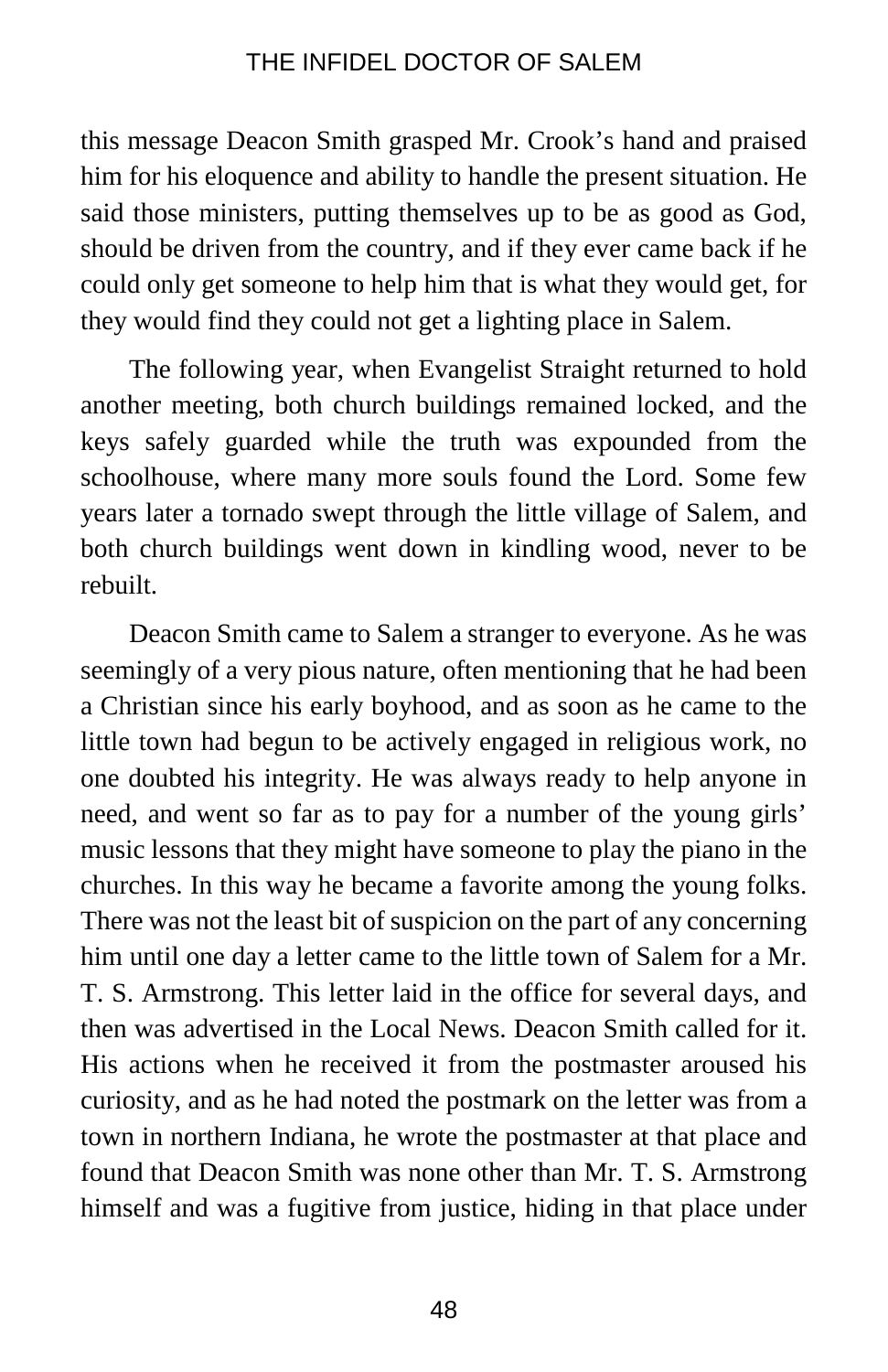an assumed name. It was not long until he had to surrender to the hands of the law to answer for a dastardly crime which he had committed, and that against a young girl who was still in her teens. He was never heard from any more after leaving that place in the care of an officer of the law.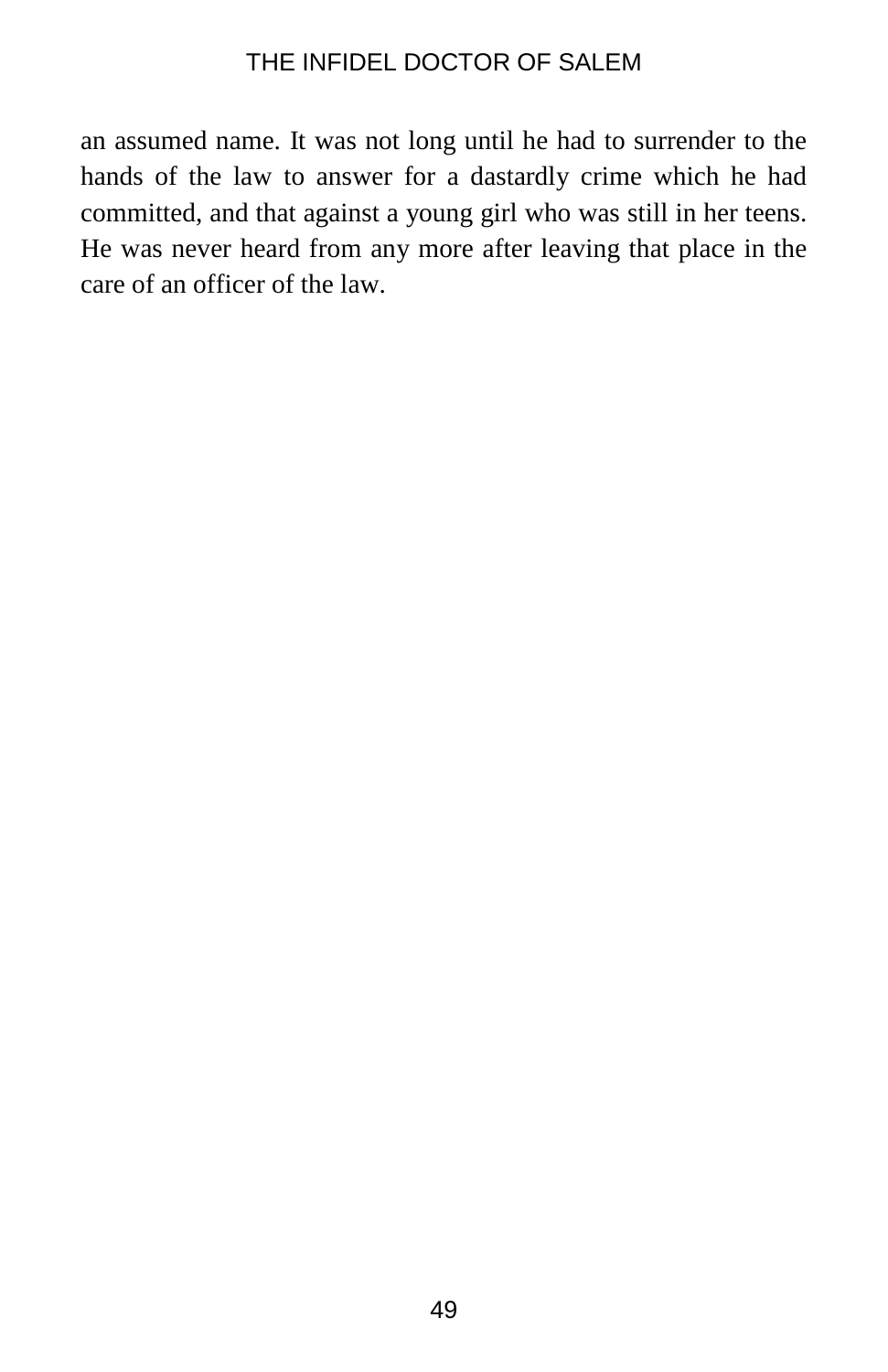# **Chapter IX**

# **Etta Finds Her Place**

Etta Work sat in her room reading. She felt burdened for the Lord's work. For many years she had been very uncertain as to just what the Lord would have her to do. She had been visiting among her neighbors and praying for the sick. In so doing, many had heard the gospel message. She had tried to satisfy herself with this kind of work, but that would not stop the restlessness of her soul. In her distress she visited Sister Wittman, the wife of the converted sawmill owner, and to her she unburdened her heart. Mrs. Wittman laid her arm about Etta's shoulder and said, "My dear girl, I have felt for a long time that God wants you to preach His gospel."

"Me, preach the gospel?" exclaimed Etta. "Why, Sister Wittman, what do you mean? You know there are too many men to preach the gospel for the Lord to lay His hand on an ugly, frail girl like me."

"True, there are many men," replied Mrs. Wittman, "but God does not deal with the many, nor with the few. It takes a willing and consecrated heart that pleases God. You remember that Jesse had many sons, but when God made a choice among them the youngest, weakest, and most unlikely to human eyes was chosen. Man would not think that a common sheepherder would make a good king, but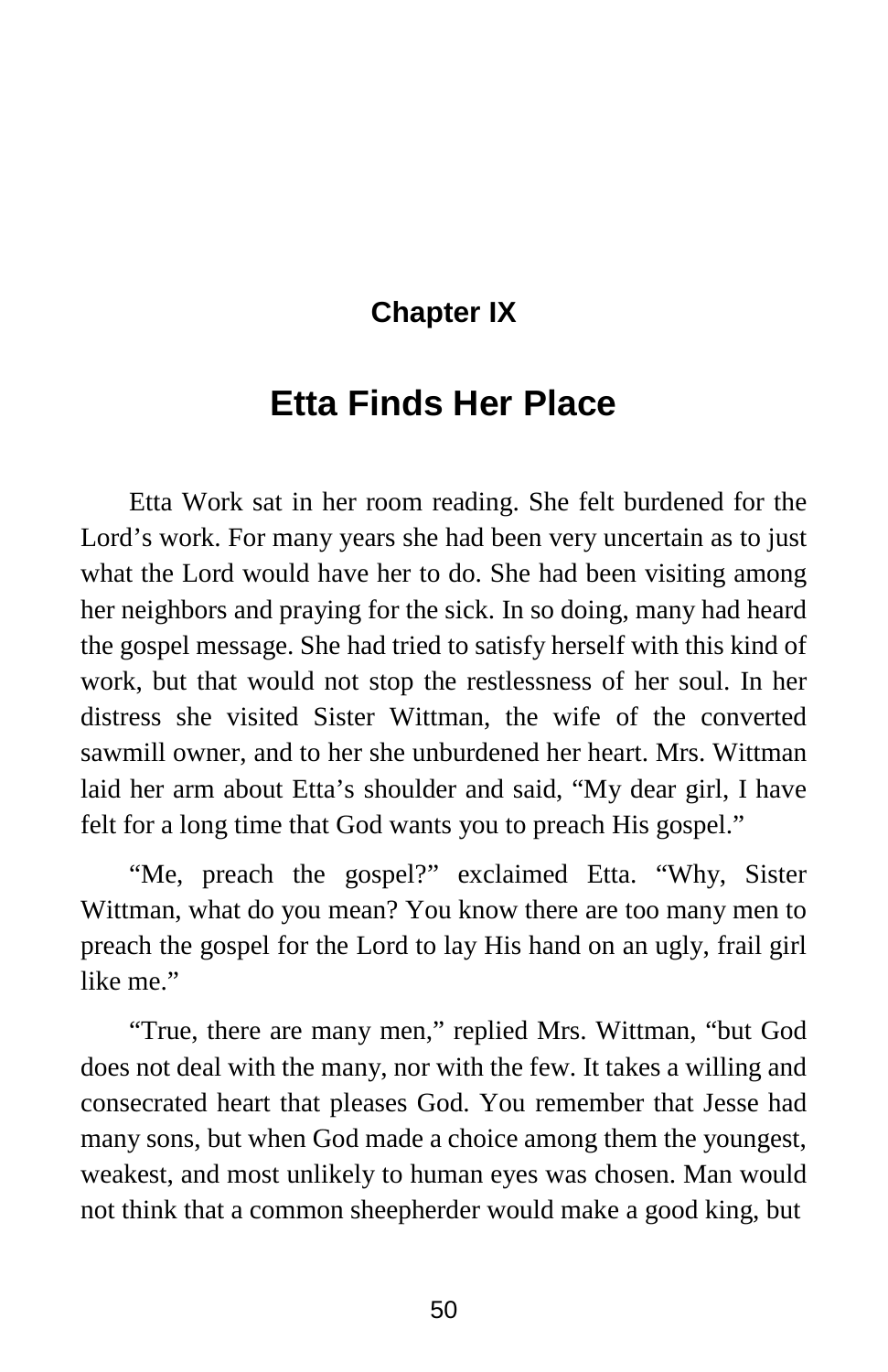God looked on his heart and we know what God saw there for we hear David saying later, 'As the hart panteth after the water brooks, so panteth my soul after thee. O God. My soul thirsteth for God, for the living God: when shall I come and appear before God?' So, you see. God made a choice that no doubt surprised Jesse and perhaps made doubts arise in his heart, but we see that God knew what He was doing. Etta, it is the willing heart that God makes choice of, and the soul that longs for God and wants to do His will. You surely owe something to God for what He has done for you. Don't you think so?"

Etta laid her head on her arm and broke into tears. For some time she sobbed, unable to speak, and when she had controlled herself sufficiently to do so she said, "O Sister Wittman, I felt that if I could just unburden my heart to you that you would help me, but instead you have only made me feel more miserable."

"I am sorry, Sister Etta," said Mrs. Wittman, and her voice trembled as she spoke; "for what I have said to you I only meant for your encouragement. I want you to see that if God lays His hand on you, that you can feel safe to go in His service, for He will never leave you nor forsake you. Have you a willing heart, Etta?"

"Indeed I have a willing heart," replied Etta. "God has done too much for me to withhold one thing from Him. I feel that the life which He has given me belongs to Him. But Sister Wittman, how can a little, frail, ugly girl such as I preach the gospel?"

"I can do all things through Christ who strengtheneth me," replied Mrs. Wittman, as she gave Etta an affectionate pat on the shoulder.

The conversation then drifted to other things, and Etta took her departure, but not with a lightened heart. Each step she took seemed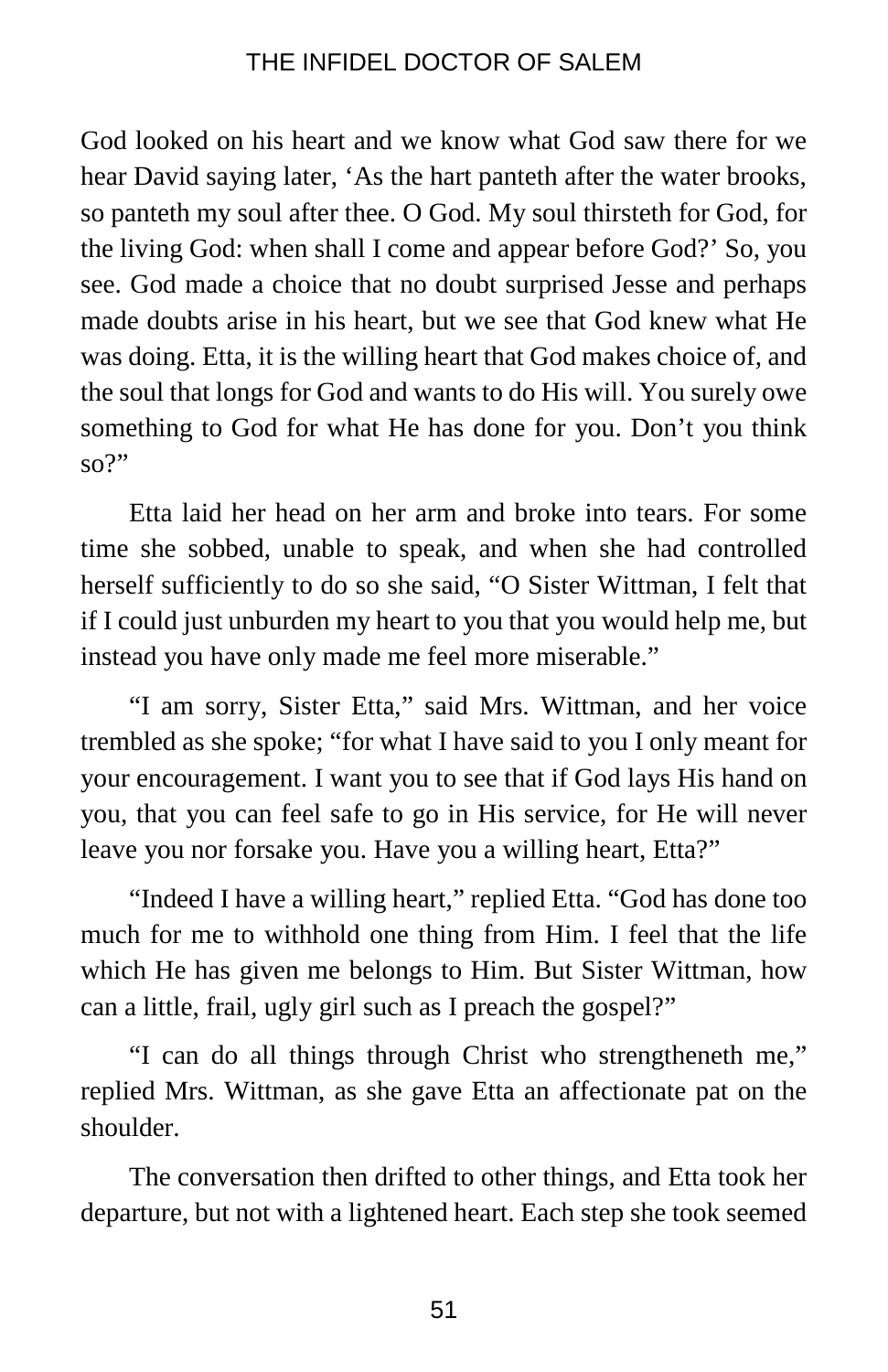only to deepen the burden which she had been carrying for several days. The next morning as she sat in her room reading, this burden came heavier than ever. She could not forget Mrs. Wittman's words. Laying the paper aside which she held in her hand, she slipped to her knees before the chair in which she was sitting, and cried out, "Lord, make me to know what you want me to do. As I open your Word, reveal yourself to me, and help me to know your will concerning me."

She then reached for her Bible, which lay on a stand near her, and, opening it, her eyes fell on the Scripture, "Go ye into all the world and preach the gospel to every creature." Laying her head on her arm she groaned aloud, but she closed the book and said again, "Speak to me, Lord, as I open the Book." Upon opening it again her eyes were riveted on the Scripture, "Yea, woe is me if I preach not the gospel." She closed the book hastily and then lay her head on her arm and burst into tears. Again she cried out, "Lord, reveal yourself to me. Really and truly speak through your Word." Opening the book again her eyes fell on the same Scripture, "Yea, woe is me if I preach not the gospel." For some time Etta knelt there, sobbing as though her heart were broken. But at last she began to look back over her life. It seemed a vision of herself came before her as a little consumptive when she turned to God in her despair, and then how God had healed her and given her new life. This brought forth a burst of praise from her soul. She consecrated herself anew unto the Lord, giving Him the life which He had given her. She said, "Lord, if you desire me to carry the gospel message, just open the way, and as Isaiah of old, I say, 'Here am I, Lord, send me.' "

She told no one what had been her decision, but waited for the Lord to open a way for her. This came in an unexpected manner.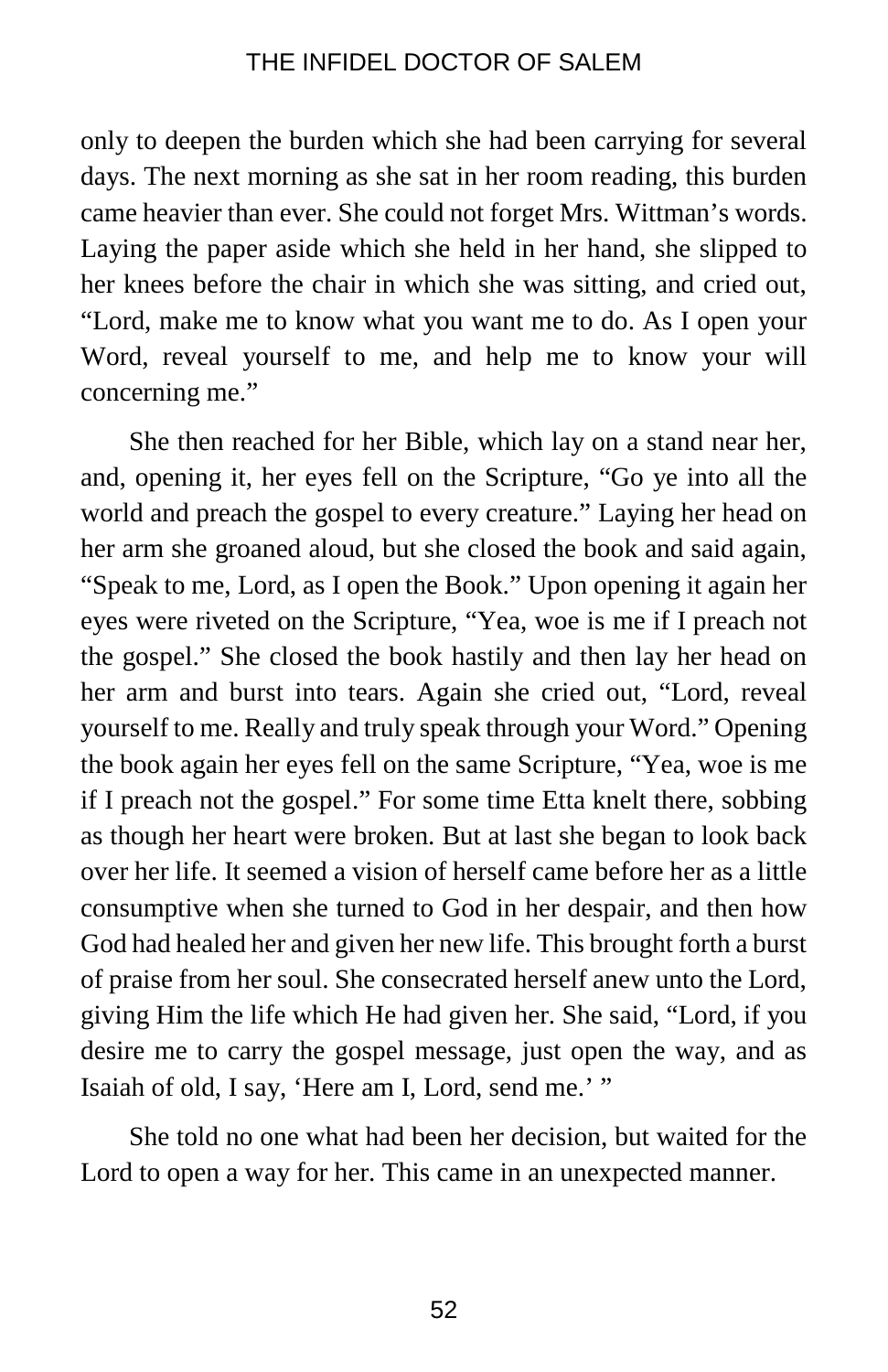The little town of Sandville, nestling at the foot of the Missouri hills, had also been stirred by the truth. Many had found the Lord in saving, sanctifying, and healing power, among them a Mr. Dale, who was the superintendent of one of the Sunday schools in that city, and considered the best one in all the country. Through his faithful labors the Sunday school had grown from few in number into hundreds, and he had been visited by superintendents from larger cities that they might learn his methods. Although a Sunday school superintendent, he could not refrain from the use of the weed. The word of truth had plowed its way down deep into his soul. He saw himself far below the standards of the Bible; so began to seek the Lord. He gave up all. When he asked that his name be removed from the church ledger of the place where he held membership this aroused the disapproval of the entire congregation, and he was visited by many of the members as well as by the presiding elder. When they saw that nothing could convince him to return to them they then began to heap persecution on his head. He was a blacksmith, and as many of his patrons were also members of the same church wherein he had held membership, he soon saw that they meant to do him damage for they began to take their work elsewhere.

At this time he received a call to come to an adjoining town. He made preparations to do so, but the sudden and unexpected death of his wife prevented his doing so. After the death of his wife persecutions were heaped upon him worse than ever, and many accusations as well. But there was nothing that would turn him away from the faith and confidence which he had found in God. Through his steadfastness many others were won to the truth. Soon there was a small congregation in Sandville, worshipping the Lord in rented halls, old school buildings, or private houses, wherever they could find a place to come together. It was to this place that Etta received a call to come over and help.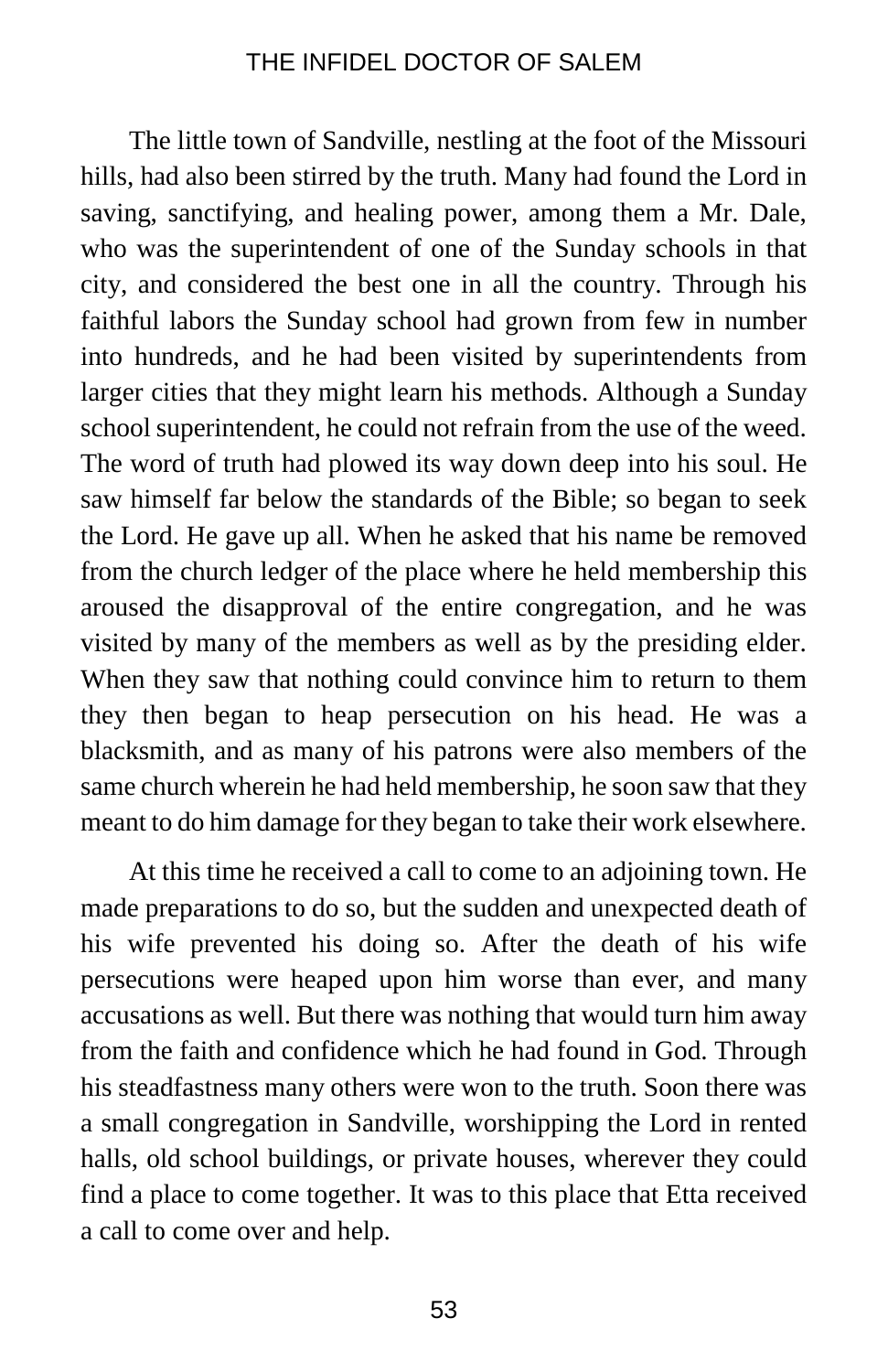When she told the family what she meant to do, loud and long were the expostulations of her father. He first tried ridiculing such a thing, but seeing that did no good, he then tried persuasion. But as he saw Etta was really decisive, he then used his stronger method which had many times sent his family on the run tremblingly to do his bidding. But this did no good. When he saw she really had decided to go against his bidding, the morning that she left home he threw her clothes out the door as she left, saying, "You need not expect to come back, for I shall not house any daughter who will bring disgrace on me. You could do nothing worse than to start out to preach. It is just too disgusting for anything. There is nothing more disgraceful to any family than a woman preacher."

No entreaty on the part of Mrs. Work was of any avail. So Etta left to do the bidding of her Lord. As she passed through the gate she paused to look back at her mother, who was standing in the door, and her heart almost failed. But again she saw herself a hopeless consumptive, and she said, "Lord, the life which you gave me I am now giving to you." And dropping down upon her knees by the gate, she asked God to give her back her father. She felt confident that her prayer would be answered, so she went to Sandville with a light heart, where she entered into the work.

Encouraging were her messages of truth to the little congregation in Sandville, and it was not long until there was a nice little church building erected in which she could expound the Word of God. Her labors were effectual. Soon she was receiving more calls than she could fill.

Sandville was astonished also when Mr. Dale declared himself free to do the Lord's bidding, and entered the ministry. He had been a successful Sunday school superintendent and a favorite among many of the young folk of Sandville, and also with numbers of the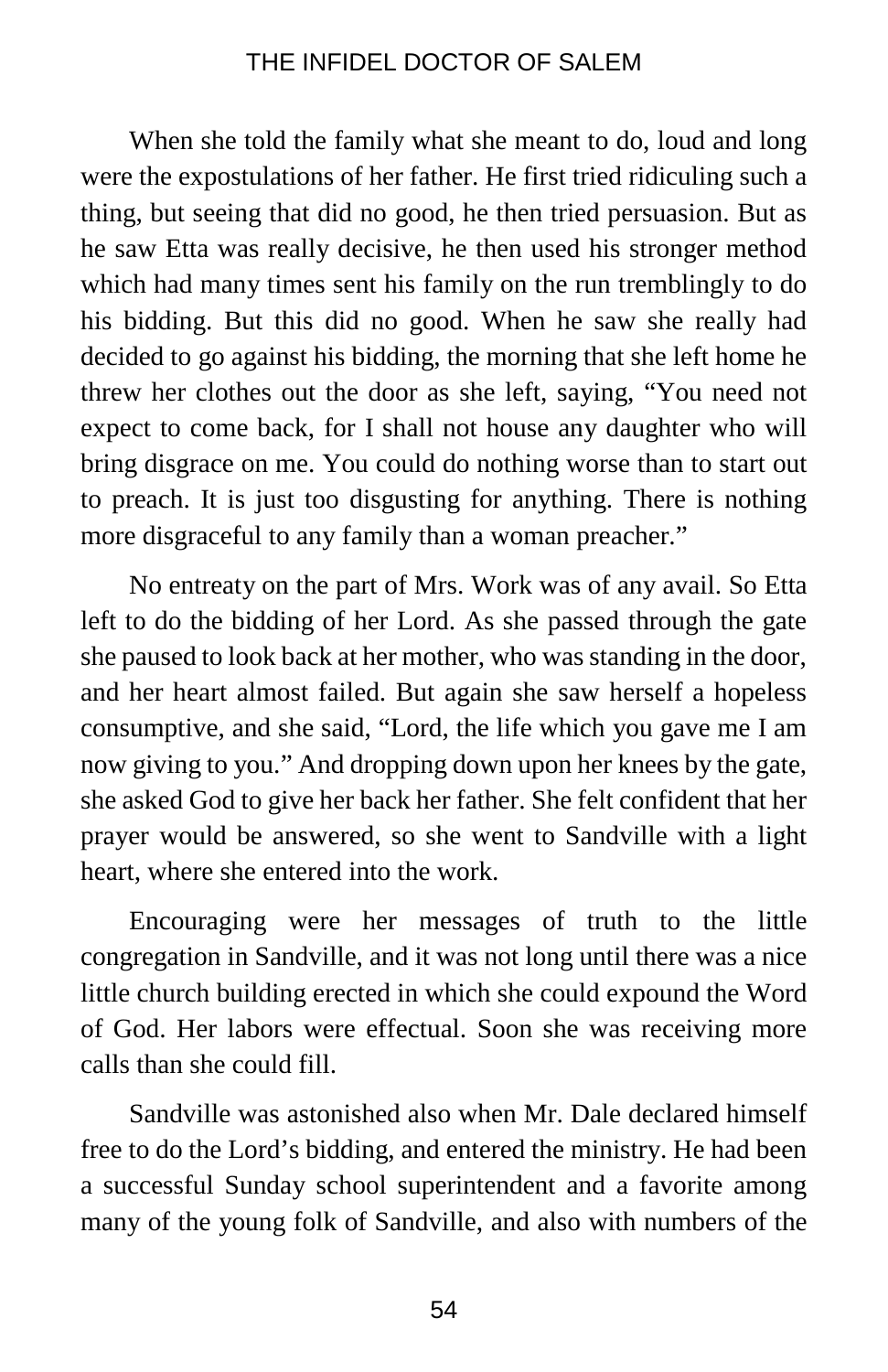children, so that when he began to preach the gospel it was not hard for him to get folks to attend his services. In this way a number of young folks were saved.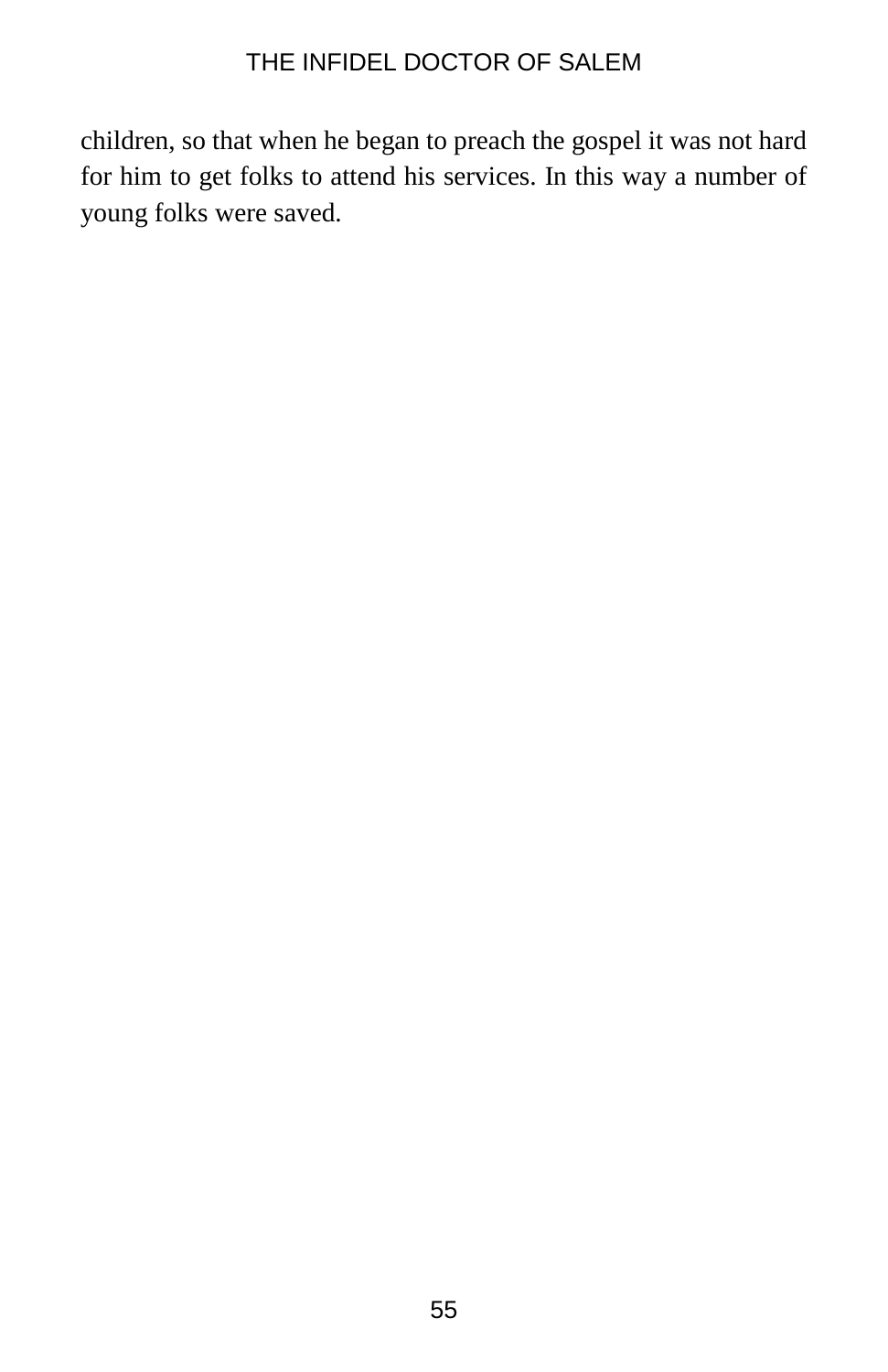# **Chapter X**

# **Mr. Work Relents**

Etta's marriage to Mr. Dale seemed to be the last thing that she could do to arouse Mr. Work's indignation to its highest pitch. Loud and long were his expostulations, even to the extent that he did not want her picture seen in the home. Accordingly, when she sent the picture of herself and her husband, taken immediately after their marriage, Mrs. Work said nothing to him about it but secreted it in the bottom of her dresser drawer. All thought him sincere in his remarks concerning his daughter until one day Mrs. Work came upon him unexpectedly and found him looking at this picture which he had found when she sent him to the dresser to get something for himself. She did not know that he had found the picture until a few weeks later, for he said nothing to her about it. But at this time she came into the room unexpectedly and found him gazing intently at it. Seeing that he had been discovered he hastily placed the picture back into the drawer with the remark, "That surely is good of Etta, isn't it? I wonder if she ever thinks of this place anymore?"

Mrs. Work made no reply, but the next letter to her daughter contained news of this incident, which sent Etta to her knees again, pleading with the Lord to melt the heart of her father and open the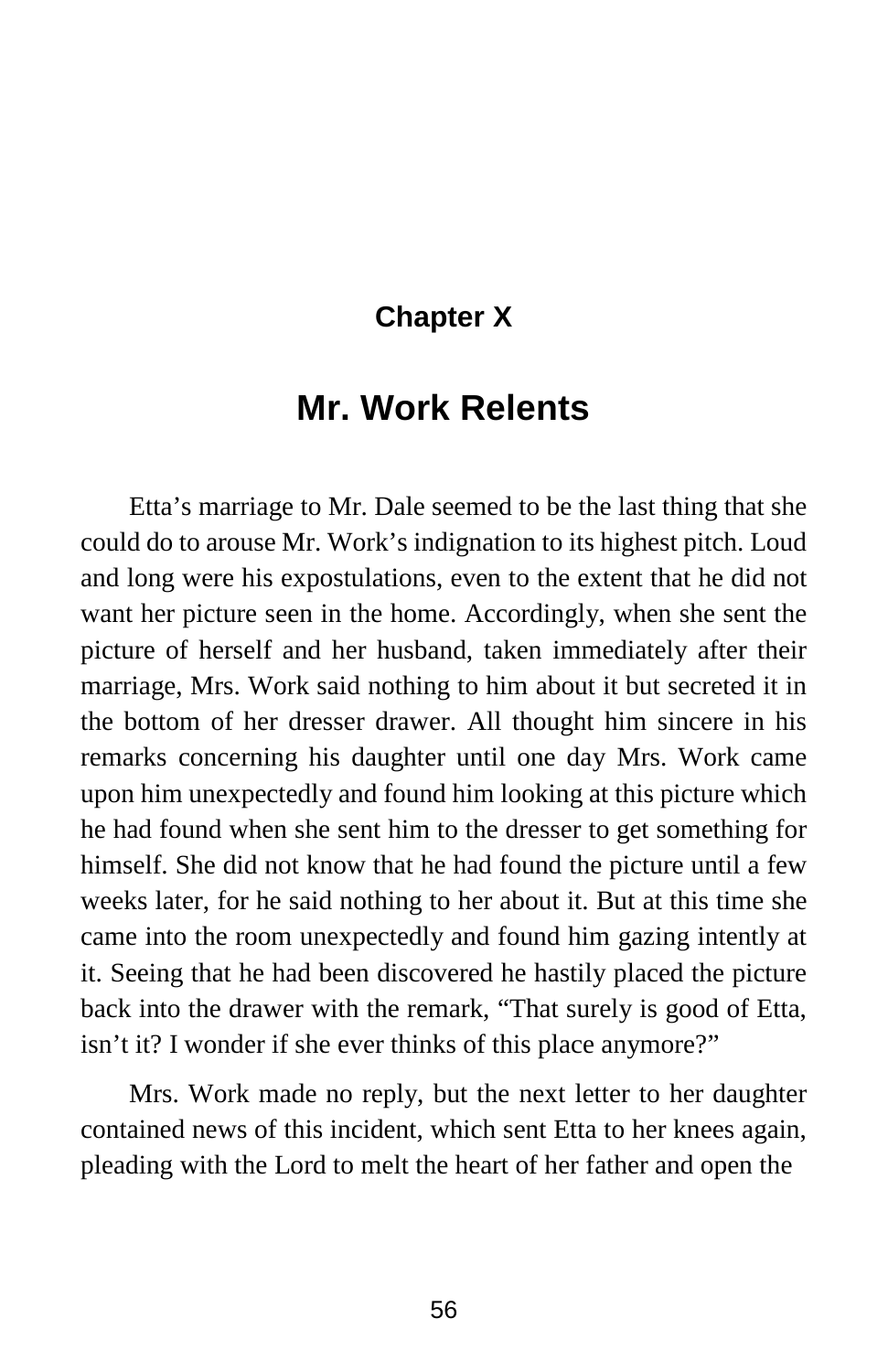doors of her former home to both herself and her husband. This came about, but in an unexpected manner.

A few months after the marriage of the Dales they accepted the pastorate of the church in the little town of Swampville. Much as they desired to visit in her old home and also to be friendly with her father, it seemed to be denied them, for Mr. Work seemed to be as obstinate as ever, although many times after he knew that his good wife had been to see their daughter he would inquire as to her welfare. Many times Etta had been very ill, and at these times he would be quite concerned, but not to the extent that he would make any effort to forget the past. He would urge his wife to do all that she could to aid them in such trying times. Everyone knew Mr. Work was a miserable man, yet he would not mention it to anyone. But the last prop was let fall from under him when Etta presented her husband with a son, which she named after the two grandfathers. When the news reached Mr. Work of his namesake, he could stay away no longer, and accordingly he visited his daughter to see the newcomer. He said nothing about the past, and neither did Etta. They all acted as if his visit were a common affair, and really expected. From this time forward Mr. Work's visits in the Dale home were almost a daily affair.

Little Carl was a favorite of his Grandpa Work, because he bore his name and he was also a very lovable child. As the Works lived but a short distance from Swampville, Mr. Work would often ride into town for no other reason than that he might have a romp with little Carl. He would often take the child home with him and keep him for days until his parents would almost demand that he would have to be brought home. He would return him, but always with reluctance. So it was that Carl came to be a boy four years of age with no other knowledge than that he had the finest Grandpa in the world.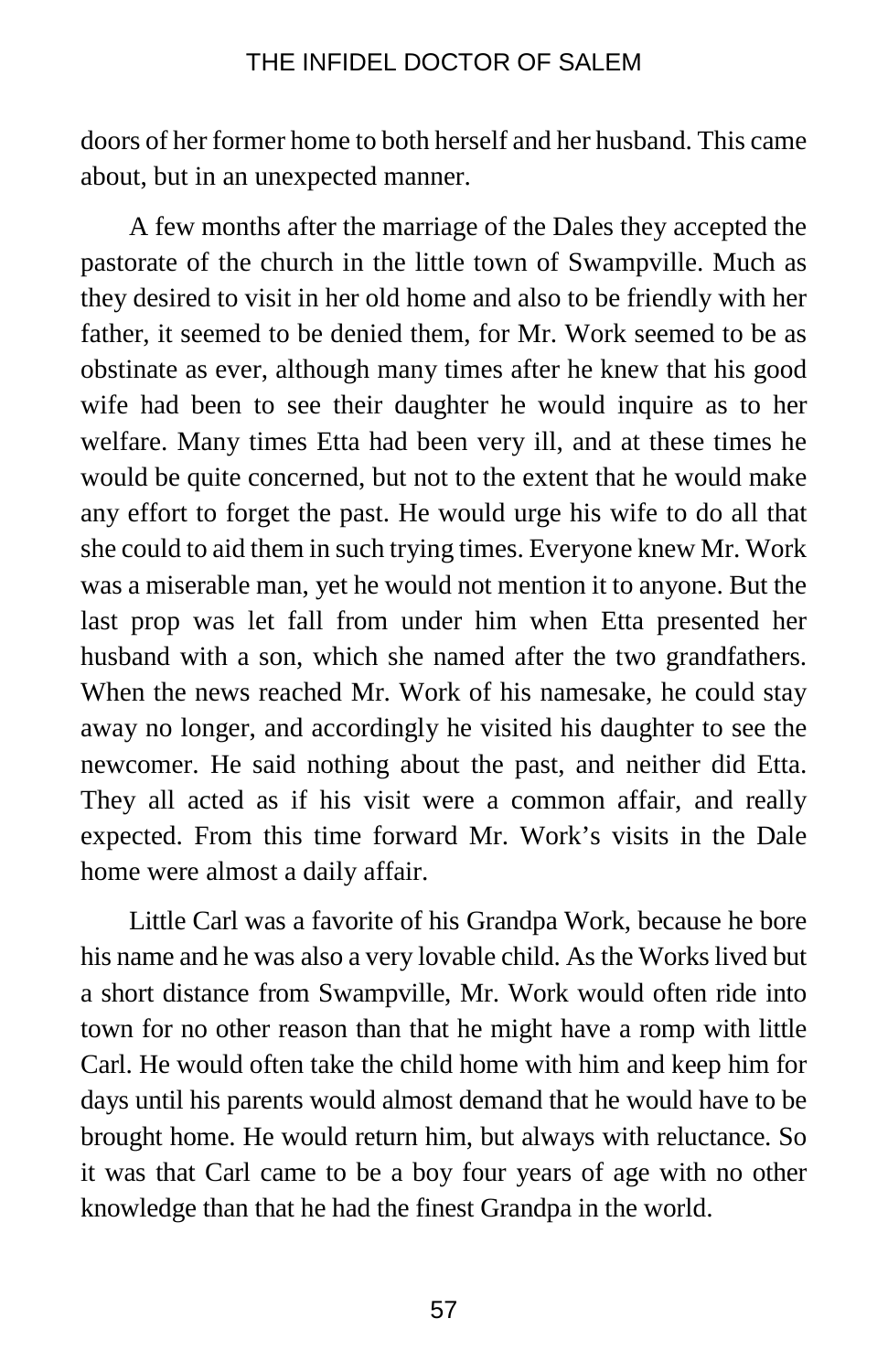One day Etta was seated in her home in Swampville, conversing with her father who had come in for his usual visit with them. Carl had spent some time with his mother and Grandpa, but at last, tiring of indoors, he went into the yard, leaving these two alone. Of course the conversation drifted into other channels. One of the Work neighbors had been very ill and her life despaired of when she called for Etta to come pray for her. Etta's healing in that community a number of years before had not been forgotten and accordingly, when all hope of her recovery had been abandoned, she called for Etta. As she had lived in the community for a number of years Etta knew her well and as she came to her home not only did she speak to her about the need of her body, but about the need of her soul, also. Prayer was offered. Not only did God speak pardon to this poor, needy soul, but reached forth his good hand and healed her body as well. This was more than her good husband could stand, and he, too, melted before God and Etta left them rejoicing together. Mr. Work mentioned this to Etta as he sat in her home, remarking that he thought it wonderful that his neighbor's wife was so marvelously healed.

"Yes, I think it wonderful," replied Etta; "but it is no more wonderful than my own healing. I am rejoicing that God healed Mrs. Green, but I am rejoicing more that He saved her soul, for Papa, the soul is of so much more consequence. I like to visit the sick and point them to Him who is the Great Physician, but I want to see souls saved. I know if one will pay the price for the salvation of one's soul that all these other things will be thrown in by the Lord, for He has promised to supply all our needs."

Mr. Work sat for a few moments in silence and then said, "Well, Etta, you are doing a good work. I cannot say anything to the contrary. I felt when you first started in this work that you were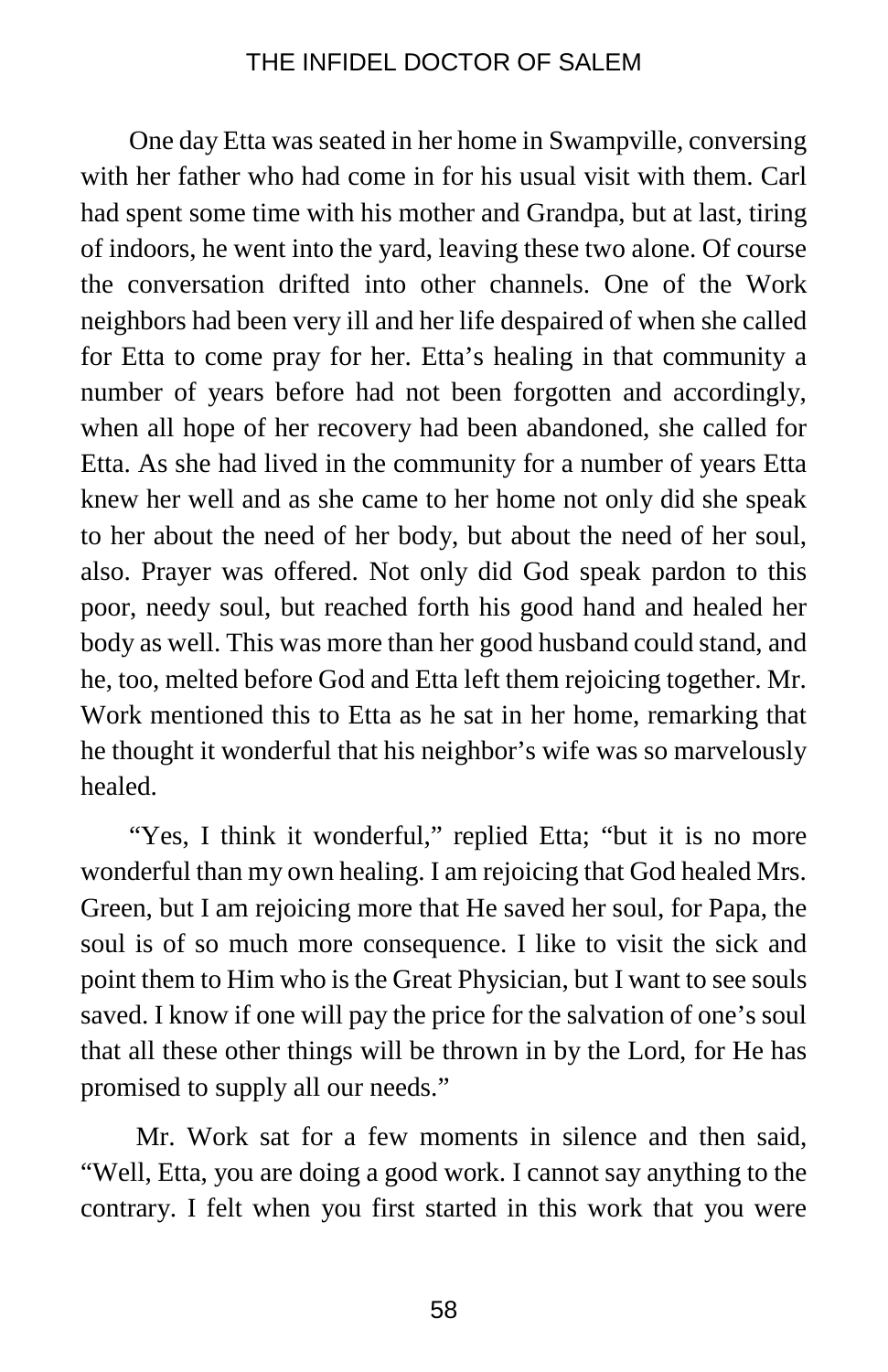making a great mistake, but I see differently now. And it seems that I could not associate you and your husband in any other line of work, for it is just fitting to both of you."

Tears filled Etta's eyes as her mind ran back over the past, but she controlled herself and talked on with her father. How pleasant was the trend of conversation as their hearts warmed toward each other! The minutes ticked away into hours. As Mr. Work glanced at the clock he saw it was past eleven. He arose hastily, saying he must be going, as his wife had asked him to bring some groceries from the store and was depending on them for their dinner. At this Carl entered the room, and Mr. Work asked that he might take Carl along home with him. To which Etta replied, "Not this morning, Papa, for he is not ready, and you know Mamma is waiting for those groceries for dinner. It would only make you later still if you should take him, so it is best not to do so now. He may go with you the next time you come into town."

"All right," replied Mr. Work, "I shall have to come into town again this afternoon, and I shall take him home with me then."

"May I go, Mother?" inquired Carl.

"Yes, you may go this afternoon," replied Etta laughingly, and, turning to her father, said, "I was not expecting you to be in town any more today or I would not have made that promise."

Mr. Work laughed loud as he placed his arm in that of Etta's and, holding Carl by the hand, walked to the gate where his horse stood tied to the hitching post. For some time they stood there in conversation, and then as Mr. Work mounted his horse he rode away, calling back to Carl as he did so, "Now, be ready, little man, for Grandpa will be in town directly after dinner and will take you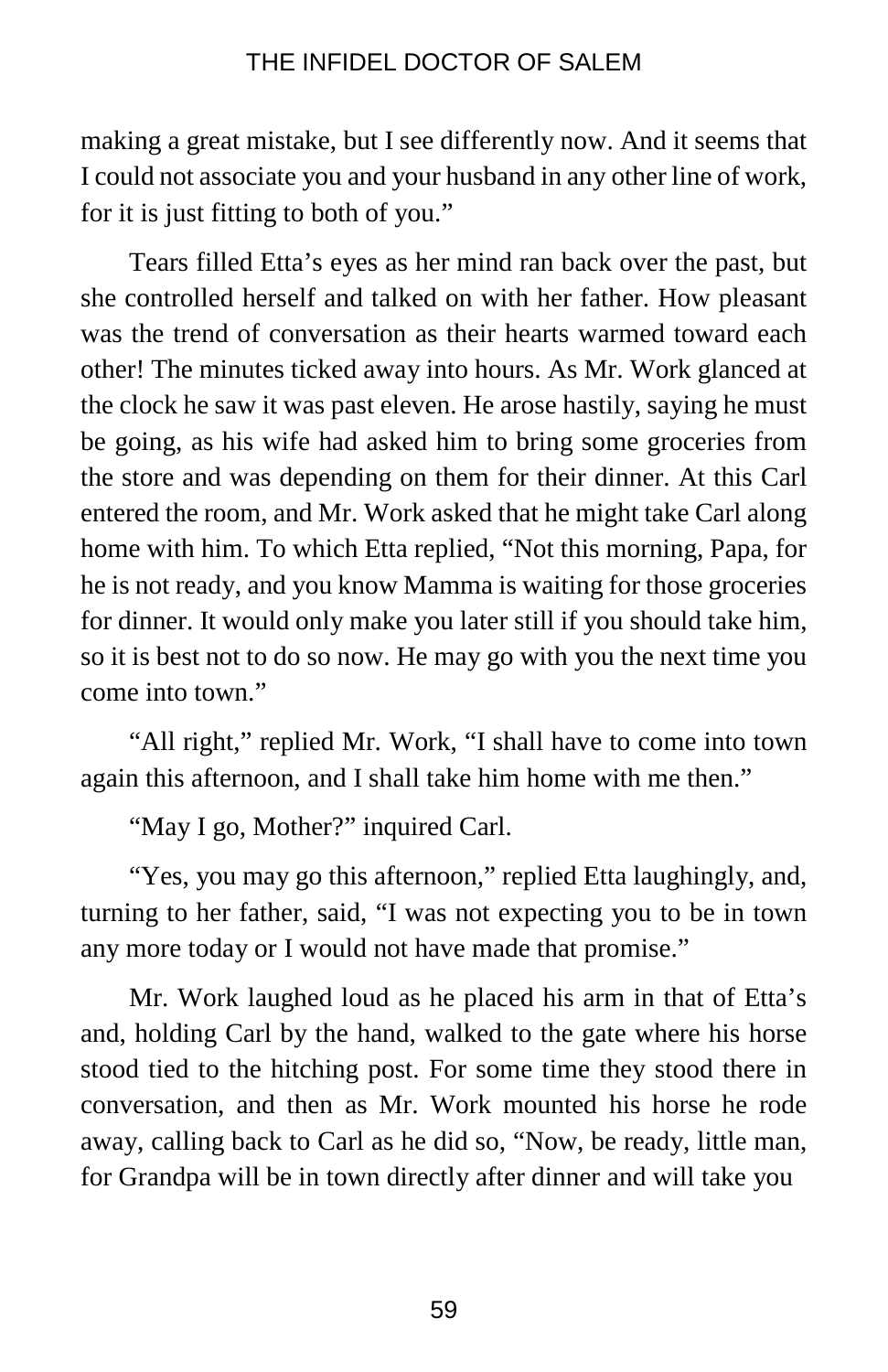out to see Grandma." At this Carl danced back into the house to tell his sisters of the good news of another visit to Grandpa's.

Etta watched her father as he rode away, and murmured as he turned the corner and vanished out of her sight, "Dear Papa, how I love him, and how kind and affectionate he has become. So unlike his former self. Nothing could have brought about this wonderful change but the Lord." She then bowed her head on her arms resting on the gate post, and let her mind again roam over trodden paths. The past came before her with all its dark clouds and also with its many bursts of sunshine. Lifting her heart to God, she said aloud, "I thank thee, Lord, for every trial through which thou hast brought me, and I am willing to suffer for thee that through my sufferings others may be benefited. It has been so hard to bear the injustice of Papa, but I thank thee that thou has melted his heart and the remainder of our lives can be spent together in the fellowship of the Spirit."

As she said these words a sudden fear seized her heart, but she turned, and entering the house began busying herself with some household duties. Thus a half hour passed. There came a runner very much excited telling Etta that she was wanted at the Work home immediately; that something had happened to her father. She went to her old home immediately to find her father lifeless. When leaving her home that morning he stopped at the store to get the groceries which Mrs. Work had ordered, making the remark as he received them that he was somewhat dizzy, but he mounted his horse and rode on toward home. Leaving the horse in charge of one of his younger sons, he went directly into the house, taking the groceries which he had bought with him piled high on his arm. These he laid on the table in the kitchen and then looking at Mrs. Work, he gave an exclamation of, "Oh," and staggering backward, he then sank down on the floor. She went to him immediately and raised his head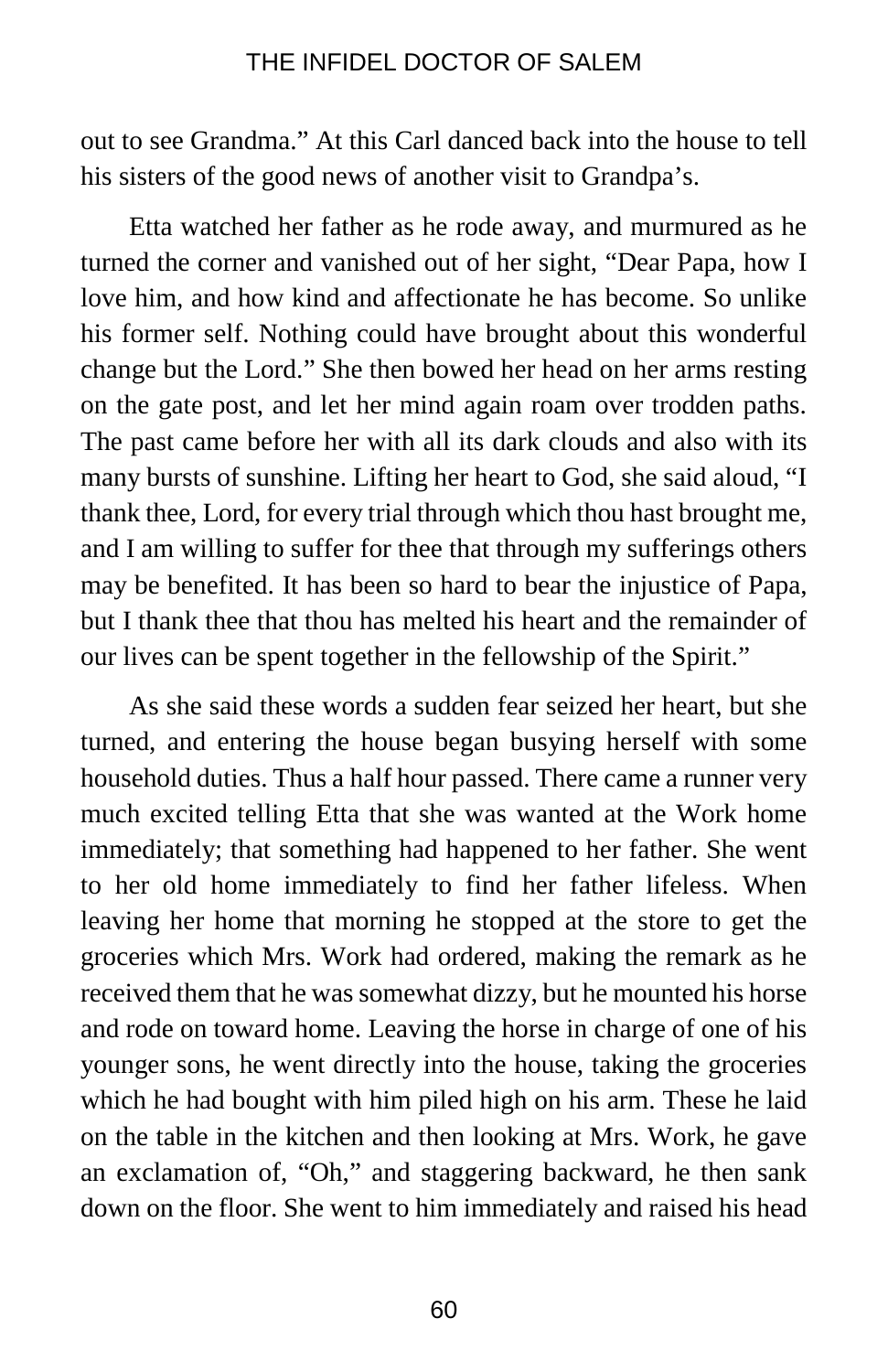in her arms. There was just one gasp for breath and Mr. Work passed into eternity.

How sad were the days that followed! But as Etta gazed for the last time on the lifeless form of her father lying in the casket, while the tears streamed down her face like rain, she again let her mind roam over the past. With no regrets she saw him laid beneath the sod, and in her heart praised God for sustaining grace through the dark days that had come her way, and for the last visit with her father in which he so freely expressed himself as to the life which she had lived.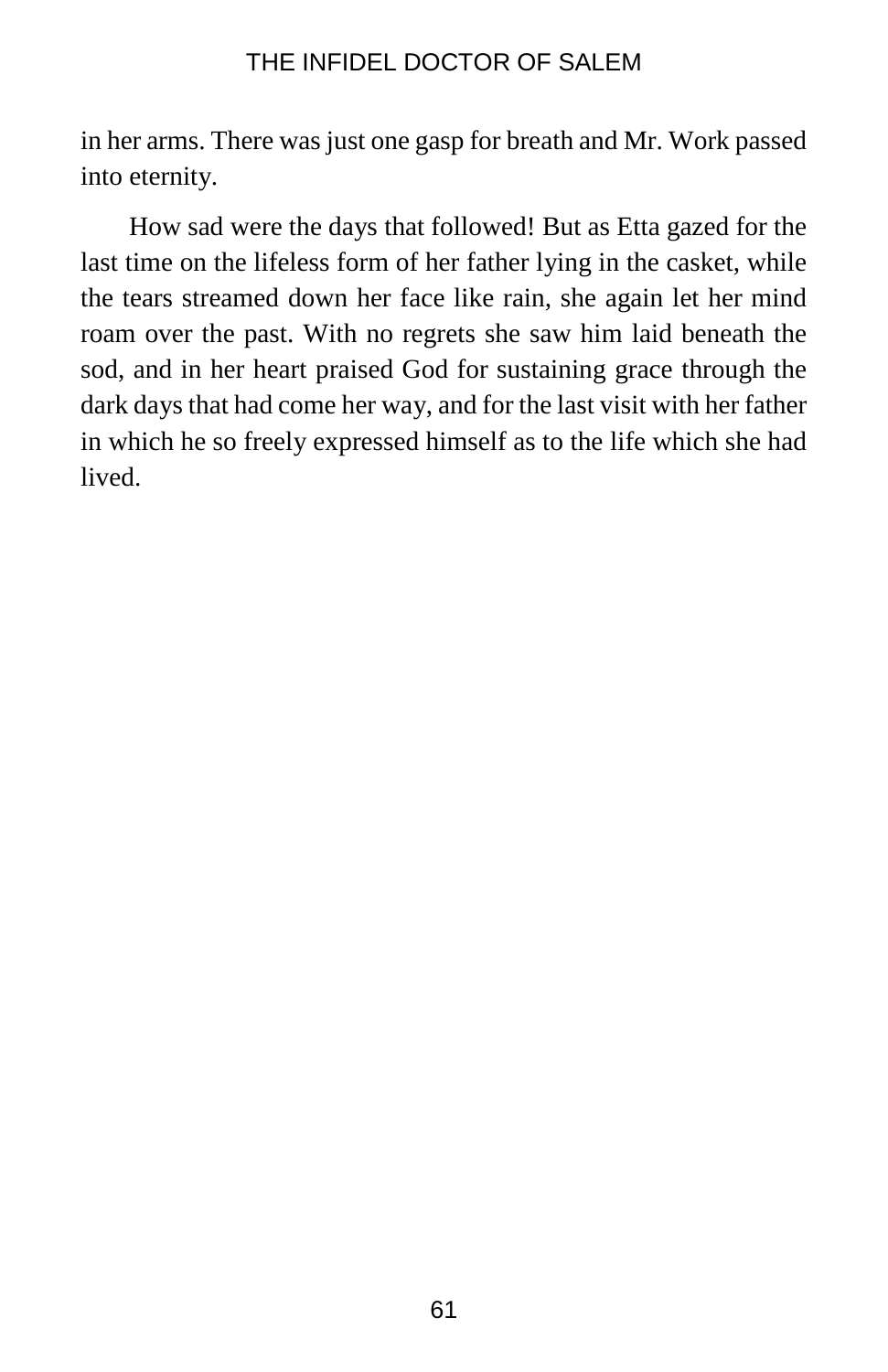# **Chapter XI**

# **Dr. Molt Finds Eternal Peace**

Etta and her husband were indeed busy in the work of caring for the congregation at Swampville and also answering calls to come elsewhere to assist in revival meetings. Through their labors a number of congregations sprang up immediately and also in the surrounding neighborhood. Mr. Dale was powerful in the delivery of the Word; and cold, formal religionists were made to see their need of the saving grace of God. Many souls turned from a mere religious profession, denouncing division. Returning to Zion they gathered their harps from the willows, singing the good, old songs with the Spirit and the understanding, rejoicing in the fellowship of the saints of God and the unity of the Spirit which they endeavored to keep in the bonds of peace. The prayer of the Lord Jesus in John 17:21 was exemplified before all, for these people were one. The Holy Spirit was the director, and from among them chose a number of ministers who went in all directions preaching the good Word of God, gathering souls into the kingdom of God. Many hungry souls saw they had been living beneath their privileges, and sought the Lord until he filled them with his Holy Spirit; while others saw the evils of sectarian division and came together in unity. Thus five years passed for these two in their labors together in Swampville. In the autumn of the fifth year they received a call to a city in the State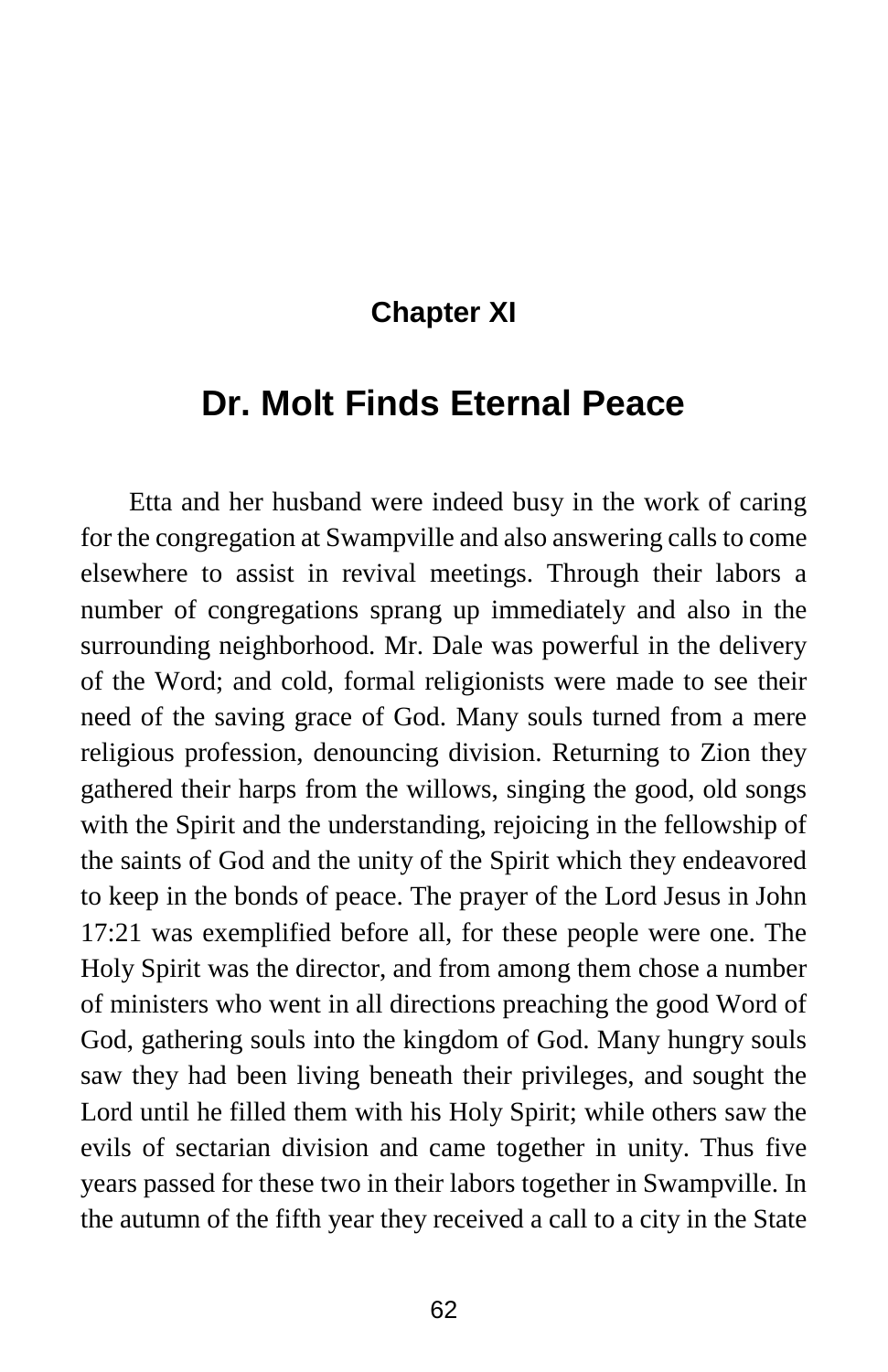of Indiana to assist in a series of revival meetings, which call they accepted, leaving the care of the congregation at Swampville to the local ministry.

The evening sun was slowly dropping over the western horizon, marking the close of another day. The autumn leaves were rustling in the evening breeze, some turning their scarlet colors toward the setting sun, denoting that Jack Frost was on his way from the Northland. A loitering urchin having been detained at school because of having failed to know his lesson, passed down the street of Pleasant Valley on his way home after the teacher had drilled him to her heart's satisfaction. He would pause to notice the beauties of the setting sun and of the autumn leaves.

But these scenes of beauty did not meet the attraction of the gaze of Dr. Molt as he lay on his bed of pain in that little city, although he lay with his face toward the open window where he could easily have seen the tinted skies and the beautiful foliage on the trees which surrounded his house. He was a sufferer from rheumatism. Being unable to attend to his practice in Salem, he bought a drug store in Pleasant Valley and moved to that place. He made no professional calls thinking that by so doing he would become better and perhaps fully recover from this affliction. But such was not the case, for he gradually grew worse. He then went to Hot Springs, Ark., where he drank and also bathed in the mineral waters of the springs. It seemed to relieve him for a short time, when his condition became alarming. He then consulted the best physicians of the State and elsewhere but all to no avail, for the decision of all was that they could do nothing for him. The rheumatic pain seized his heart and his knowledge of the human body and the diseases which affect it was sufficient for him to realize that it meant death to him unless a higher power took hold of him.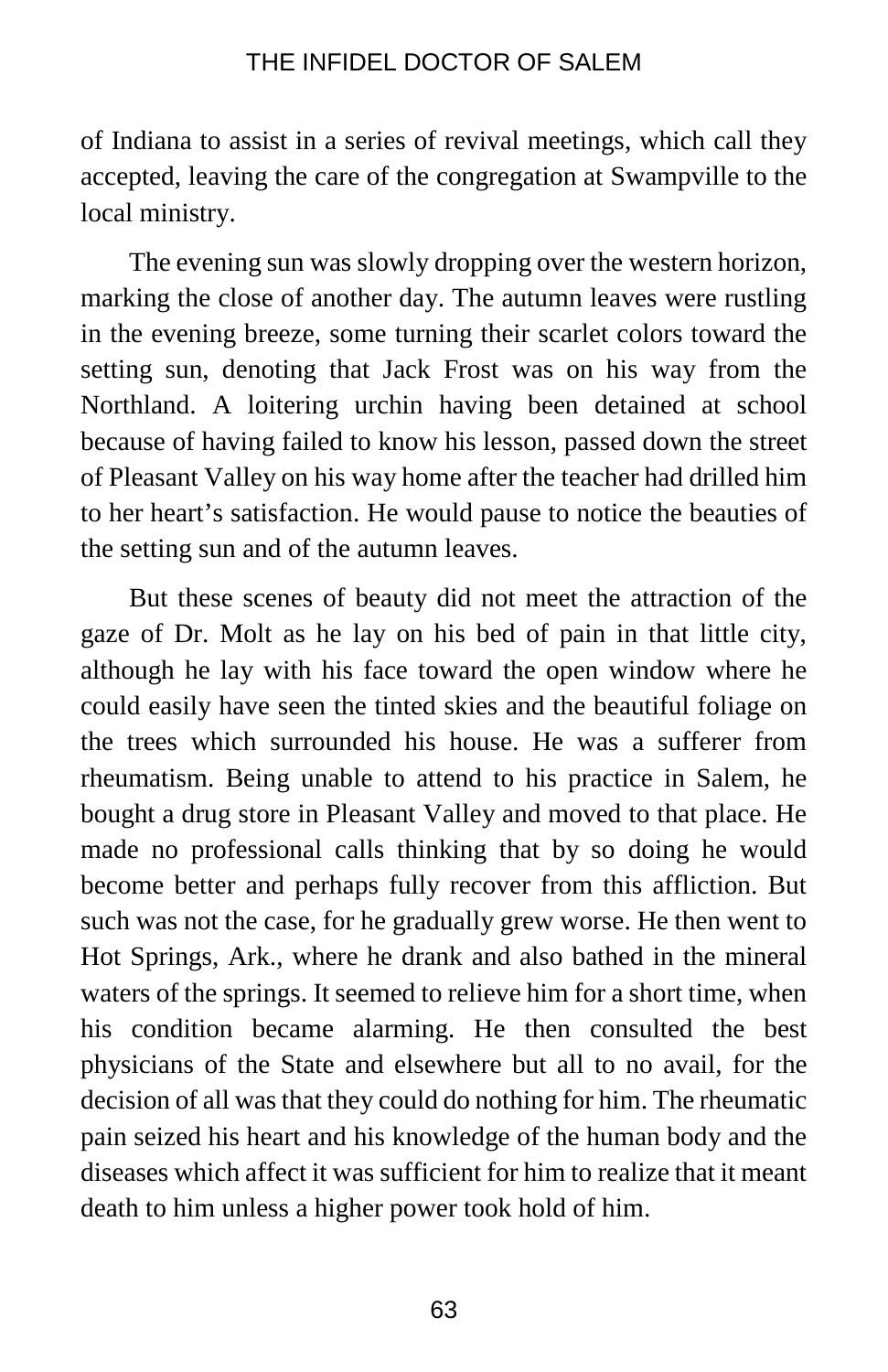All his former infidelity left him as a leaf before a strong wind, for as he began looking into eternity he realized there was a higher power, one whom he must face, and he began to call upon the name of the God whom he had formerly denied. He asked his wife to send for Etta Dale, saying that he knew his present condition was no more hopeless than hers had been when he had examined her years before. He told his wife emphatically that he knew God had healed that woman.

Mrs. Molt sent for Etta immediately, but as she and her husband were away in a meeting it was impossible for them to come. When she informed the doctor that they were away a look of bitter disappointment came over his face, but he said, "Very well," while the tears rolled off his cheeks, wetting the pillow on which he lay. That night there was no sleep for him. As his wife came to his bedside quite often through the night she always found him awake. She would listen and hear him calling on the name of the Lord for help, for mercy, for pardon.

The next morning she came into the room after preparing the breakfast. As she reached the door he looked at her and a smile spread over his face for the first time in many weeks. He said, "Oh, Wife, I've made it all right. If Etta Dale or anyone else cares enough to inquire about me after I am gone I want you to tell them I have made my peace with God. How merciful God is, how kind, how loving, willing to accept in the last hour my poor, penitent soul. It seems too good to be true. I have often heard Evangelist Straight make the remark, 'They were snatched as a brand from the burning,' and I want you to tell the folks that is my condition, for I have been snatched from eternal destruction as a brand has been snatched from the burning."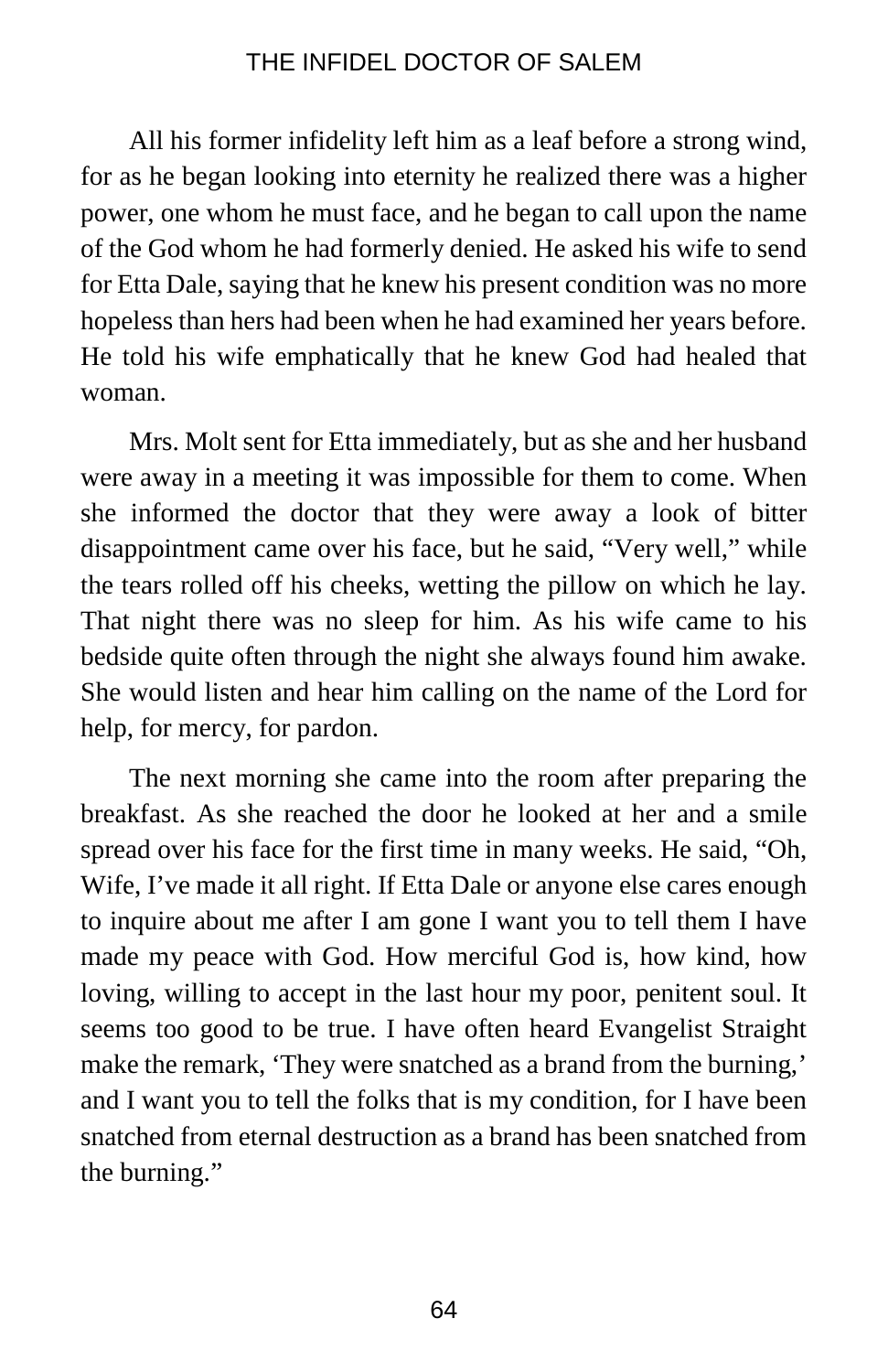Dr. Molt ate heartily of the breakfast which his wife brought to him and then sank into a deep, refreshing sleep from which he awakened a few hours later. Calling to his wife, he requested that he might be moved from the position in which he had been lying, and then asked her to sit by him for a while. This she did, drawing her chair beside his bed and listening to him as he told of the wonderful peace which filled his soul. He gave a sharp exclamation as the pain again struck his heart, and in a few minutes he passed into eternity, still wearing that smile upon his face which bespoke of a soul at peace with God.

Dr. Molt had spent his life in accumulating wealth, but his dying testimony brought more comfort to the heart of his wife than his lands, his houses, and his bank accounts. She laid him away confident that God had received him, although it was a brand snatched from the burning.

When Etta Dale returned to her labors among the congregation at Swampville, she learned of Dr. Molt, and, although she had thanked God many times for all his dealings with her, at this time she let her mind go back to the time when she lay a sufferer and Dr. Molt had pronounced her case incurable. This had indeed been hard for her to bear, but as she thought of all this now again she raised her voice to God in thankfulness for she saw that her own sufferings had been the means of bringing help to others. She rejoiced to know that in a measure she helped to bring peace to the soul of The Infidel Doctor of Salem.

# **THE END**